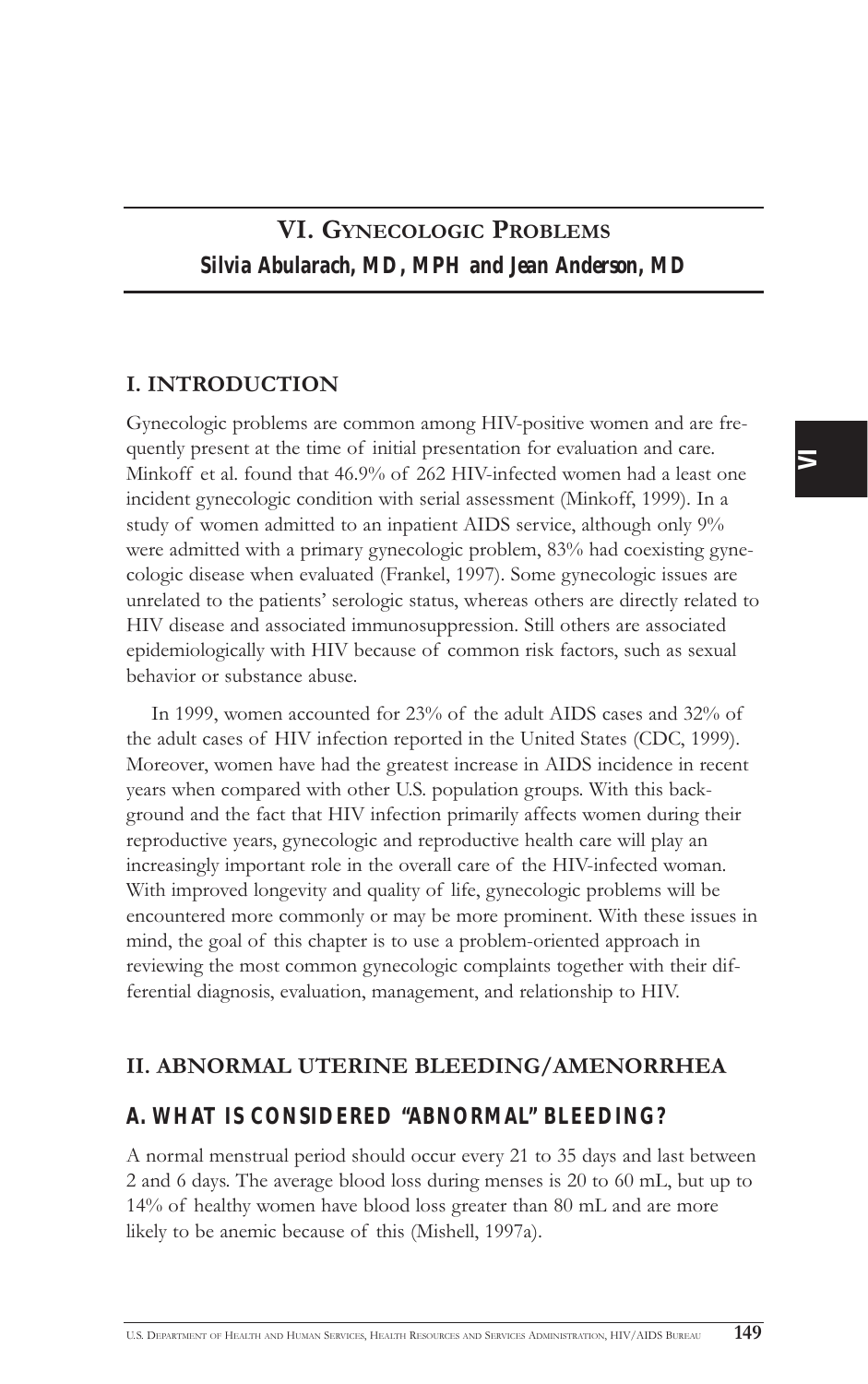Amenorrhea represents a sort of abnormal bleeding in that it is the lack of menstruation. Primary amenorrhea is defined as the absence of menses by age 16. Secondary amenorrhea is the absence of menses for a variable period of time, for at least 3 mo and usually 6 mo or longer, in a woman who has previously menstruated.

# *B. RELATIONSHIP TO HIV DISEASE*

Menstrual disorders are frequently reported by HIV-positive women. However, controlled studies have yielded conflicting evidence regarding whether HIV or HIV-related immunosuppression exerts a clinically significant direct effect on these reported disturbances (Chirgwin, 1996; Ellerbrock, 1996; Shah, 1994) and more definitive studies are needed.

In the setting of HIV infection, menstrual disorders may be related to confounding variables, such as weight loss, chronic disease, substance abuse, and progestational agents used for appetite stimulation or contraception. The impact of antiretroviral therapy on menstruation has not been well studied but hypermenorrhea, or excessive menstrual blood loss, has been reported with ritonavir (Nielsen, 1999). The effect of HIV-RNA levels on menstrual function is unknown.

# *C. HISTORY*

- Characteristics of bleeding: date of last normal menstrual period, duration and frequency of menses, amount of bleeding (number of pads/tampons used per day); presence of clots or associated pain/cramping; duration and pattern of menstrual irregularities or amenorrhea; presence of intermenstrual or postcoital bleeding.
- $\blacksquare$  Other bleeding sources: gastrointestinal (GI) or bleeding from the urinary tract vs. from a gynecologic source); history of easy bruising, nose or gum bleeds.
- History of gynecologic problems/other symptoms: abnormal Pap smears; uterine fibroids or polyps; prior ectopic pregnancy; abnormal vaginal discharge.
- $\blacksquare$  Medical history: timing of diagnosis of HIV/AIDS and existing comorbid conditions; clinical symptoms of HIV; CD4 count and viral load; history of platelet disorders (thrombocytopenia is frequently diagnosed in HIV infection, particularly in individuals with more advanced stages of disease (Sloand, 1992); medications; history of substance abuse.
- Sexual history: last sexual intercourse and use of contraception and condoms.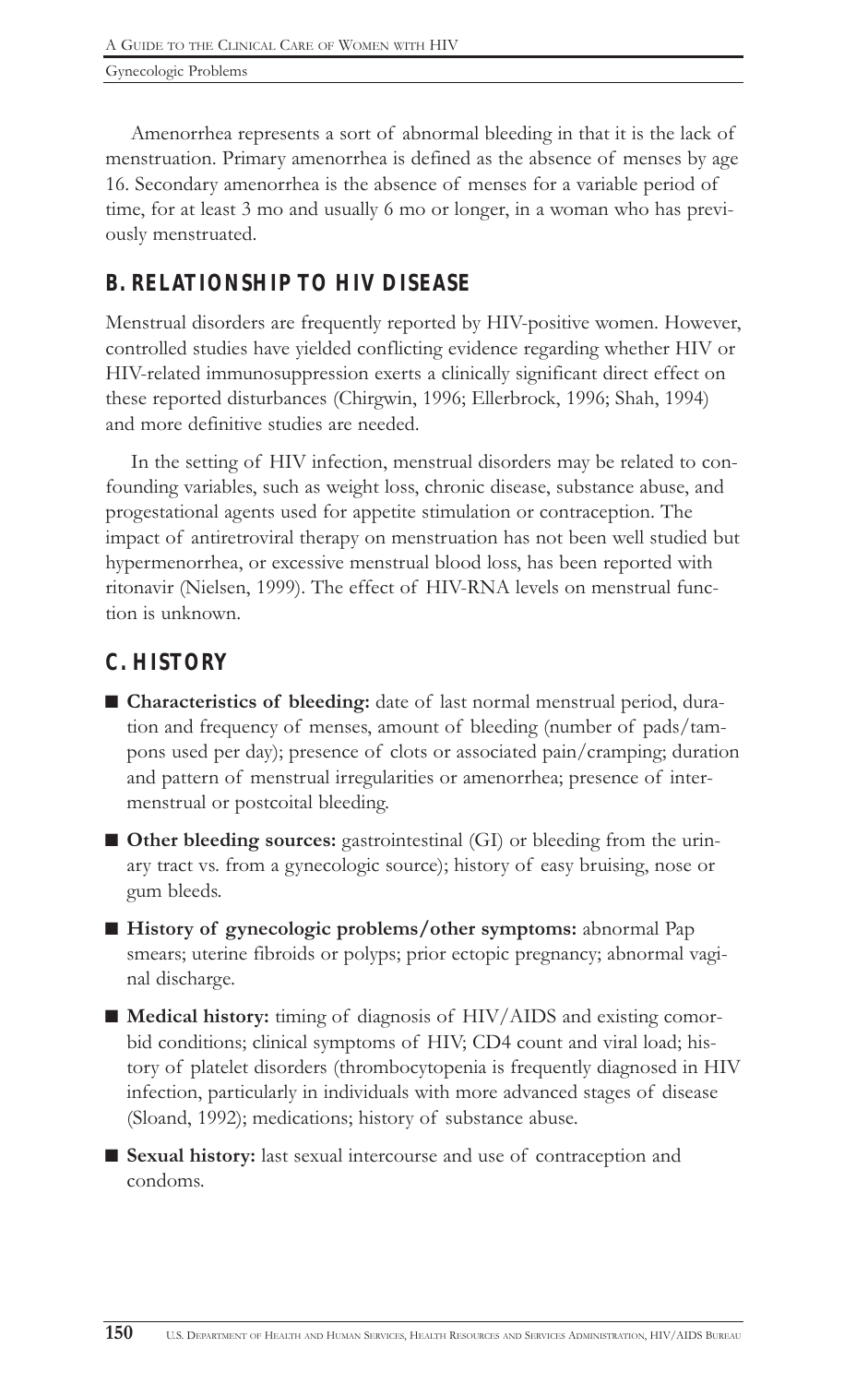### *D. PHYSICAL EXAM*

A careful and comprehensive abdominal and pelvic examination should be performed. The presence of abdominal tenderness or mass should be noted. The external genitalia, vagina, and cervix should be inspected for evidence of actively bleeding lesions (e.g., lacerations, condylomata, polyps) or inflammation. Bimanual and rectovaginal examinations assess the presence of pelvic tenderness, enlarged uterus, or other pelvic mass.

## *E. DIFFERENTIAL DIAGNOSIS*

- **Pregnancy.** Pregnancy must be considered in any woman of reproductive age with irregular bleeding or amenorrhea. Pregnancy may be either intrauterine or ectopic (usually tubal); bleeding with an intrauterine pregnancy may indicate threatened or incomplete abortion or miscarriage or a serious obstetric complication in later pregnancy.
- Anovulation. Anovulation is the most common cause of abnormal uterine bleeding among reproductive-aged women. Typically, the woman has a history of menstrual irregularity and may go several months with no bleeding, followed by the onset of prolonged and heavy bleeding. Anovulatory bleeding is a diagnosis of exclusion, and organic, systemic, and iatrogenic causes of bleeding must be ruled out. Anovulation and oligoovulation are more common among perimenopausal women and adolescents soon after menarche.
- Perimenopause. In addition to anovulation/oligoovulation, women in perimenopause may have irregular menses because of declining estrogen levels.
- Uterine fibroids. Fibroids are common benign uterine tumors that are most often asymptomatic, but may cause heavy and/or prolonged periods.
- Cancer. Malignant processes in every part of the female genital tract (vulva, vagina, cervix, uterus, fallopian tubes, and ovaries) can potentially present with abnormal bleeding; most common in postmenopausal women.
- Genital tract infections. Cervicitis, endometritis, and even vaginitis and vulvitis may present with abnormal vaginal bleeding or spotting. Associated symptoms, including pain/tenderness, discharge, fever, and other signs and symptoms of infection, will aid in making the diagnosis. In very immunosuppressed patients, consider opportunistic processes, including tuberculous or cytomegalovirus (CMV) endometritis.
- $\blacksquare$  Medical conditions. Thyroid disorders (hypothyroidism or hyperthyroidism), coagulopathy (including platelet disorders), cirrhosis, chronic illness/wasting.
- Substance abuse. Drug use (including methadone) can lead to disturbances of the hypothalamic-pituitary axis, with resulting irregular bleeding or amenorrhea.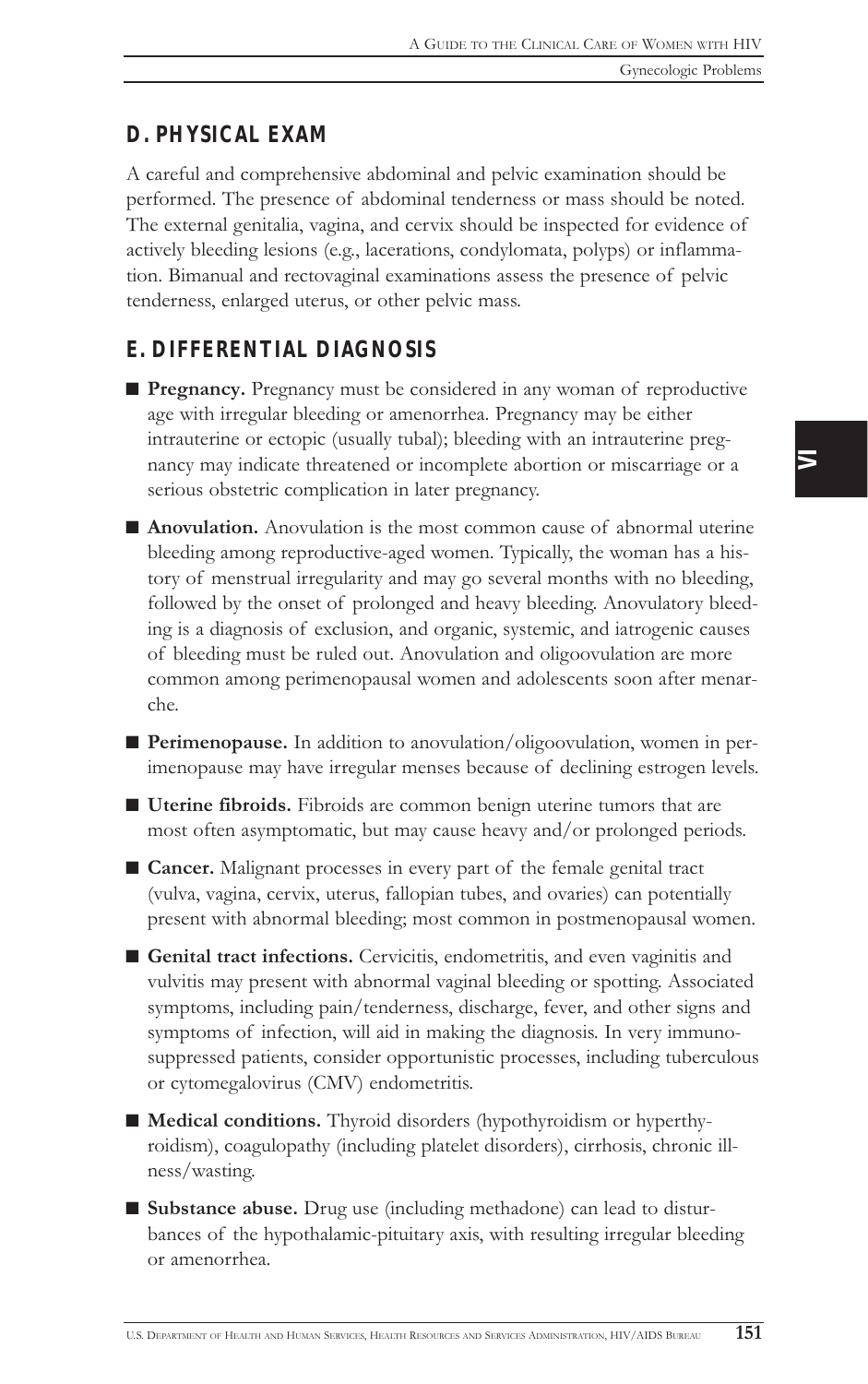■ Medications. Progestational agents, such as those used for contraception (e.g., Depo-Provera, Norplant) or for appetite stimulation (e.g., Megace) frequently cause irregular vaginal bleeding. Consider antiretroviral agents as a potential cause of abnormal bleeding. Medications that can affect prolactin concentrations and possibly result in amenorrhea include psychotropic drugs (tricyclic antidepressants, phenothiazines, opiates) and metoclopramide.

## *F. EVALUATION*

The basic evaluation includes the following:

- Pregnancy test (urine or serum): perform on all women with abnormal bleeding/amenorrhea within reproductive age range
- Laboratory tests:
	- ! Complete blood count (CBC), platelet count
	- $\bullet$  Thyroid-stimulating hormone, prolactin levels consider with any irregular bleeding/amenorrhea without apparent cause
	- $\bullet$  Follicle-stimulating hormone (FSH), estradiol with oligomenorrhea/amenorrhea and/or signs/symptoms of decreased estrogen production (hot flashes, vaginal atrophic changes). These tests are particularly helpful in distinguishing ovarian failure (low estradiol, high FSH) and hypothalamic amenorrhea (e.g., with wasting) (low estradiol, low/normal FSH)
	- Coagulation profile if evidence of systemic bleeding, to rule out coagulopathy
- Cervical testing: for gonorrhea and chlamydia
- Pelvic ultrasound: with abnormal exam (uterine enlargement, adnexal mass, significant tenderness)or positive pregnancy test
- Endometrial biopsy: indicated with postmenopausal bleeding, prolonged amenorrhea followed by onset of irregular or heavy bleeding, persistently irregular bleeding. It is helpful in diagnosing endometritis, endometrial hyperplasia, and uterine cancer; endometrial tissue necessary to diagnose CMV or tuberculosis (TB) endometritis—alert your pathologist if these are considerations
- Pap smear: do not perform with active bleeding; if cervical lesion seen, biopsy is required.

Further evaluation or referral is indicated based on results of these tests, severity of the problem, and response to basic management.

# *G. MANAGEMENT*

Management depends on the diagnosis and results of testing. All women with a positive pregnancy test require referral to a specialist. If anovulatory bleed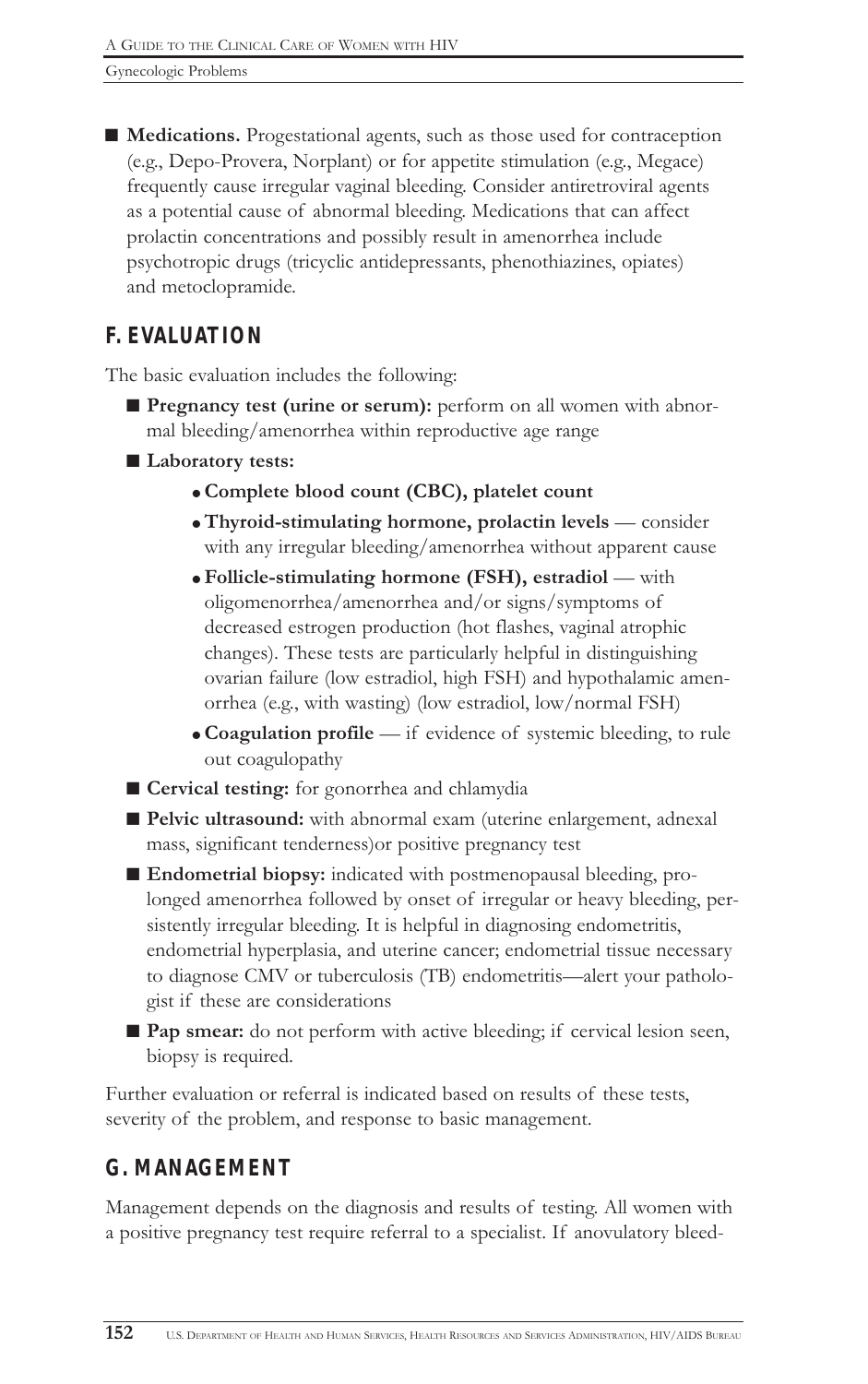ing is suspected, medical management may be attempted with oral contraceptive pills or cyclic progestins (medroxyprogesterone acetate 10 mg po qd for 10-14 days each month). These therapies help restore regular menstruation, reduce possible anemia, and protect the endometrium from prolonged estrogenic stimulation, which can cause hyperplasia or neoplasia. Oral contraceptive pills will also provide effective contraception, but are contraindicated in heavy smokers over the age of 35, with hypertension or other cardiovascular disease, and in diabetics and women with markedly abnormal liver function.

With severe bleeding and anemia, pelvic mass, findings suspicious for malignancy, or bleeding that is not resolved with conservative measures, referral is indicated.

### III. ABNORMAL PAP SMEAR

In the setting of HIV infection 30-60% of Pap smears exhibit cytologic abnormalities and 15–40% have evidence of dysplasia; these rates are 10-11 times greater than those observed among HIV-negative women (Maiman, 1998).

### *A. INTERRELATIONSHIP OF HIV AND HUMAN PAPILLOMAVIRUS*

- Human papillomavirus (HPV) infection plays a causative role in lower genital intraepithelial and invasive neoplasia. The spectrum of HPV disease includes subclinical disease, classic genital warts and other HPV-related skin lesions, lower genital tract intraepithelial neoplasia, and invasive cancers of the lower genital tract. There are over 70 HPV subtypes, which are divided into low, intermediate, or high risk, based on oncogenic potential; nevertheless, these categorties are not exclusive and "low-risk" HPV types have been described in cervical carcinomas.
- $\blacksquare$  HPV is an extremely common infection; current evidence suggests that over 50% of sexually active adults have been infected with one or more genital HPV types, but most HPV infections are transient (Evander, 1995; Ho, 1998). Studies have shown that HIV-infected women have higher prevalence of HPV (Minkoff, 1998; Palefsky, 1999; Sha, 1996; Sun, 1997), longer persistence of HPV (Andieh, 2000; Sun, 1997), higher likelihood of multiple HPV subtypes (Brown, 1994), and greater prevalence of oncogenic subtypes (Minkoff, 1998; Uberti-Foppa, 1998) than in HIVuninfected women.
- In HIV-positive women the prevalence and persistence of HPV infection increases with decreasing CD4 count and increasing HIV RNA levels (Palefsky, 1999) and some studies show that oncogenic HPV types may be more common with lower CD4 counts and/or higher viral loads. (Luque, 1999; Minkoff, 1998).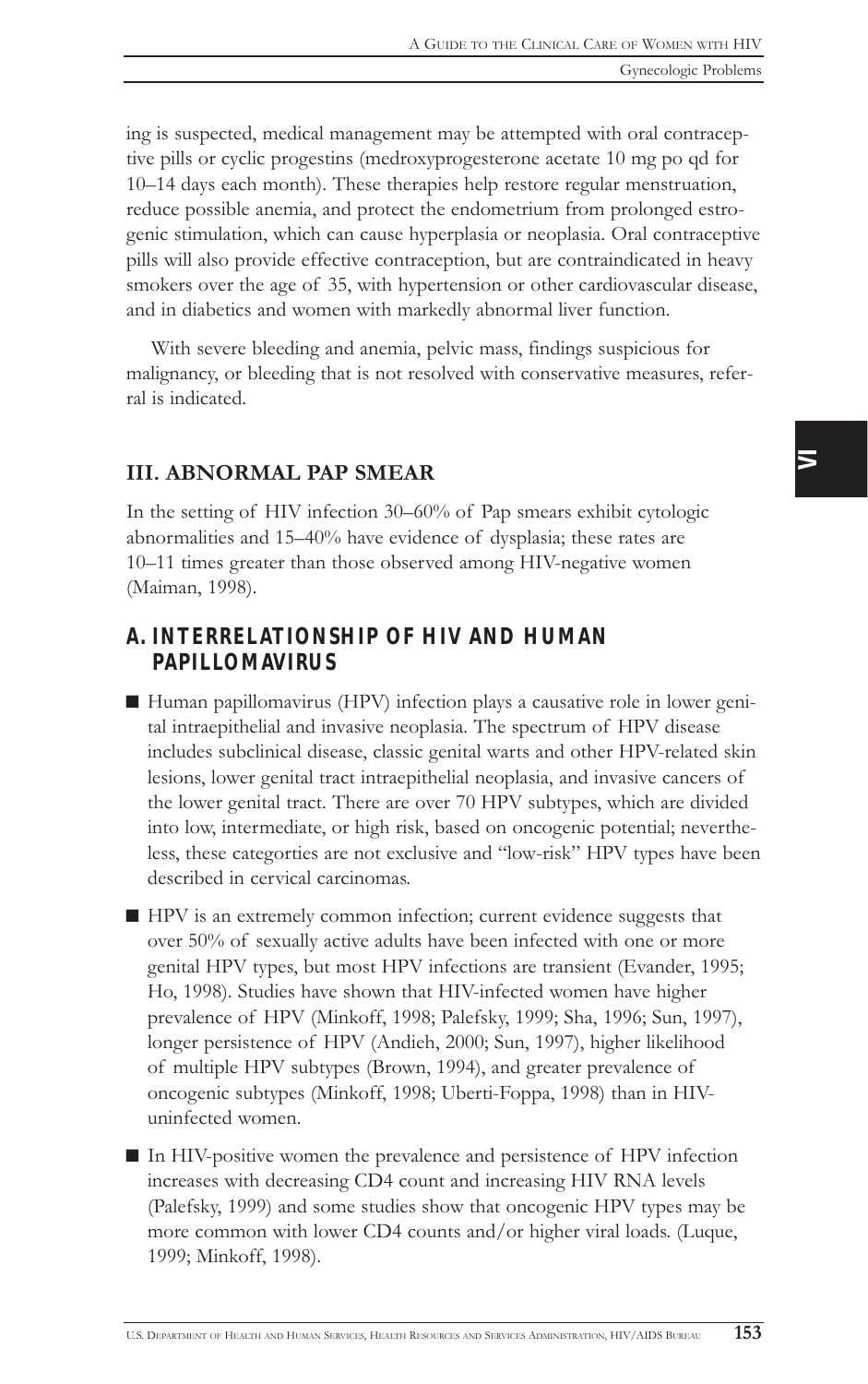■ Sun et al. (Sun, 1995) have suggested that the presence of immunosuppression shifts the ratio of latent:clinically expressed HPV infections from 8:1 in the general population to 3:1 in HIV-positive women with CD4  $> 500/mm^3$  to 1:1 in HIV-positive women with CD4  $< 200/mm^3$ .

# *B. HIV AND CERVICAL DYSPLASIA*

- Abnormal cervical cytology is more common among HIV-infected women and is associated with the presence of HPV infection and the degree of immunosuppression. Both frequency and severity of abnormal Pap smears and histologically documented dysplasia increase with declining CD4 counts and have also been associated with higher HIV-RNA levels (Garzetti, 1995; Shah, 1996). Incidence of abnormal Pap smears is increased with lower CD4 counts (Delmas, 2000).
- $\blacksquare$  In HIV-positive women dysplasia is associated with more extensive cervical involvement and is more likely to involve other sites in the lower genital tract, such as the vagina, vulva, and perianal region (Hillemanns, 1996; Korn, 1995; Maiman, 1990; Petry, 1996; Williams, 1994) as compared with HIV-negative women.
- Recent studies have shown increased incidence of oncogenic HPV types (Minkoff, 1998) and increased incidence of biopsy-proven cervical dysplasia (Ellerbrock, 2000) in HIV-positive women compared with HIV-negative controls. A French study found an increased likelihood of progression of cervical abnormalities in HIV-positive women, although analysis was based on Pap smear results only (Six, 1998). A recent study also found an association between progression of abnormal Pap smears and high plasma HIV RNA levels (>100,000 c/mL)(Sewell, 2000). Presently there is little evidence for increased rates of progression to invasive cancer, particularly if adequate screening and treatment programs are in place.

# *C. INVASIVE CERVICAL CANCER IN HIV DISEASE*

- In 1993, the CDC expanded the case definition of AIDS to include invasive cervical cancer.
- $\blacksquare$  There is little evidence to date that HIV infection is having a significant impact on cervical cancer rates. However, a review of New York City AIDS surveillance data 1990-1995 found that the observed cervical cancer cases were two to three times higher than the expected number of cases (Chiasson, 1997a). One study reported a higher prevalence of invasive cervical cancer in HIV-positive compared with HIV-negative hospitalized patients, particularly among those aged 20 to 34 and among African American and Hispanic women (Weber, 1998). In a recent analysis of women in the HER study, HIV-positive women had an invasive cervical cancer rate of 144 per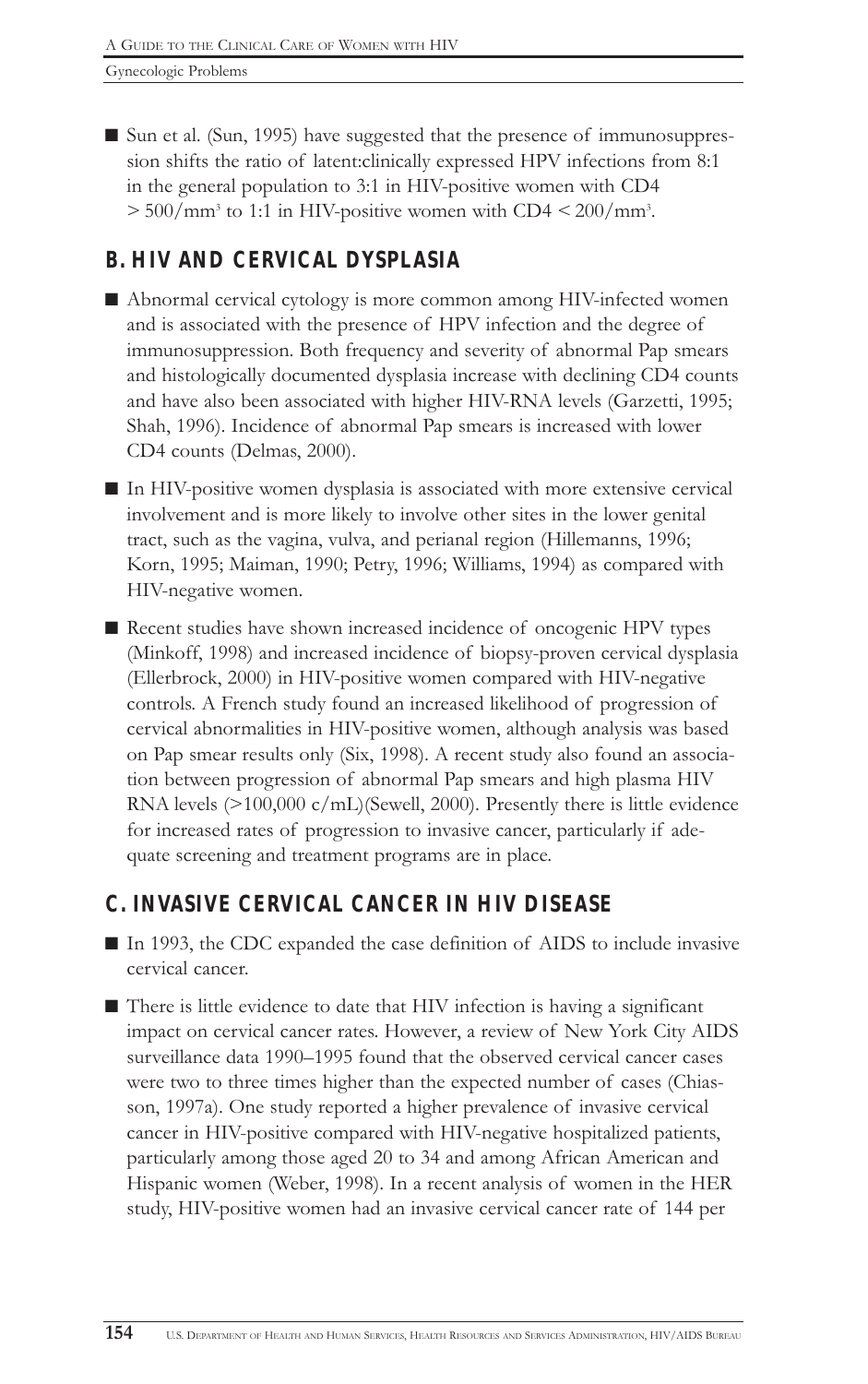$\overline{\phantom{1}}$ 

1,000 person-years as compared with 0 per 1,000 person-years in HIV-negative women (Phelps, 2000). Women with HIV and cervical cancer tend to be younger and less immunosuppressed compared with HIV-positive women with other AIDS-indicator conditions. Women with HIV and cervical cancer tend to be younger than HIV-negative women with cervical cancer (Lomalisa, 2000).

 $\blacksquare$  HIV-positive women with invasive cervical cancer appear to present at more advanced stages (especially with  $CD4 < 200/mm^3$ ), may metastasize to unusual locations (e.g., psoas muscle, clitoris, meningeal involvement), have poorer responses to standard therapy, and have higher recurrences and death rates, as well as shorter intervals to recurrence or death, compared with HIV-negative women of similar stage (Klevens, 1996; Maiman, 1990).

### *D. SCREENING TESTS*

- $\blacksquare$  A single Pap smear is associated with false-negative rates of 10–25%; accuracy is significantly improved with regular periodic screening. Controlled studies have not demonstrated a decrease in sensitivity or specificity with standard cervical cytology in HIV-positive women compared with HIV-negative controls (Adachi, 1993; Spinillo, 1998).
- Newer Pap smear screening techniques using liquid-based media appear to increase sensitivity, decrease inadequate smears, and reduce, but not eliminate, false-negative results; they also offer the possibility of direct HPV testing on collected specimens. They are more expensive than conventional Pap tests; there are no current data examining the utility of these tests in HIV-positive women.
- HPV testing can identify both oncogenic and nononcogenic viral types; such testing may play an important role in the evaluation of women with equivocal Pap smear results (Manos, 1999).
- $\blacksquare$  The role of HPV DNA testing as an alternative or addition to the Pap smear in HIV-positive women is unknown. One small study found that HIV-positive women with normal Pap smears and CD4 counts < 200/mm3 and presence of HPV DNA were more likely to have biopsy-proven abnormalities compared with HIV-negative women or HIV-positive women with higher CD4 counts (Anderson, 1996b). A recent German study examining HPV DNA testing as a primary screening method for cervical dysplasia in 94 HIV-positive women found that HPV DNA testing identified high-grade cervical dysplasia more accurately than Pap smear (Petry, 1999).
- Pap smear results are reported according to the Bethesda System (National Cancer Institute Workshop, 1989) (Table 6-1).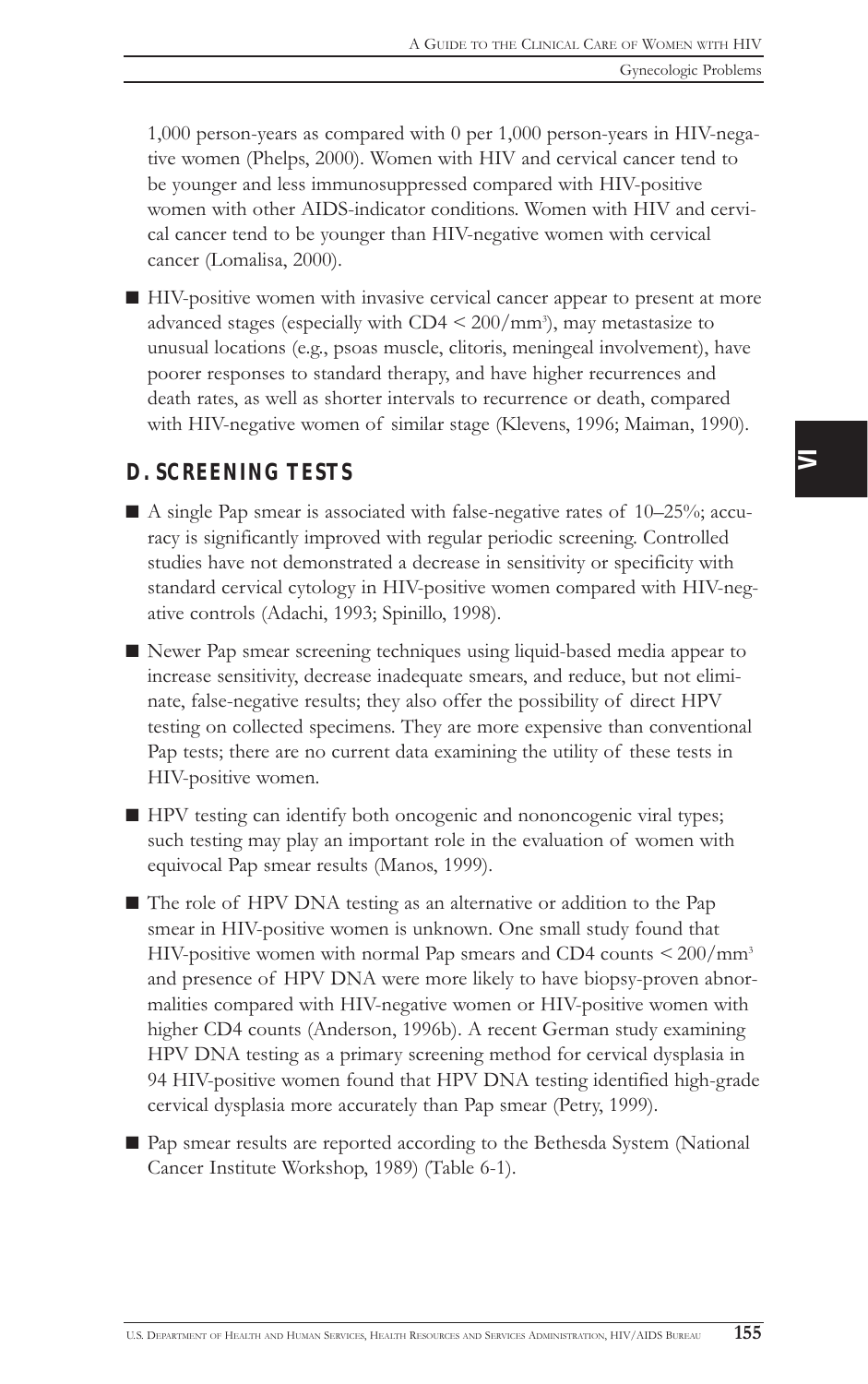| Table 6-1: Pap Smear Report Format for Bethesda System |                                                                                                                                                                                                                                                                                                                                                     |  |
|--------------------------------------------------------|-----------------------------------------------------------------------------------------------------------------------------------------------------------------------------------------------------------------------------------------------------------------------------------------------------------------------------------------------------|--|
| Statement on<br>specimen adequacy                      | ■ Satisfactory for interpretation<br>■ Less than optimal<br>■ Unsatisfactory                                                                                                                                                                                                                                                                        |  |
| General categorization                                 | $\blacksquare$ Within normal limits<br>■ Other/descriptive diagnosis                                                                                                                                                                                                                                                                                |  |
| Descriptive diagnoses                                  | Benign cellular changes (including infections)<br>Reactive and reparative cellular changes (including<br>inflammation)                                                                                                                                                                                                                              |  |
| Epithelial cell<br>abnormalities                       | ■ Atypical squamous cells of undetermined significance<br>Low-grade squamous intraepithelial lesion,<br>including HPV changes and mild dysplasia/CIN 1<br>■ High-grade squamous intraepithelial lesion, including<br>moderate and severe dysplasia, CIN 2, CIN 3,<br>carcinoma in situ<br>■ Squamous cell carcinoma<br>Glandular cell abnormalities |  |
| Nonepithelial<br>malignant<br>neoplasm                 | $\blacksquare$ Specify                                                                                                                                                                                                                                                                                                                              |  |
| Hormonal<br>evaluation (vaginal<br>smears only)        | $\blacksquare$ Specify                                                                                                                                                                                                                                                                                                                              |  |
| CIN, cervical intraepithelial neoplasia.               |                                                                                                                                                                                                                                                                                                                                                     |  |

## *E. RECOMMENDATIONS FOR PAP SMEAR SCREENING AND COLPOSCOPY*

- Both the CDC and the Agency for Health Care Policy and Research recommend that HIV-infected women have a complete gynecologic evaluation, including a Pap smear and pelvic exam, as part of their initial evaluation (CDC, 1998).
- $\blacksquare$  A Pap smear should be obtained twice in the first year after diagnosis of HIV infection. If these results are normal, annual examinations are then indicated.

■ More frequent Pap smears should be obtained:

- ! with previous abnormal Pap smear
- $\bullet$  with HPV infection
- $\bullet$  after treatment for cervical dysplasia
- $\bullet$  in women with symptomatic HIV infection (including CD4 counts  $< 200/mm^3$
- The American College of Obstetricians and Gynecologists recommends Pap smears every 3–4 mo for the first year after treatment of preinvasive cervical lesions, followed by Pap smears every 6 mo (ACOG, 1993).
- $\blacksquare$  The role of anal cytology is currently under study.

■ Indications for colposcopy are outlined in Table 6-2.

■ ASCUS (atypical squamous cells of undetermined significance) represents the mildest cytologic abnormality in the Bethesda system; its significance,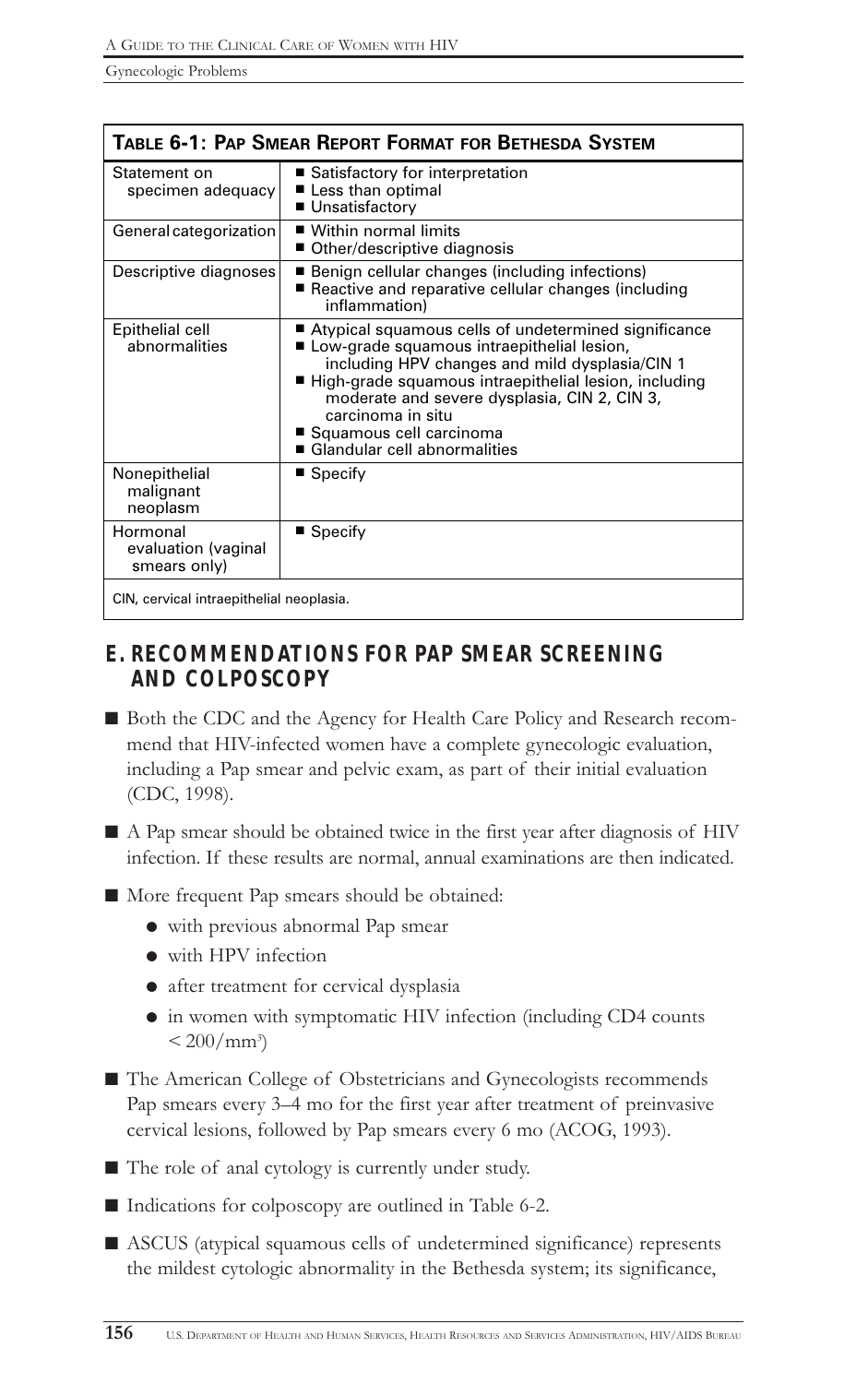#### TABLE 6-2: INDICATIONS FOR COLPOSCOPY

■ Cytologic abnormality (atypia or greater, including ASCUS, AGCUS)

■ History of untreated abnormal Pap smear

■ Consider periodic colposcopy after treatment of cervical dysplasia

■ Consider with evidence of HPV infection

 $\blacksquare$  Consider screening colposcopy with CD4 < 200/mm<sup>3</sup>

ASCUS, atypical squamous cells of undetermined significance; AGCUS, atypical glandular cells of undetermined significance.

| <b>TABLE 6-3: SUGGESTED FREQUENCY OF PAP SMEARS</b>       |                                  |  |
|-----------------------------------------------------------|----------------------------------|--|
| <b>CLINICAL SCENARIO</b>                                  | <b>SCREENING FREQUENCY</b>       |  |
| Normal Pap                                                | 1 vr                             |  |
| Symptomatic infection / $CD4 < 200$                       | 6 mo                             |  |
| ASCUS/LGSIL (evaluated and followed<br>without treatment) | $4-6$ mo                         |  |
| Following treatment of preinvasive<br>lesions             | 3-4 mo for first year, then 6 mo |  |
|                                                           |                                  |  |

ASCUS, atypical squamous cells of undetermined significance; LGSIL, low-grade squamous intraepithelial lesion.

however, varies tremendously among different cytopathologists and laboratories. Various studies have found underlying dysplasia in 10-60% of women with ASCUS on Pap smear. In a study of women with ASCUS, Wright (Wright, 1996a) found that HIV-positive women were approximately twice as likely to have underlying dysplasia compared with HIV-negative women; a recent cross-sectional analysis of 761 Pap smears from HIV-positive women found that 27% were diagnosed as ASCUS; 15% had underlying high-grade dysplasia (Holcomb, 1999a). Immunosuppression did not appear to increase the frequency of dysplasia associated with ASCUS on Pap smear. In the general population it is recommended that an initial report of ASCUS prompt repeat Pap smear and referral for colposcopy be made with a second ASCUS report. However, given the frequency of cervical abnormalities and the possible increased likelihood of underlying dysplasia with ASCUS in the setting of HIV infection, many experts prefer to proceed with colposcopic evaluation with the initial report of atypical cells. The ability to do this may be limited by availability of colposcopic equipment and trained colposcopists.

- $\blacksquare$  The risk of underlying pathology with a diagnosis of AGCUS (atypical glandular cells of undetermined significance) is significant: 17-34% have associated significant intraepithelial or invasive lesions (Duska, 1998; Kennedy, 1996; Korn, 1998). Colposcopy is indicated with any AGCUS on pap, as well as endocervical and endometrial sampling.
- $\blacksquare$  Biopsies should be obtained at the time of colposcopy to confirm cytologic abnormalities and/or if abnormal areas are visualized.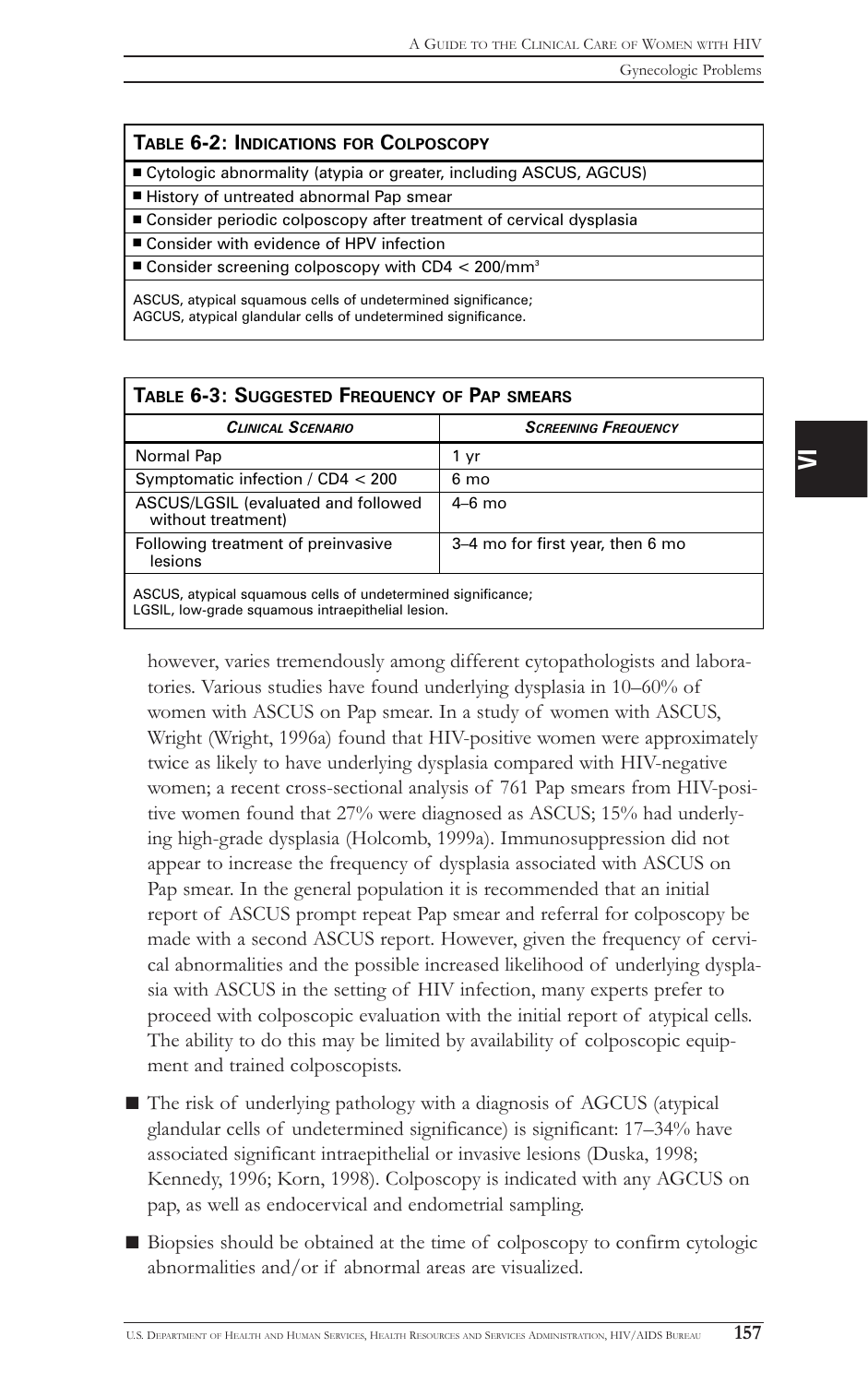■ Because of the multicentric nature of lower genital tract intraepithelial neoplasia in the setting of immunosuppression, it is recommended that the entire lower genital tract (vagina, vulva, and perianal region) be examined at the time of colposcopy.

# *F. MANAGEMENT OF CERVICAL LESIONS*

Management of abnormal Pap smears is outlined in Table 6-4. Documentation of a high-grade cervical lesion requires treatment. Standard excisional or ablative treatment is recommended, although HIV-positive women have an increased incidence of recurrence after treatment (over 50% recurrence rate), correlated with degree of immunosuppression (Fruchter, 1996; Holcomb, 1999b). Cryotherapy has had the highest rate of recurrences and should be avoided, if other treatment methods are available. Recurrances have been associated with detectable HIV RNA in plasma and higher mean HIV RNA levels (Keller, 2000) and may also be related to positive surgical margins with excisional treatment, which appear to be more common in HIV-positive women compared with HIV-negative women (Boardman, 1999).

Topical vaginal 5-fluorouracil (5-FU) cream (2 g biweekly for 6 mo) was shown to reduce recurrence rates after standard treatment for high-grade cervical dysplasia in HIV-positive women in a recent clinical trial; over 18 mo of follow-up, 31% of women observed only developed a recurrent high-grade lesion compared with 8% of women receiving 5-FU. Disease recurred more slowly in women who had received antiretroviral therapy, compared with those who were antiretroviral-naïve (Maiman, 1999).

5-FU may play a role in secondary prophylaxis of preinvasive cervical lesions in some cases. However, clinical experience with this therapy is too limited to provide a recommendation for routine use. 5-FU may have significant mucosal toxicity and concerns have been raised about the potential for increased risk for transmission of HIV or other sexually transmitted diseases (STDs) with this therapy.

| TABLE 6-4: RECOMMENDED MANAGEMENT FOR ABNORMAL PAP SMEARS                     |                                                                                                                         |  |
|-------------------------------------------------------------------------------|-------------------------------------------------------------------------------------------------------------------------|--|
| <b>PAP SMEAR RESULT</b>                                                       | <b>MANAGEMENT</b><br><i>(BASED ON HISTOLOGIC FINDINGS)</i>                                                              |  |
| Severe inflammation                                                           | Evaluate for infection; repeat Pap if<br>inadequate                                                                     |  |
| Atypia, atypical squamous cells of<br>undetermined significance               | Colposcopy, biopsy if indicated; follow<br>with Pap q 6 mo                                                              |  |
| Low-grade squamous intraepithelial<br>lesion (CIN 1)                          | Colposcopy, biopsy if indicated; follow<br>with Pap q 6 mo: consider repeat<br>colposcopy annually                      |  |
| High-grade squamous intraepithelial<br>lesion (CIN 2 or 3, carcinoma in situ) | Colposcopy, biopsy; treat with loop<br>excision or conization                                                           |  |
| Invasive carcinoma                                                            | Colposcopy with biopsy or conization;<br>treat with surgery or radiation (referral to<br>gynecologic oncologist needed) |  |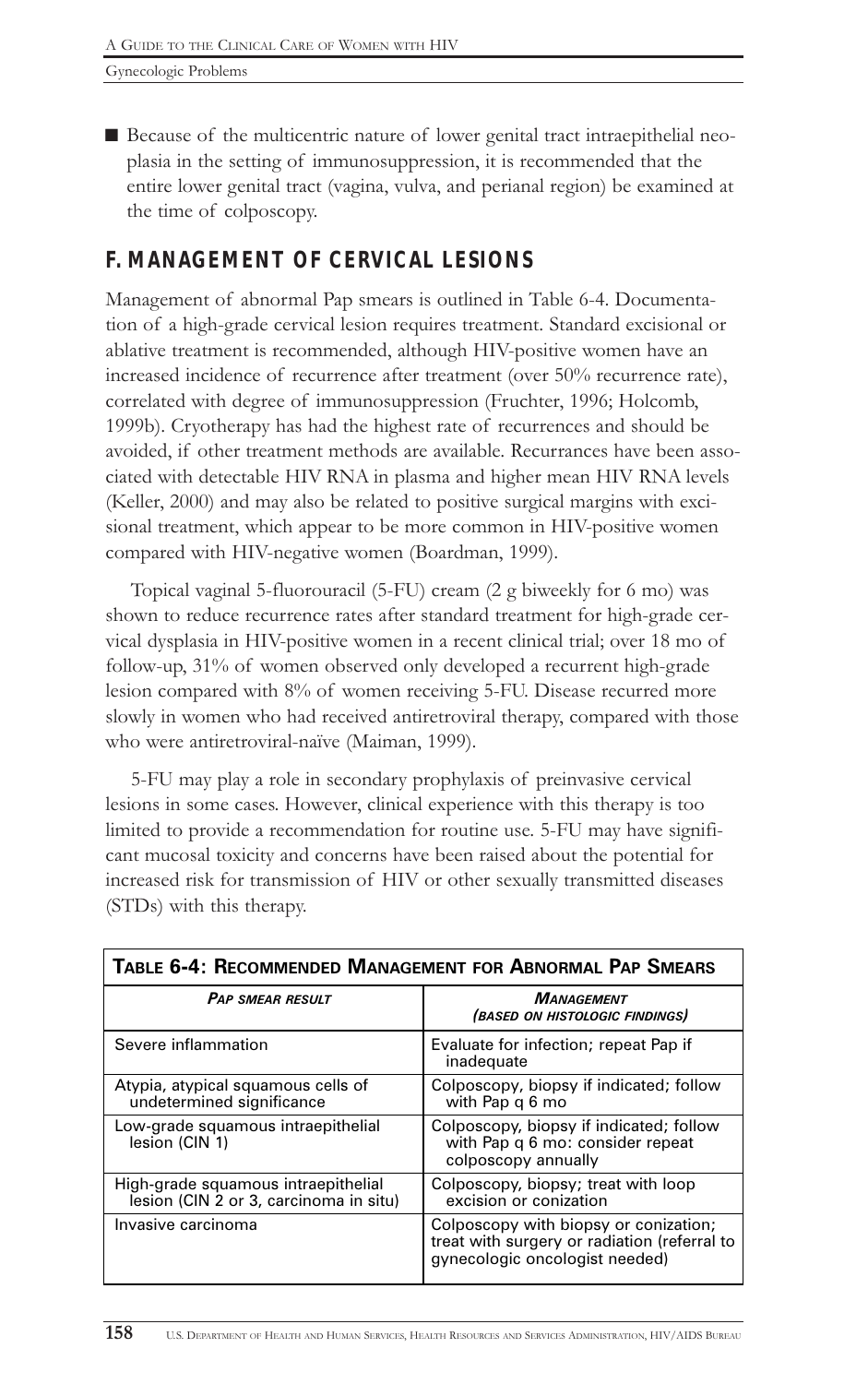The role of highly active antiretroviral therapy (HAART) and immune reconstitution in the management of lower genital tract precancerous lesions remains unclear. In one study use of HAART was associated with regression of cervical lesions over a median follow-up of 5 mo (Heard, 1998). However, Duerr and colleagues found no differences in regression of abnormalties on Pap smear, HPV acquisition or persistence after up to 24 mo on HAART compared with untreated women or women receiving non-HAART treatment. However, new abnormal Pap smear results were less likely in the HAART group (Duerr, 2000).

At the current time, HIV-positive women should continue to be followed closely for evidence of lower genital tract neoplasia, regardless of antiretroviral therapy or viral load.

### IV. GENITAL ULCERS

### *A. HISTORY*

Duration and location of lesion(s); previous history of genital ulcers, syphilis, or genital herpes; associated symptoms (pain, pruritus, fever, etc.); medications and timing of ulcers relative to initiation of new medication; sexual history (including condom use); and CD4 counts and HIV RNA levels.

## *B. PHYSICAL EXAM*

Dimensions and location of lesion(s); presence of pigmentation, edema, erythema, or induration; presence of associated exudate or tenderness; presence of oral lesions; associated lymphadenopathy or rash.

### *C. EVALUATION*

- Syphilis serology or darkfield examination
- $\blacksquare$  Culture or antigen test for herpes simplex virus (HSV)
- Biopsy: with unclear diagnosis, lack of response to treatment; consider special stains, if indicated (CMV, acid-fast bacillus)
- Culture for *Haemophilus ducreyi*: not widely available commercially; diagnosis of chancroid generally made with typical clinical presentation, after excluding syphilis and HSV

### *D. DIFFERENTIAL DIAGNOSIS AND MANAGEMENT*

#### INFECTIONS

### Herpes Simplex Virus

 $\blacksquare$  most prevalent infectious cause of genital ulcers in the United States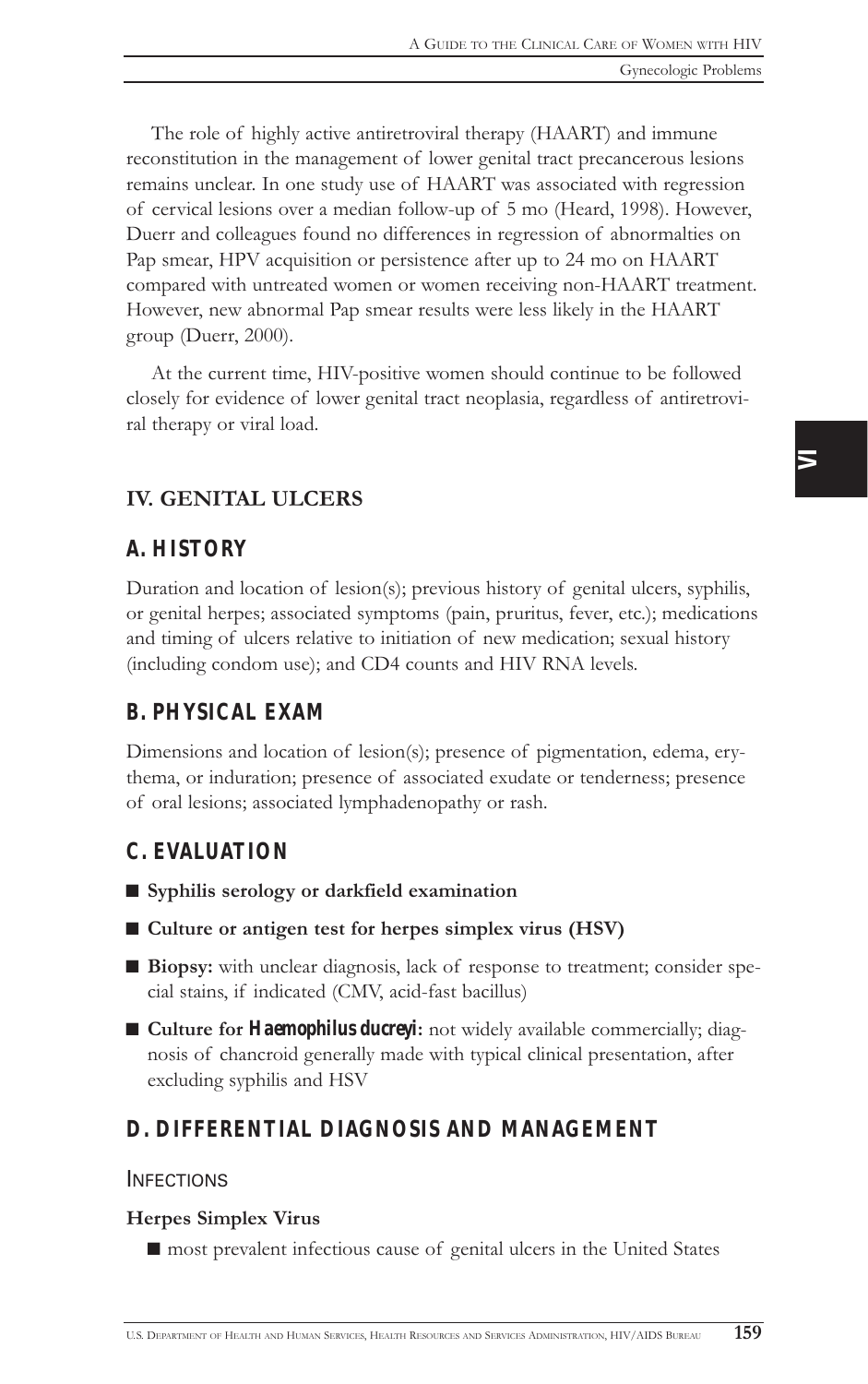$\blacksquare$  two distinct serotypes of HSV (HSV-1 and HSV-2), most cases of recurrent genital herpes  $(60-95%)$  are caused by HSV-2

 $\blacksquare$  since the late 1970s, the seroprevalence of HSV-2 infection has increased by 30%; infection is now detectable in 21.9% of people aged 12 or older nationwide (Fleming, 1997)

 $\blacksquare$  typically lesions present as painful vesicles that ulcerate and heal without scarring

 $\blacksquare$  primary infection often associated with systemic symptoms (fever, photophobia, headache); duration of lesions and viral shedding more prolonged with primary infection; after primary episode latency established in sacral dorsal root ganglia

 $\blacksquare$  nonprimary first episode herpes occurs in individuals with antibodies to HSV-2 or HSV-1 but no previous clinical symptoms of HSV; milder, shorter episode

■ recurrent episodes occur at variable frequency; more localized lesions, shorter duration compared with first episodes (primary or nonprimary)

 $\blacksquare$  viral shedding and sexual transmission can occur during asymptomatic periods

■ HIV-positive patients:

- ! more frequent, prolonged, and/or severe episodes common with progressive immunesuppression; lesions may be atypical in appearance or location
- ! viral shedding increases with declining CD4 counts (Augenbraun, 1995); may be more common in oral contraceptive or Depo-Provera users and in women with severe vitamin A deficiency (Mostad, 2000); most viral shedding asymptomatic
- ! HSV is associated with increased risk for HIV transmission/acquisition (Heng, 1994)

■ Treatment: See Table 6-5.

- ! HIV-positive women often need higher doses (e.g., acylovir 400 mg po 5 times/day or acylovir 800 mg po 3 times/day) and longer treatment courses, particularly with more advanced immunosuppression, and may benefit from suppressive therapy.
- ! Daily suppressive therapy reduces the frequency of recurrences by <sup>≥</sup> 75% among patients who suffer from frequent HSV episodes (i.e., six or more recurrences per year). Suppressive treatment reduces but does not eliminate viral shedding. Safety and efficacy with daily acyclovir for over 8 years.
- ! Acyclovir-resistant HSV: Usually cross-resistant to famciclovir, valacyclovir. The CDC has reported a 6.4% resistance rate (Reyes, 1998). Most of these isolates are susceptable to foscarnet or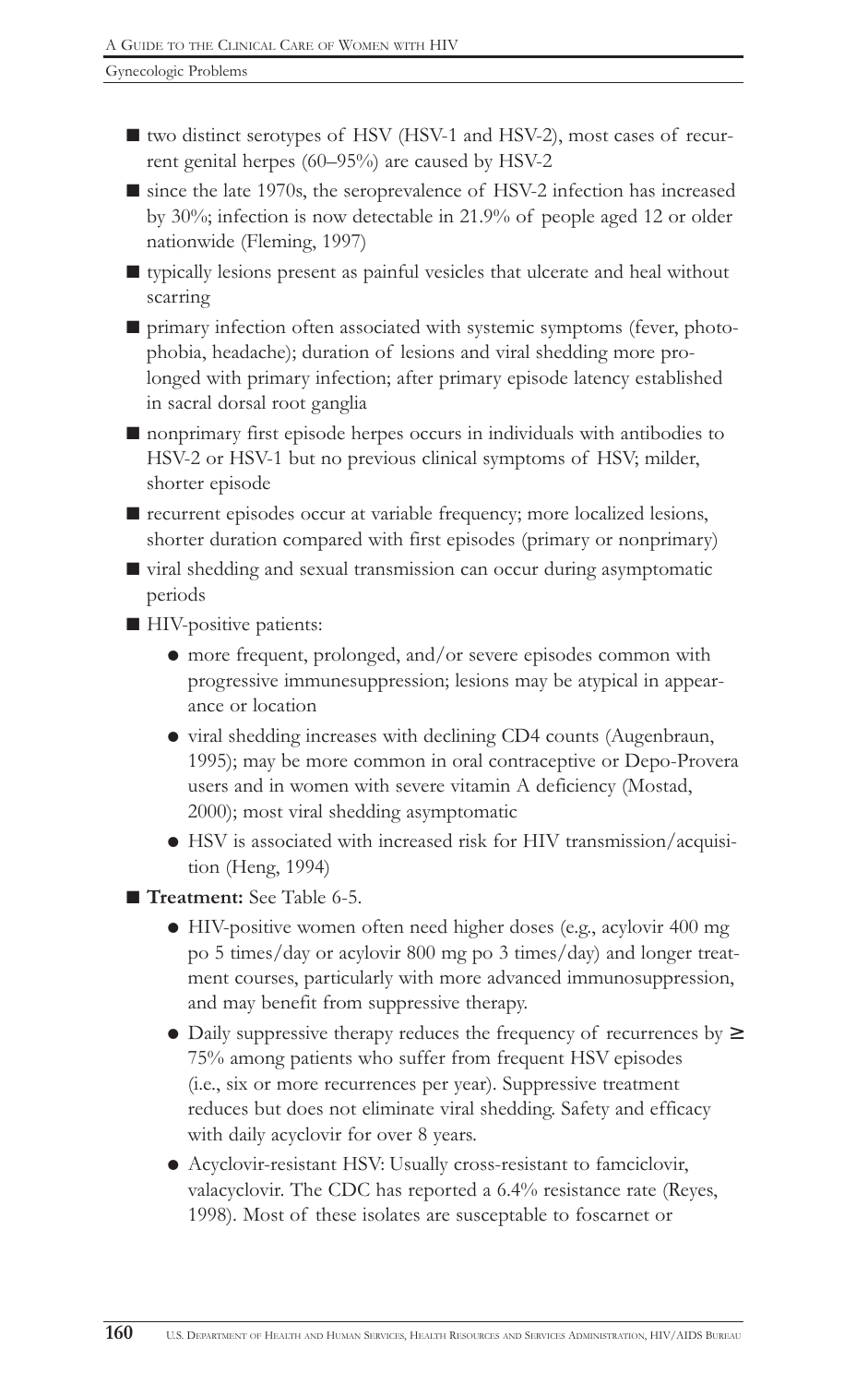| TABLE 6-5: RECOMMENDED MANAGEMENT FOR HSV |                                                                    |                                                                                                                                                                                             |
|-------------------------------------------|--------------------------------------------------------------------|---------------------------------------------------------------------------------------------------------------------------------------------------------------------------------------------|
|                                           | Drug                                                               | Dose                                                                                                                                                                                        |
| <b>First clinical episode</b>             | Acyclovir<br>Acyclovir<br>Famciclovir<br>Valacyclovir              | 400 mg po three times a day for 7-10 days<br>200 mg po five times a day for 7-10 days<br>250 mg po three times a day for 7-10 days<br>1 g po twice a day for 7-10 days                      |
| Recurrent episodes                        | Acyclovir<br>Acyclovir<br>Acyclovir<br>Famciclovir<br>Valacyclovir | 400 mg po three times a day for 5 days<br>200 mg po five times a day for 5 days<br>800 mg po twice a day for 5 days<br>125 mg po twice a day for 5 days<br>500 mg po twice a day for 5 days |
| Daily suppressive<br>therapy              | Acyclovir<br>Famciclovir<br>Valacyclovir  <br>Valacyclovir         | 400 mg po twice a day<br>250 mg po twice a day<br>500 mg po once a day<br>1000 mg po once a day                                                                                             |
| Severe disease                            | Acyclovir                                                          | 5-10 mg/kg body weight IV every 8 hr for<br>5-7 days or until clinical resolution is<br>achieved                                                                                            |
| <b>Acyclovir-resistant HSV</b>            | Foscarnet<br>Topical<br>Cidofovir<br>gel 1%                        | 40 mg/kg body weight IV every 8 hr or 60<br>mg/kg IV every 12 hr for 3 wk<br>applied to lesions once a day for 5<br>consecutive days                                                        |
| Source: CDC, 1998.                        |                                                                    |                                                                                                                                                                                             |

cidofovir. Factors associated with acyclovir resistance are low CD4 counts and long-term exposure to acyclovir.

#### Syphilis

- systemic disease caused by *Treponema pallidum*
- $\blacksquare$  definitive methods for diagnosing early syphilis are darkfield examination and direct fluorescent antibody test of lesion exudate or tissue
- $\blacksquare$  presumptive diagnosis is possible using two types of serologic tests for syphilis: VDRL or RPR (nontreponemal) and a confirmatory FTA-ABS or MHA-TP (treponemal)
- $\blacksquare$  nontreponemal test antibody titers usually correlate with disease activity and are used to assess treatment response
- HIV-infected patients may have abnormal serologic test results (e.g., unusually high titers, false negatives or delayed seroreactivity). However, generally serologic tests can be interpreted in the usual manner. If clinical findings suggest syphilis but serology is nonreactive, biopsy, darkfield examination, or direct fluorescent antibody staining of lesion material should be considered. The clinical presentation of syphilis is very variable at all stages; atypical manifestations may be seen in the setting of HIV disease. Neurosyphilis should be considered in the differential diagnosis of neurologic signs or symptoms in HIV-infected individuals (CDC, 1998).
- **Treatment:** See Table 6-6.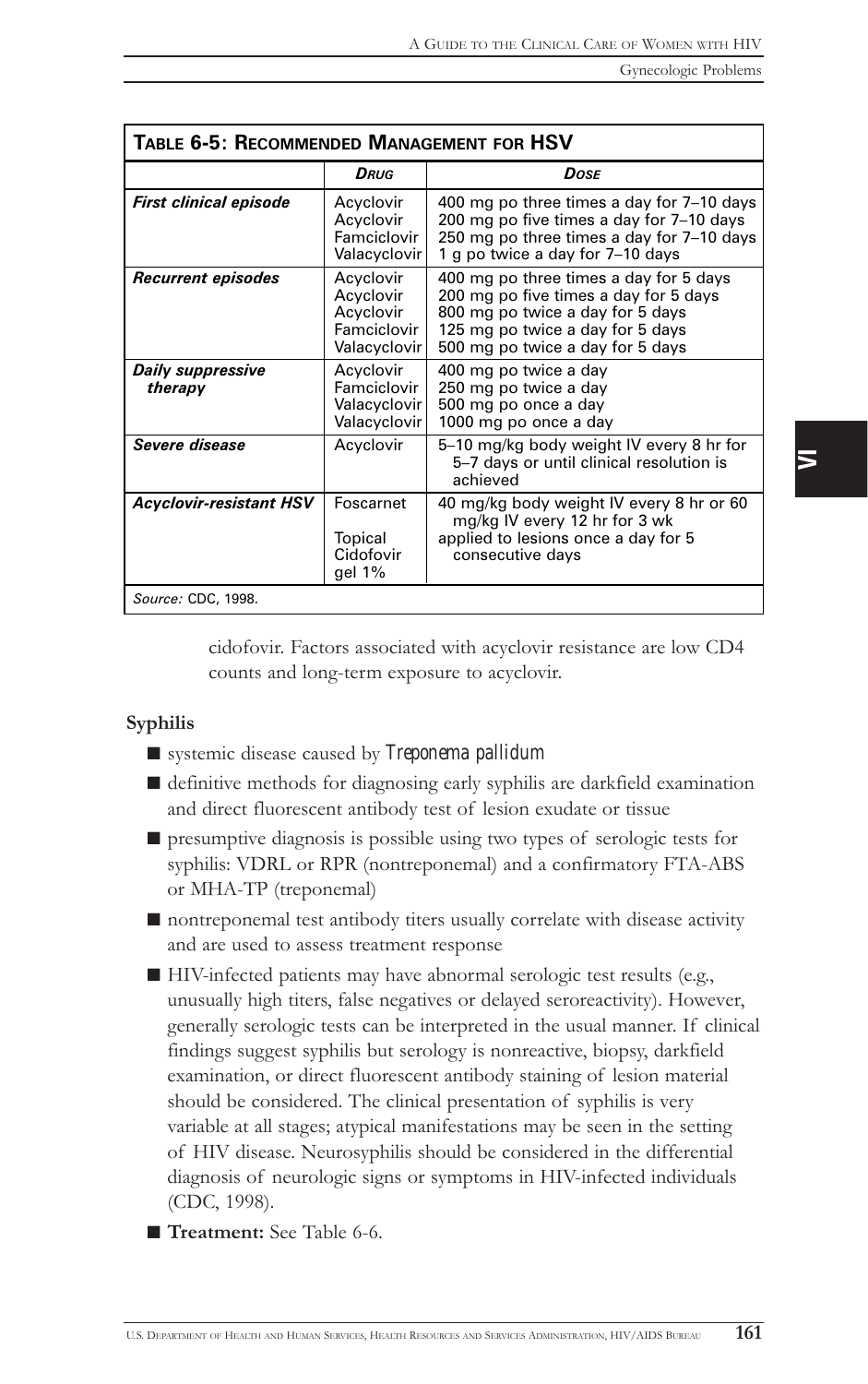| TABLE 6-6: RECOMMENDED MANAGEMENT FOR SYPHILIS                                           |                                                                                                                                                                                                                                                                                                                                                                                                                                                         |  |
|------------------------------------------------------------------------------------------|---------------------------------------------------------------------------------------------------------------------------------------------------------------------------------------------------------------------------------------------------------------------------------------------------------------------------------------------------------------------------------------------------------------------------------------------------------|--|
| <b>STAGE</b>                                                                             | <b>TREATMENT</b>                                                                                                                                                                                                                                                                                                                                                                                                                                        |  |
| Primary and secondary syphilis and<br>early latent syphilis                              | Benzathine penicillin G 2.4 million units<br>IM (single dose); additional treatment<br>recommended by some (i.e., three<br>weekly doses of penicillin)                                                                                                                                                                                                                                                                                                  |  |
| If penicillin-allergic (nonpregnant<br>patients only)                                    | Doxycycline 100 mg po twice a day for<br>2 wk, OR tetracycline 500 mg po 4<br>times a day for 2 wk                                                                                                                                                                                                                                                                                                                                                      |  |
| Late latent syphilis or syphilis of<br>unknown duration (including tertiary<br>syphilis) | Examination of the CSF must be<br>performed before initiating treatment.<br>If the CSF examination is negative,<br>patients should be treated with 7.2<br>million units of benzathine penicillin G<br>(three weekly doses of 2.4 million units<br>each) IM                                                                                                                                                                                              |  |
| Neurosyphilis                                                                            | Aqueous crystalline penicillin G 18-24<br>million units a day (administered as<br>3-4 million units IV every 4 hr) for<br>10-14 davs.<br>Administration of benzathine penicillin<br>2.4 million units IM after completion of<br>the IV regimen recommended by some.                                                                                                                                                                                     |  |
| <b>RECOMMENDED FOLLOW-UP</b>                                                             |                                                                                                                                                                                                                                                                                                                                                                                                                                                         |  |
| <b>STAGE</b>                                                                             | <b>FOLLOW-UP</b>                                                                                                                                                                                                                                                                                                                                                                                                                                        |  |
| Primary and secondary syphilis                                                           | HIV-infected patients require clinical and<br>serologic evaluation for treatment<br>failure at 3, 6, 9, 12, and 24 mo after<br>treatment.<br>Treatment failures necessitate a CSF<br>examination and retreatment (three<br>weekly doses of 2.4 million units of<br>benzathine penicillin G if CSF<br>examination is negative).<br>The latter regimen should also be<br>considered for patients whose titers do<br>not decrease fourfold within 6-12 mo. |  |
| Latent syphilis                                                                          | HIV-infected patients require clinical and<br>serologic evaluation at 6, 12, 18, and<br>24 mo after treatment.<br>The CSF examination should be repeated<br>and appropriate treatment instituted if<br>clinical symptoms develop, titers rise<br>fourfold, or if titers fail to decline<br>fourfold between the evaluations at<br>12 and 24 mo.                                                                                                         |  |
| Neurosyphilis                                                                            | CSF examination should be repeated<br>every 6 mo until the cell count is<br>normal.<br>Retreatment should be considered if the<br>cell count has not decreased after 6 mo<br>or if the CSF is not entirely normal after<br>2 yr.                                                                                                                                                                                                                        |  |
| CSF, cerebrospinal fliud.<br>Source: CDC, 1998.                                          |                                                                                                                                                                                                                                                                                                                                                                                                                                                         |  |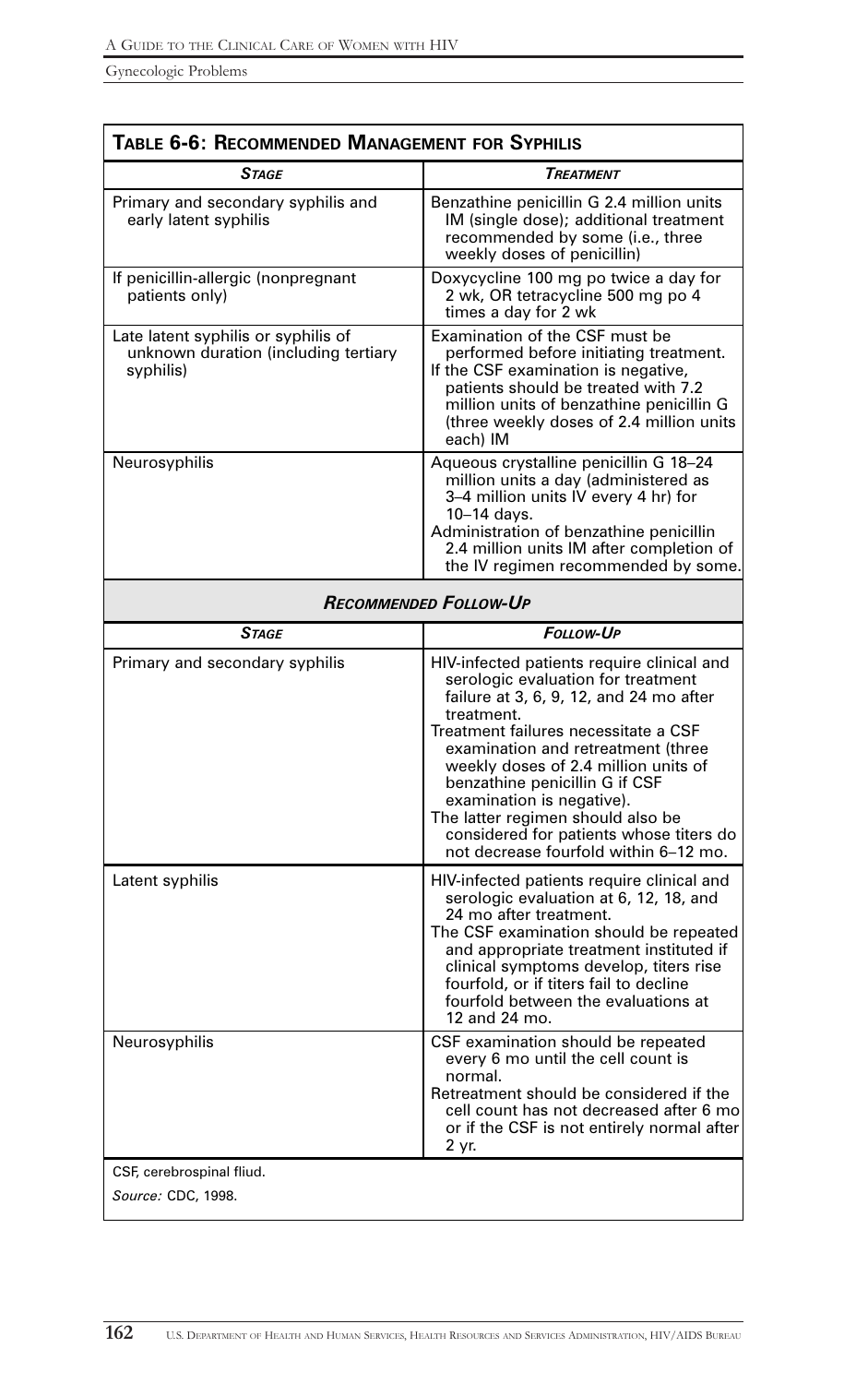### Chancroid

- caused by *H. ducreyi*
- $\blacksquare$  endemic in some areas of the United States; also occurs in discrete outbreaks
- 10% of patients with chancroid have coinfection with *T. pallidum* or HSV
- $\blacksquare$  initial presentation typically consists of a tender papule that becomes pustular and then ulcerative; the ulcer is usually well demarcated, with ragged undermined edges
- $\blacksquare$  probable diagnosis can be made if the patient has one or more painful ulcers, there is no evidence of *T. pallidum* or HSV infection, and the clinical presentation appearance of ulcers and regional lymphadenopathy is typical for chancroid
- $\blacksquare$  Response to treatment may be diminished in the HIV-infected patient; may require longer courses of therapy, increased risk for treatment failure

### ■ Treatment:

- ! Azithromycin 1 g po (single dose), OR
- ! Ceftriaxone 250 mg IM (single dose), OR
- ! Ciprofloxacin 500 mg po twice a day for 3 days, OR
- ! Erythromycin base 500 mg po four times a day for 7 days.
- ! *Note*
	- > In HIV-positive patients use single-dose therapies only if followup can be ensured;
	- > Some experts recommend the 7-day erythromycin regimen in the setting of HIV infection.

#### Cytomegalovirus

- $\blacksquare$  should be suspected in severely immunocompromised patients
- $\blacksquare$  diagnosis requires biopsy of lesion with immunohistochemical stains
- cervical shedding of cytomegalovirus is associated with low CD4 counts (Clark, 1997)
- Treatment:
	- Ganciclovir 5 mg/kg IV twice a day for 2-3 wk, OR
	- Foscarnet 60 mg/kg IV q 8 hr or 90 mg/kg q 12 hr for 2–3 wk.

### Other Infectious Causes of Genital Ulcers

■ Lymphogranuloma venereum: rare in United States; associated with tender, usually unilateral inguinal or femoral lymphadenopathy, proctocolitis, rectal fistulas/strictures; diagnosis with serology and exclusion of

 $\overline{\phantom{1}}$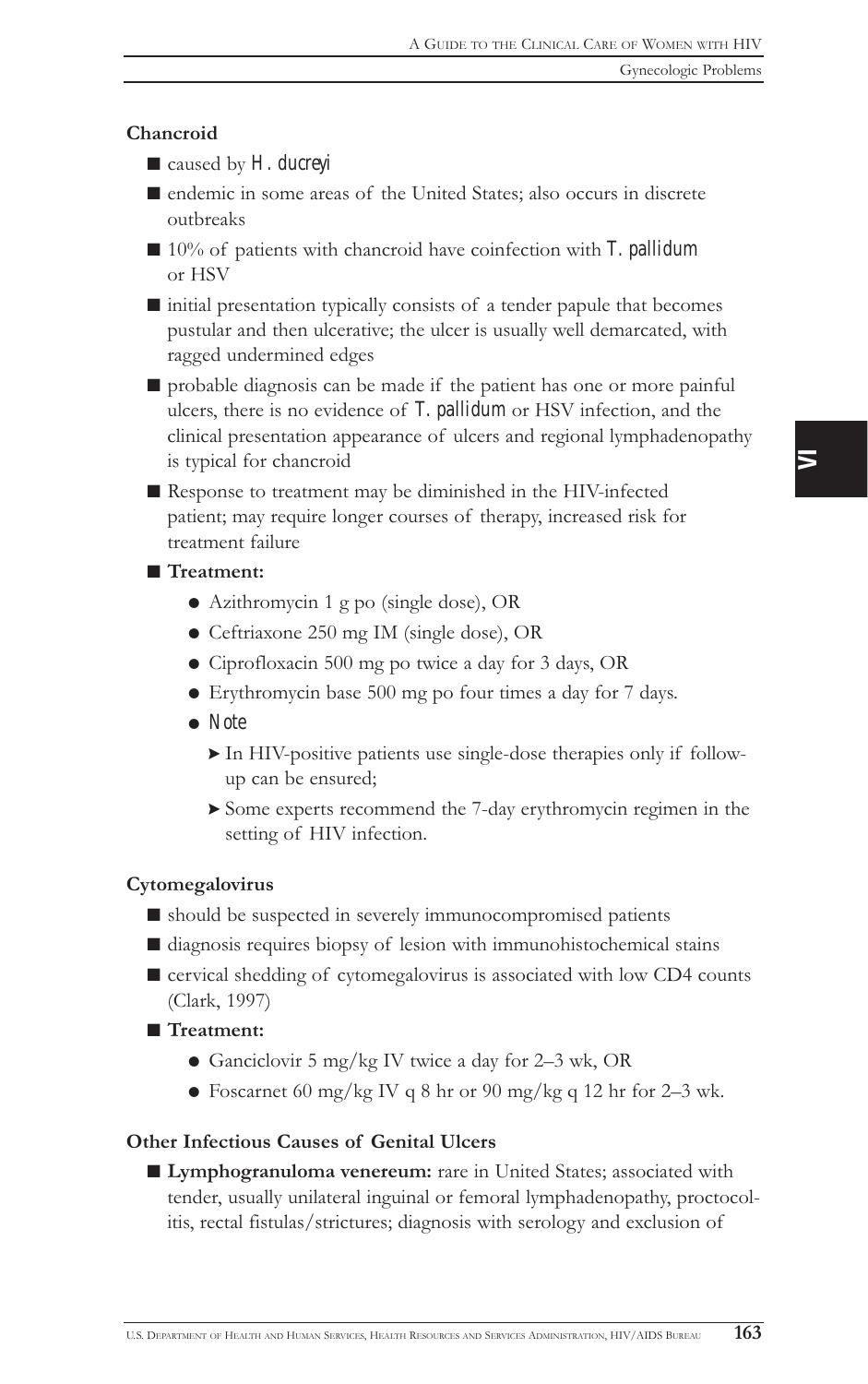other causes; treatment: doxycycline or erythromycin for 3 wk; HIV-positive individuals may require more prolonged treatment

- Granuloma inguinale (donovanosis): rare in United States; painless, progressive ulcers which bleed easily on contact, without regional lymphadenopathy; diagnosis with biopsy or tissue crush preparation; treatment trimethoprim-sulfamethoxazole or doxycycline for 3 wk or until all lesions healed; CDC recommends adding aminoglycoside to regimen in HIV-positive patients
- Tuberculosis (Giannacopoulos, 1998): genital TB is generally a secondary manifestation of primary (usually pulmonary) disease. In the United States, the incidence of genital disease is  $\leq 1\%$ . diagnosis is established by biopsy. Genital tuberculosis should be treated as is extrapulmonary disease; expert consultation is necessary.

### INFLAMMATORY CONDITIONS

### Crohn's Disease

■ This disease may be easily misdiagnosed because its principal clinical features (i.e., fever, abdominal pain, diarrhea, fatigability, weight loss) are often found in patients with HIV disease. Crohn's disease may also present with genital ulcers, rectal fissures, perirectal abscesses, or intestinal fistulas. Sigmoidoscopy or barium enema is essential in making this diagnosis. Manage with expert consultation.

### Behçet's Syndrome

■ This is a multisystem disorder that presents with recurrent oral and genital ulcerations as well as uveitis, arthritis, and vasculitis. Vaginal ulcers are usually painless, whereas lesions on the external genitalia are generally painful. Ulcers range between 2 and 10 mm in diameter, and they can be shallow or deep with a central yellowish necrotic base; either a single lesion or crops of lesions may be evident. Diagnosis is established based on the clinical presentation and biopsy. Treatment consists of topical or systemic corticosteroids.

### Hidradenitis suppurativa (Droegemueller, 1997)

 $\blacksquare$  This is a chronic, refractory condition involving the skin, subcutaneous tissues, and apocrine glands. Lesions are painful and are associated with a foul-smelling discharge. Eventually, a deep-seated chronic infection of apocrine glands develops, with multiple draining abscesses and sinuses. A biopsy is necessary to establish the diagnosis. In the early stages of disease, treatment options include antibiotics, topical steroids, antiandrogens, and isotretinoin. Treatment of advanced disease requires surgical intervention.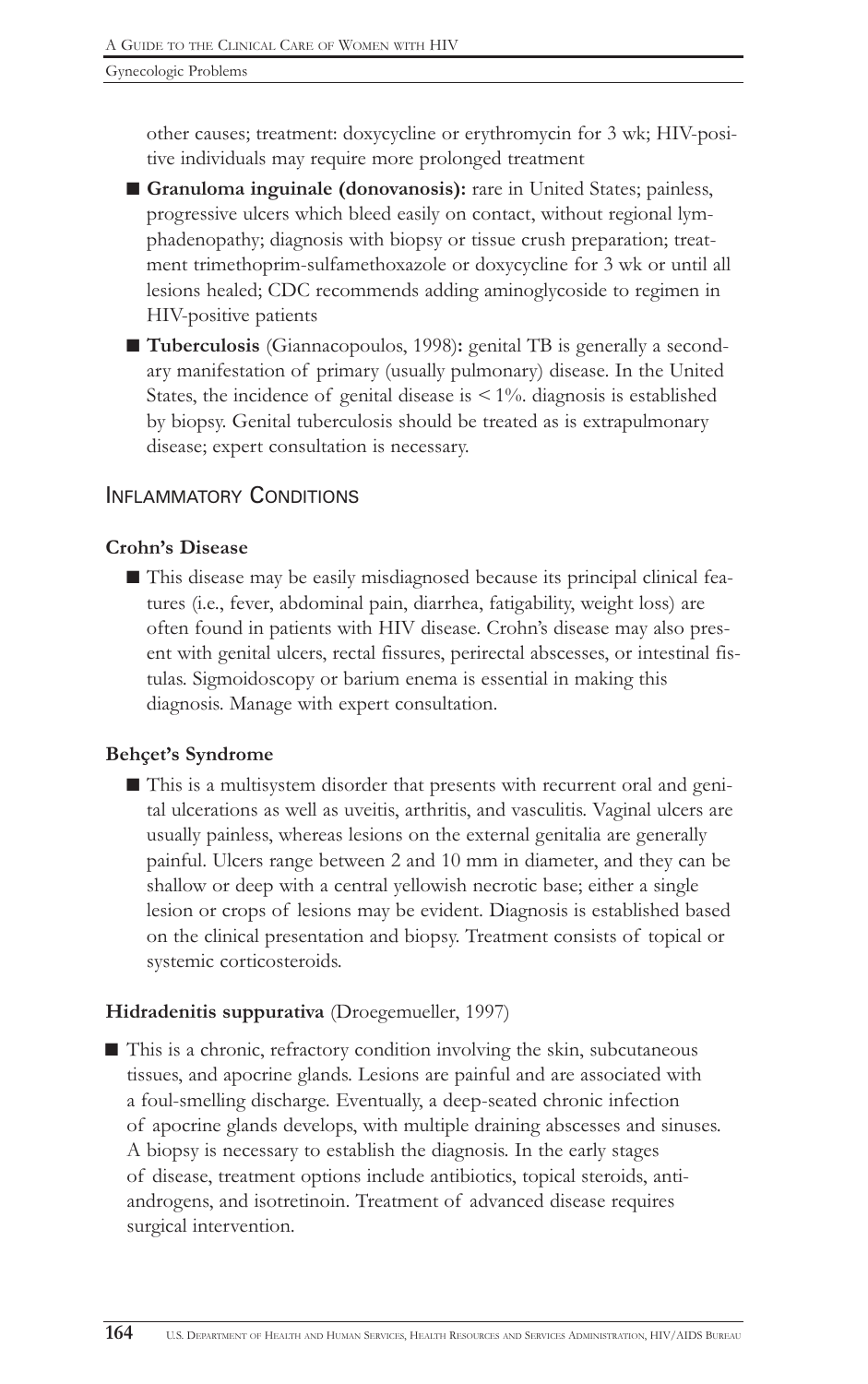### **NEOPLASTIC**

- $\blacksquare$  any nonhealing genital ulcer must be biopsied to rule out a neoplastic process
- squamous cell carcinoma, basal cell carcinoma, adenocarcinoma, melanoma, lymphoma, Kaposi's sarcoma
- $\blacksquare$  refer to oncologist

### DRUG REACTION

 $\blacksquare$  has been described as rare side effect of treatment with zalcitibine and foscarnet

### APHTHOUS GENITAL ULCERATIONS (Anderson, 1996a)

- $\blacksquare$  no specific etiology (typical or opportunistic organism) is identifiable
- $\blacksquare$  similar to aphthous ulcers seen in the gastrointestinal tract
- $\blacksquare$  most patients are significantly immunosuppressed (median CD4 count  $50/mm^3$
- $\blacksquare$  lesions can be painful, multiple, deep, and extensive (size 1–6 cm)
- $\blacksquare$  associated morbidity includes immobility, bleeding, and superinfection
- $\blacksquare$  most have been reported to be chronic and/or recurrent or relapsing
- $\blacksquare$  oroesophageal ulcers coexist in about one third of cases and one fifth were associated with genital fistula formation

### ■ Treatment:

- Consider empiric therapy for HSV.
- $\bullet$  If empiric therapy fails, systemic steroids (prednisone 40–60 mg/day for 1–2 wk, then taper) have been moderately successful.
- Thalidomide (200 mg/day for 2–4 wk) has been used in similar ulcers in the oropharynx or esophagus with complete healing in  $55-73\%$  of these ulcers (Jacobson, 1997, 1999); there has been similar success anecdotally in genital apththous ulcers. (Warning: this drug is a powerful teratogen and should only be used in women of reproductive age after appropriate counseling and pregnancy testing and in the setting of reliable contraception or abstinence.)

### TRAUMA

- history of traumatic injury
- $\blacksquare$  consider possibility of sexual violence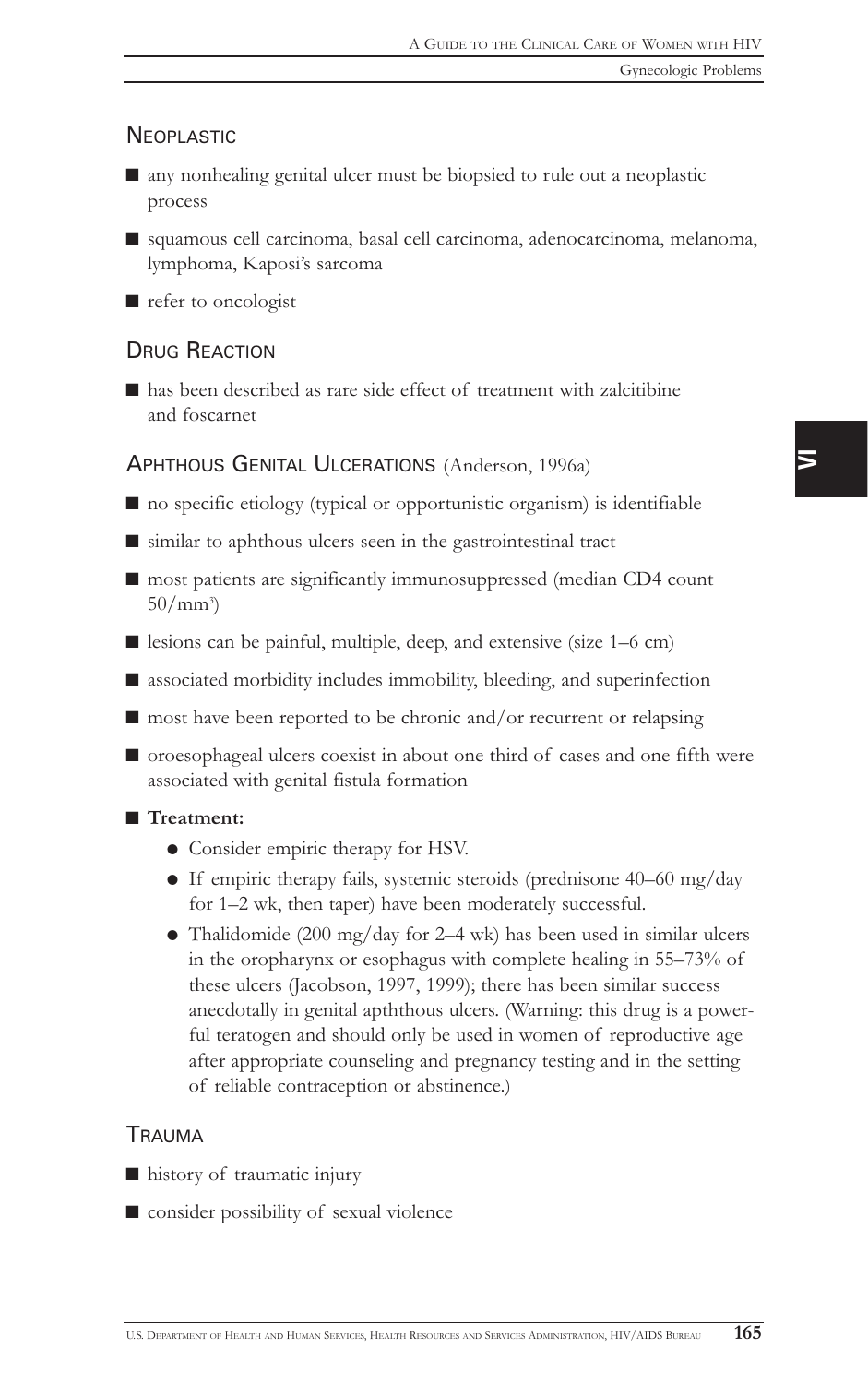# V. VAGINAL DISCHARGE

# *A. HISTORY*

Duration and characteristics of discharge, associated symptoms (e.g., pruritus, malodor, burning, pelvic pain), sexual history (including condom and other contraceptive use), history of sexually transmitted diseases, history of douching, recent antibiotic use, CD4 counts and HIV-RNA levels, medications.

# *B. PHYSICAL EXAM*

Complete genital inspection and bimanual pelvic examination; document the characteristics and amount of discharge as well as the presence of erythema, edema, and tenderness.

## *C. EVALUATION*

- $\blacksquare$  saline wet mount
- $\blacksquare$  10% potassium hydroxide (KOH) preparation
- $\blacksquare$  vaginal pH determination
- $\blacksquare$  testing for gonorrhea and chlamydia
- fungal culture, if indicated (signs/symptoms of yeast infection with negative findings on microscopy; chronic/recurrent yeast infections)

## *D. DIFFERENTIAL DIAGNOSIS AND MANAGEMENT*

## BACTERIAL VAGINOSIS (BV)

- most prevalent cause of vaginal discharge or malodor
- results from replacement of normal *Lactobacillus* dominant vaginal flora with increase in prevalence and concentration of mixed flora, including anaerobic bacteria, *Gardnerella vaginalis*, and *Mycoplasma hominis*
- $\blacksquare$  18–42% prevalence among HIV-infected women; no significant difference compared with HIV-negative controls and no difference by CD4 count (Cu-Uvin, 1999; Greenblatt, 1999)
- some studies suggest that BV or BV-associated organisms (or lack of vaginal lactobacilli) may enhance HIV transmission (Martin, 1999; Olinger, 1999)
- $\blacksquare$  associated with increase in several obstetric and gynecologic complications, including pelvic inflammatory disease (PID), postabortion and posthysterectomy infections, preterm labor
- $\blacksquare$  standard diagnosis by clinical criteria; requires three of the following: 1) a homogeneous grayish or yellowish discharge (may coat vaginal walls);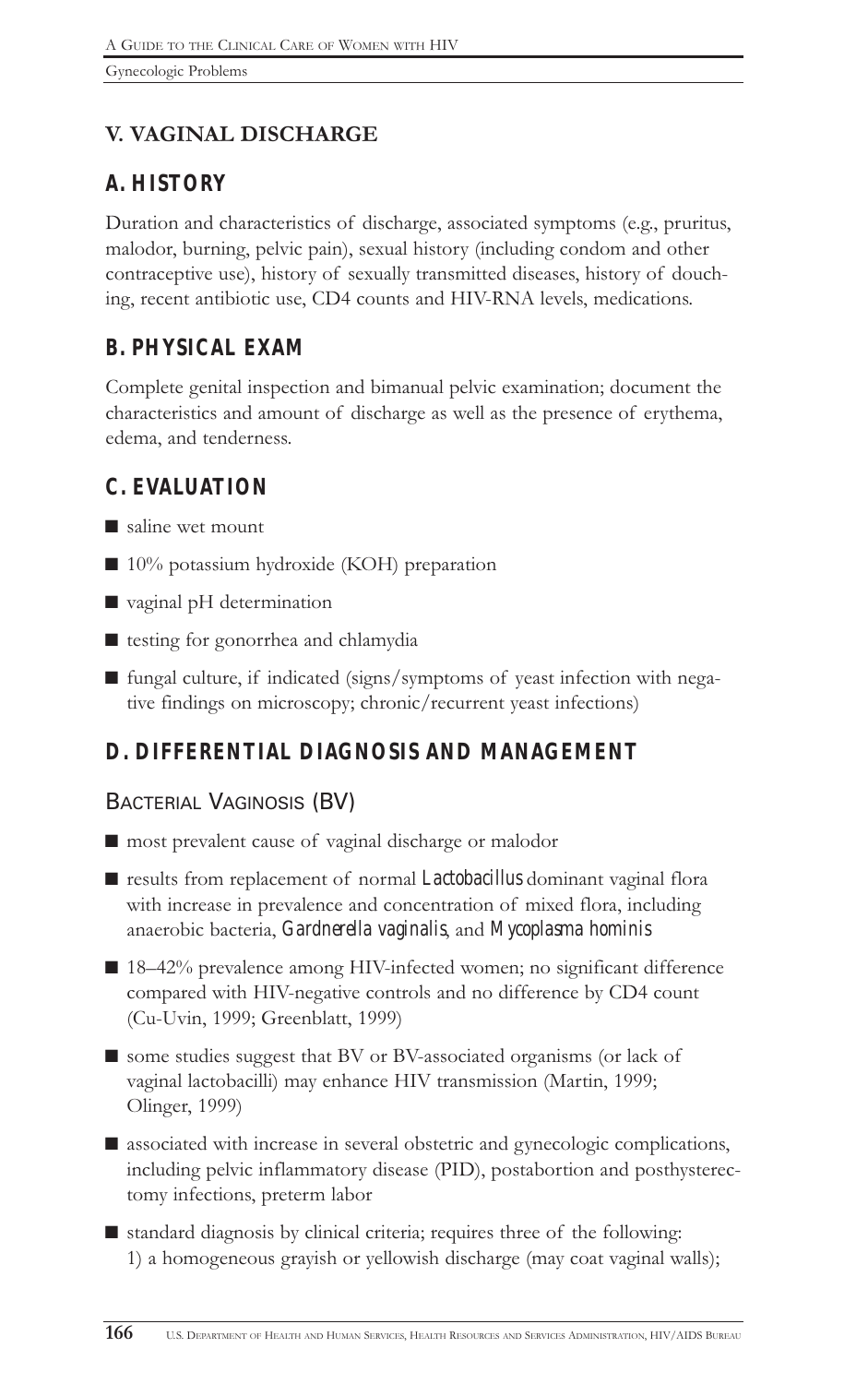2) clue cells on microscopic examination; 3) vaginal  $pH > 4.5$ ; 4) a positive whiff test (i.e., fishy odor of discharge before or after addition of 10% KOH)

Treatment: See Table 6-7.

|  | TABLE 6-7: RECOMMENDED MANAGEMENT FOR BACTERIAL VAGINOSIS |  |
|--|-----------------------------------------------------------|--|
|  |                                                           |  |

■ Metronidazole 500 mg po twice a day for 7 days

 $\blacksquare$  Clindamycin cream 2%, 5 g intravaginally at bedtime for 7 days

■ Metronidazole gel 0.75%, 5 g intravaginally twice a day for 5 days

Note: Clindamycin cream is oil-based and may weaken latex condoms and diaphragms. Alternative regimens: metronidazole 2 g po or clindamycin 300 mg po twice a day for 7 days.

Source: CDC, 1998.

### VULVOVAGINAL CANDIDIASIS

- Most commonly caused by *Candida albicans*; the prevalence of infections due to nonalbicans species is increasing
- $\blacksquare$  75% of all women will have at least one episode of candidiasis, and 4045% will have two or more episodes; less than 5% of women experience recurrent episodes of candidiasis
- typical symptoms: thick, white discharge and pruritus; other symptoms include vulvar burning, vaginal soreness, dyspareunia, and external dysuria
- $\blacksquare$  Prevalence among HIV-infected women is 3–15%; most studies suggest no significant difference in prevalence of infection between relatively immunocompetent HIV-positive women and HIV-negative controls; several other studies have found increasing infection rates with declining CD4 counts (Cu-Uvin, 1999; Duerr, 1997). HIV-positive women may have higher incidence of infection (El-Sadr, 1997).
- Possible confounding factor for HIV-positive women is more frequent use of antibiotics
- Most studies show increased rates of vaginal (also rectal, oral) colonization in HIV-positive women, particularly with declining immune function; no data on relationship between HIV-RNA levels and candidiasis or colonization
- In HIV-positive women 26–27% of vaginal isolates are non-*albicans* strains (Schuman, 1998); available studies are conflicting on the proportion of non*albicans* strains in HIV-positive compared with HIV-negative women; most common is *Torulopsis glabrata*. No association found to date between strain diversity and HIV progression
- Diagnosis is made by identifying budding yeast or pseudohyphae on a wet mount or KOH preparation or Gram stain of vaginal discharge; positive identification can also be accomplished by means of culture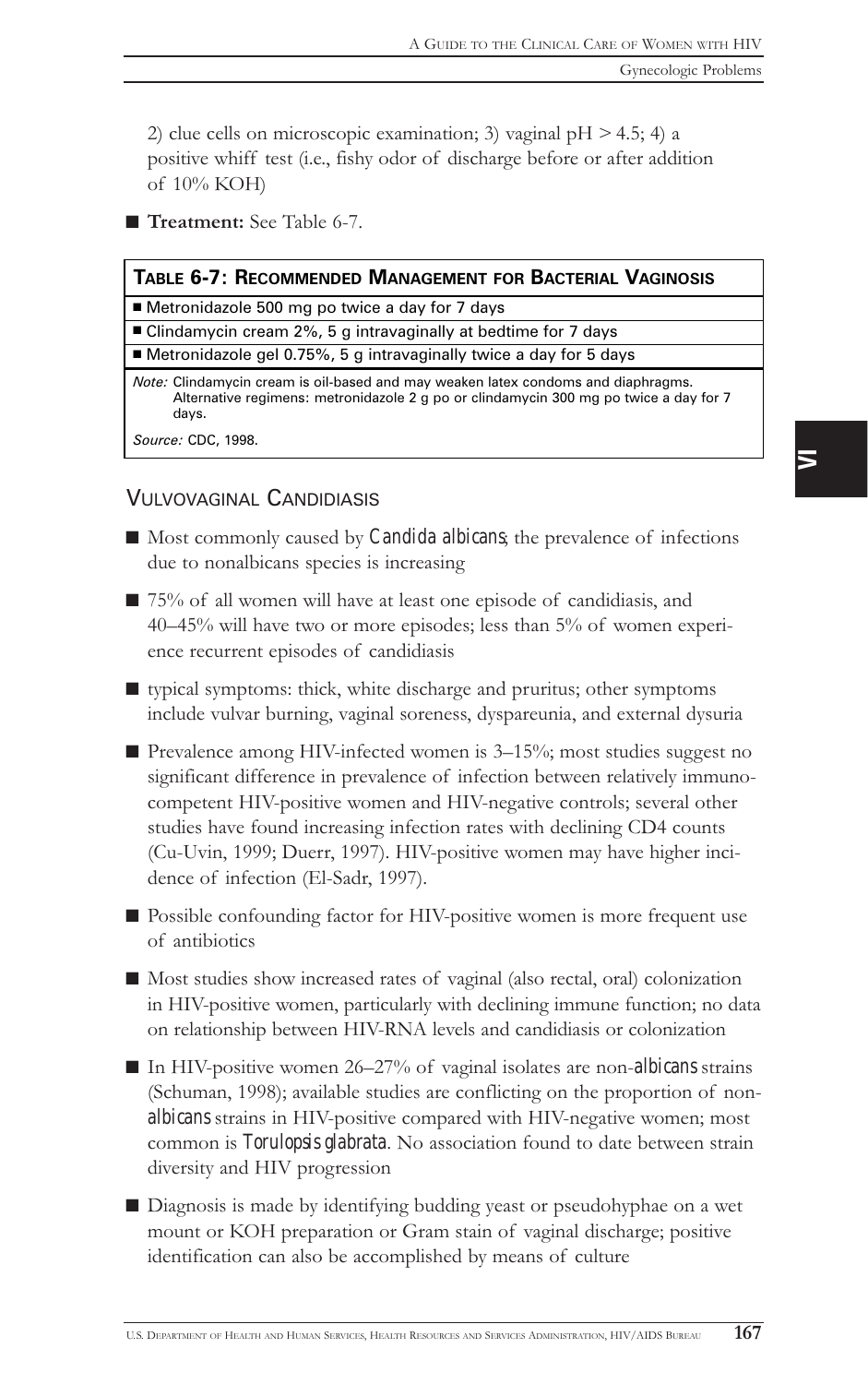### TABLE 6-8: RECOMMENDED MANAGEMENT FOR VULVOVAGINAL **CANDIDIASIS**

| <b>TOPICAL AZOLES</b>                                                                                                                                         |
|---------------------------------------------------------------------------------------------------------------------------------------------------------------|
| ■ Butoconazole 2% cream 5 g PV for 3 days*                                                                                                                    |
| ■ Clotrimazole 1% cream 5 g PV for 7-14 days*                                                                                                                 |
| ■ Clotrimazole 100 mg vaginal tablet for 7 days                                                                                                               |
| ■ Clotrimazole 100 mg vaginal tablet, 2 tablets for 3 days                                                                                                    |
| ■ Clotrimazole 500 mg vaginal tablet x 1                                                                                                                      |
| Miconazole 2% cream 5 g PV for 7 days*                                                                                                                        |
| ■ Miconazole 200 mg vaginal suppository for 3 days*                                                                                                           |
| ■ Miconazole 100 mg vaginal suppository for 7 days*                                                                                                           |
| Miconazole 1200 mg vaginal suppository x 1                                                                                                                    |
| ■ Tioconazole 6.5% ointment 5 g PV x 1*                                                                                                                       |
| ■ Tioconazole 2% cream 5 g PV for 3 days                                                                                                                      |
| ■ Terconazole 0.4% cream 5 g PV for 7 days                                                                                                                    |
| ■ Terconazole 0.8% cream PV for 3 days                                                                                                                        |
| ■ Terconazole 80 mg vaginal suppository for 3 days                                                                                                            |
| * Available over the counter.                                                                                                                                 |
| PV, vaginally.                                                                                                                                                |
| Note: These creams are oil-based and may weaken latex condoms and diaphragms.                                                                                 |
| ORAL AGENT                                                                                                                                                    |
| ■ Fluconazole 150 mg po x 1                                                                                                                                   |
| * Avoid concomitant use with terfenadine, astemizole, cisapride secondary to cardiotoxicity.                                                                  |
| <b>OTHERS</b>                                                                                                                                                 |
| ■ Nystatin 100,000 unit vaginal tablet, one tablet for 14 days (less effective)                                                                               |
| ■ 1% Gentian violet applied to vagina 4 times at intervals of approximately 7 days <sup>*</sup>                                                               |
| ■ Boric acid 600 mg intravaginal capsules bid for 2 wk <sup>+</sup>                                                                                           |
| * May be useful in chronic/recurrent cases; gentian violet messy, causes mucosal exfoliation;<br>encourage abstinence during treatment; reinforce condom use. |

■ Treatment: See Table 6-8.

### • Special considerations in HIV-positive women:

- > Topical therapies may be more effective when given for at least 7 days
- > Consider prophylactic use of topical antifungals when antibiotics are given
- > Randomized, placebo-controlled trial of fluconazole 200 mg po weekly for prophylaxis of candidiasis in women with CD4  $<$  300/mm<sup>3</sup> (median CD4 15/mm<sup>3</sup>): effective in preventing oropharyngeal candidiasis (relative risk .50,  $p < .001$ ) and vaginal candidiasis (relative risk .64,  $p=0.05$ ), but not esophageal candidiasis (Schuman, 1997a). Consider in selected cases with recurrent vaginal candidiasis.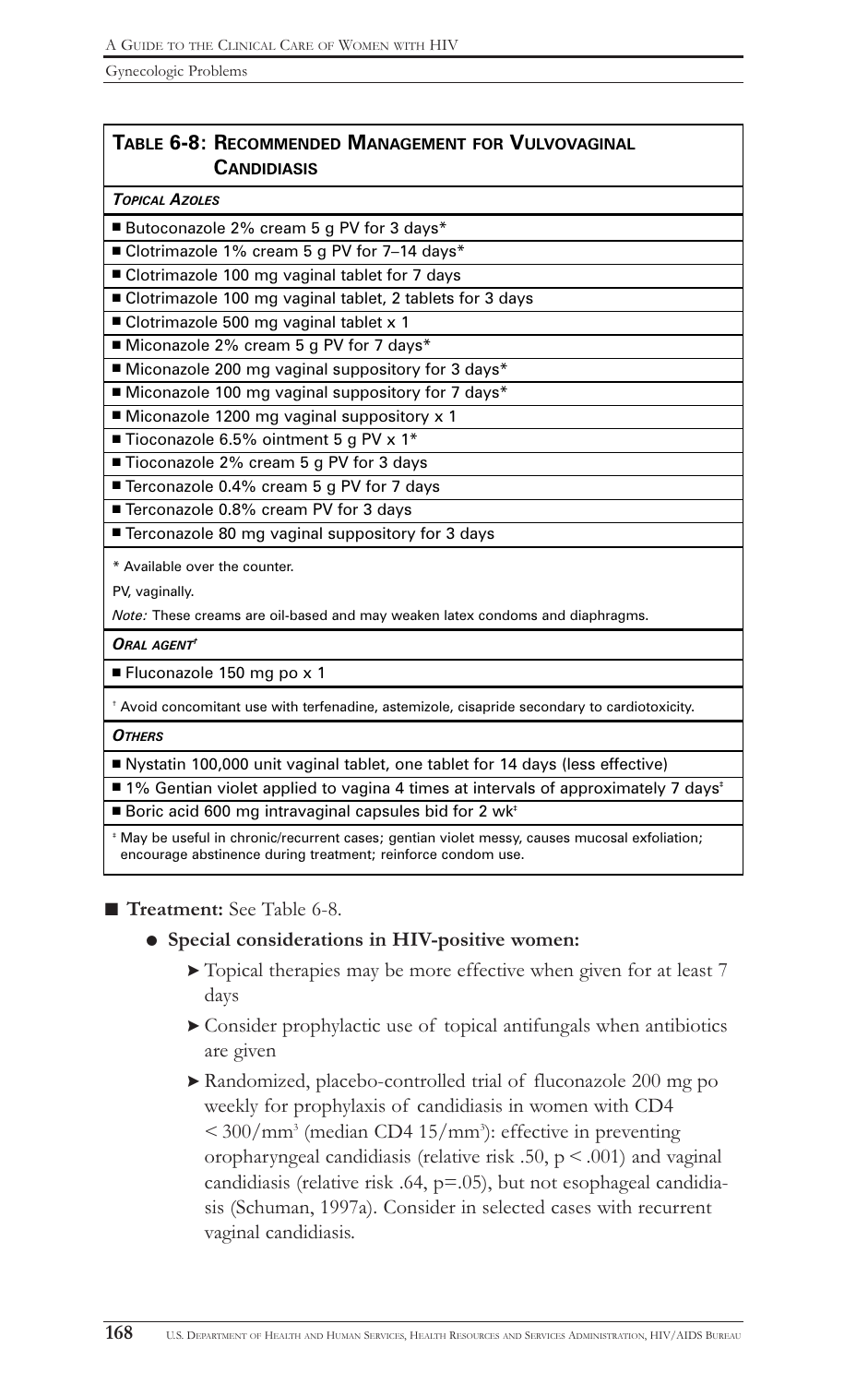> Recent study found that ritonavir and indinavir (and possibly other protease inhibitors) strongly inhibited secretory aspartyl proteinase (proteolytic enzyme produced by pathogenic *Candida* species, considered a virulence factor) activity and production in a dose-dependent fashion, and exerted a therapeutic effect in an experimental model of vaginal candidiasis, with efficacy similar to fluconazole (Cassone, 1999).

#### **Azole resistance:**

Concerns have been raised about extensive use of oral azoles and promotion of azole resistance, possibly limiting use of these agents for other HIV-related indications. Current information about development of resistance is limited.

- > ACTG 816: annual incidence of clinical failure to fluconazole (persistence of oral candidiasis after 200 mg/day or higher dose for 14 days) 5.8% (median CD4 15/mm<sup>3</sup>); *C. albicans* primary etiology
- > Community Programs for Clinical Research on AIDS-randomized, placebo-controlled trial of fluconazole 200 mg weekly for prophylaxis of candidiasis (described above) (median CD4 15/mm<sup>3</sup>): after median 29 mo follow-up, fluconazole resistance < 5% resistance in both fluconazole and placebo groups (Schuman, 1997a)
- > HIV Epidemiology Research Study (HERS): overall fluconazole resistance rare among *C. albicans* isolates, but frequent in non*albicans* isolates from vagina and oral cavity; fluconazole resistance with non-*albicans* species more likely in HIV-positive women; not significantly related to CD4 count. Resistance among non-*albicans* species stable after 1 yr of follow-up (Schuman, 1997b)
- > 139 isolates from vulvovaginal candidiasis in HIV-positive women: 95-98% susceptibility of *C. albicans* to fluconazole, itraconazole, clotrimazole; *T. glabrata*: 44% resistance to fluconazole, 72% resistance to itraconazole and clotrimazole. Twenty percent of 90 relapses/persistence were with same organism; emergence of drug resistance was not observed between sequential isolates. Twelve percent had recurrent infection with different strains or species (Li, 1997).

There are no current data to suggest that intermittent therapy with a single dose of fluconazole increases development of azole resistance. Similarly, weekly prophylaxis with fluconazole was associated with infrequent development of resistance, which was not significantly different from placebo recipients. Nevertheless, long-term use of fluconazole may select for more resistant and difficult-to-treat non-*albicans* species and should be used with caution. Further study is needed.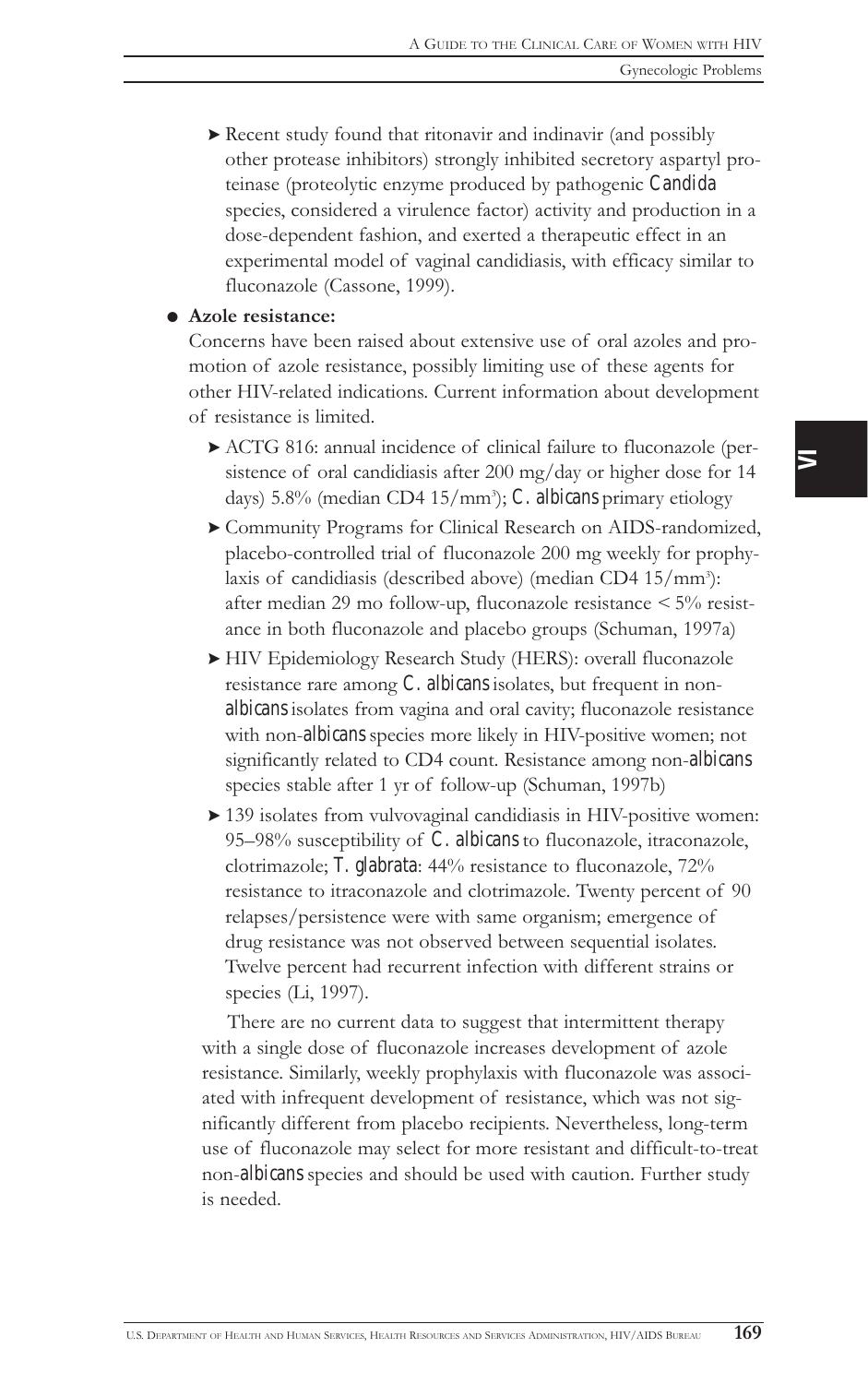- ! Recurrent candidiasis (four or more symptomatic episodes per year):
	- > Evaluation:
		- 1. establish diagnosis fungal culture may be needed
		- 2. identify/eliminate predisposing factors, if possible: uncontrolled diabetes, corticosteroid use, topical or systemic antibiotics, spermicides (conflicting data), tight-fitting synthetic underwear, douching, pregnancy, immunosuppression
		- 3. speciation/susceptibility testing
	- > Management options:
		- 1. longer duration of standard treatment regimen
		- 2. chronic intermittent therapy (e.g., with perimenstrual episodes)
		- 3. restriction of orogenital/anogenital sexual contact (anecdotal evidence only); double-blind, placebo-controlled trials of topical therapy for male sexual partners showed no benefit (Sobel, 1999)
		- 4. possible role for boric acid vaginal capsules, gentian violet
		- 5. maintenance therapy: initial intensive regimen for 10–14 days followed by a maintenance regimen for at least 6 mo:
			- a. fluconazole\* 100–200 mg po every wk
			- b. itraconazole $* 50-100$  mg po every wk
			- c. clotrimazole 500 mg suppository per vagina every wk
			- d. ketoconazole\* 100 mg po every day (associated with rare but significant hepatotoxicity-monitor liver function; significant drug interactions with some antiretrovirals (see Chapter XIV on Pharmacologic Considerations in HIVinfected Pregnant Patients)
		- 6. immune reconstitution; potential benefit with protease inhibitors

### **TRICHOMONIASIS**

■ Caused by *Trichomonas vaginalis* 

- $\blacksquare$  HIV-positive women: 5-23% prevalence; studies have not shown increased prevalence compared with HIV-negative women; incidence in HIV-positive women 10-17% (Minkoff, 1999; Sorvillo, 1998)
- Clinical features: profuse, malodorous, often frothy, yellow-green discharge and vulvar irritation; may have urinary symptoms or dyspareunia; signs of inflammation — vaginal erythema, "strawberry" vagina, cervix with punctate hemorrhages; may be asymptomatic in chronic cases

<sup>\*</sup> *Note*: avoid concomitant use with terfenadine, astemizole, cisapride secondary to cardiotoxicity.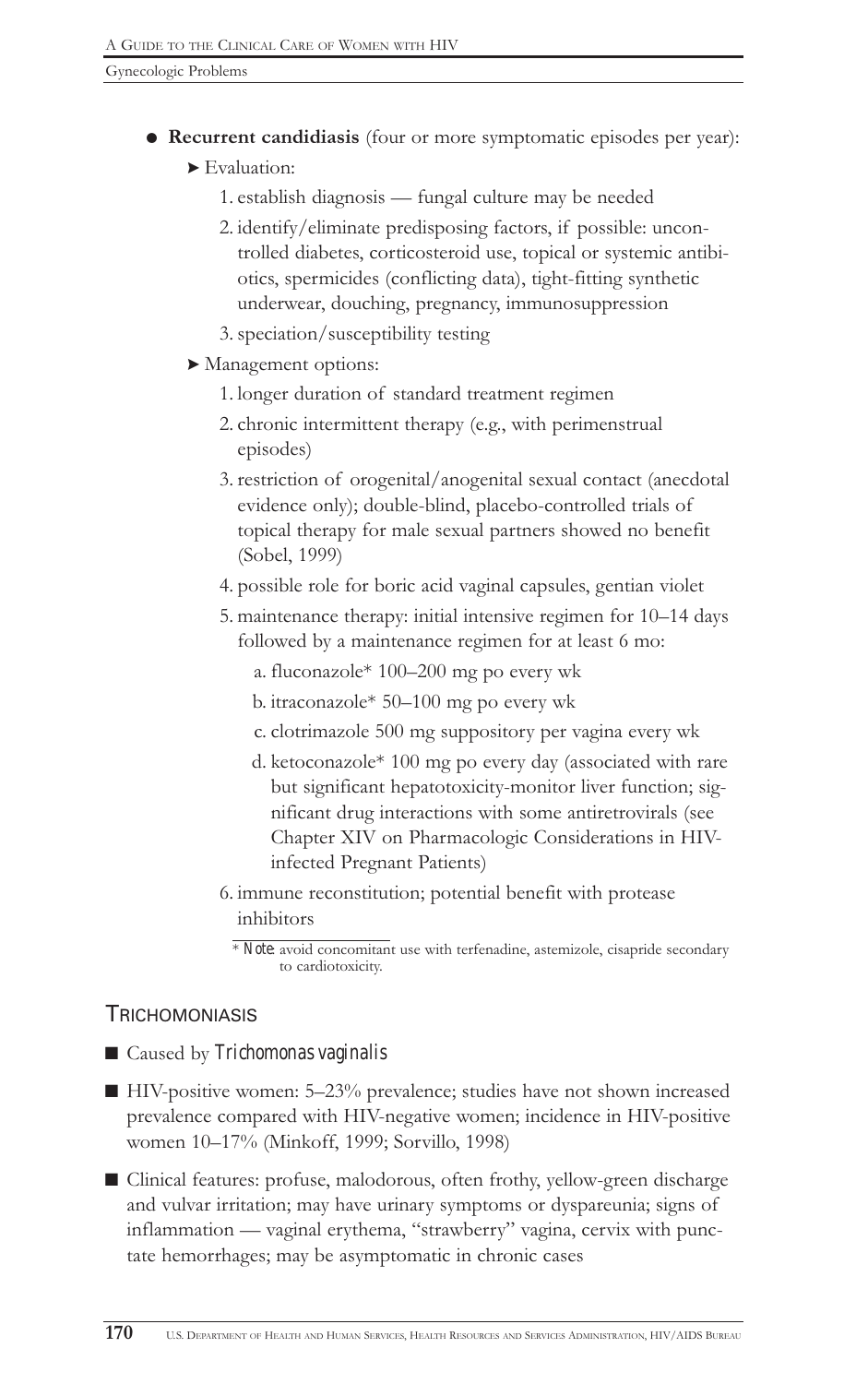$\blacksquare$  Diagnosis: saline wet mount (motile trichomonads seen in 50-70% culturepositive cases); Pap smear (60-70% sensitivity, false positives not uncommon); culture (95% sensitivity); DNA probes; monoclonal antibodies

■ *T. vaginalis* cysteine proteases degrade and render nonfunctional secretory leukocyte protease inhibitor, a substance thought to protect mucosal surfaces from HIV transmission by inhibition of HIV protease activity necessary for infection of monocytes and macrophages (Draper, 1998)

#### ■ Treatment (CDC,1998):

- ! Metronidazole 2 g po (single dose), OR
- ! Metronidazole 500 mg po twice a day for 7 days
- ! *Note:*
	- > No change in treatment based on HIV status
	- $\triangleright$  Sex partners should be treated with the same regimen ( $> 90\%$  cure rates can be expected if partner is treated simultaneously); intercourse should be avoided until therapy is complete and patient and partner are asymptomatic
	- > Topical metronidazole less effective
	- > Metronidazole resistance is rare; organisms with decreased susceptibility usually respond to higher doses of metronidazole. If treatment failure occurs with either regimen, retreat with metronidazole 500 mg po twice a day for 7 days. If treatment failure occurs repeatedly, treat with metronidazole  $2$  g po once a day for  $3-5$  days. Patients with documented infection (with reinfection excluded) who have not responded to these measures should be managed in consultation with an expert.

#### **GONORRHEA**

■ caused by *Neisseria gonorrhoeae* 

■ clinical presentation: commonly asymptomatic; vaginal discharge may be present; if untreated, 10–20% develop PID; urethra is primary site of colonization after hysterectomy and should be sampled with culture or DNA probe for testing in these patients; gonorrhea may also cause rectal infection, pharyngitis, and (rarely) disseminated infection

■ diagnosis: culture, DNA probe, polymerase chain reaction (PCR) or ligase chain reaction (LCR). PCR/LCR can be used with cervical, urethral, or urine specimens; may detect gonorrhea and chlamydia simultaneously; sensitivity 93-98%, specificity  $>$  99%; able to detect 15-40% more infections than culture (Hook, 1999)

■ prevalence/clinical presentation/diagnosis/treatment in HIV-positive patients: no difference compared with HIV-negative patients

 $\overline{\phantom{0}}$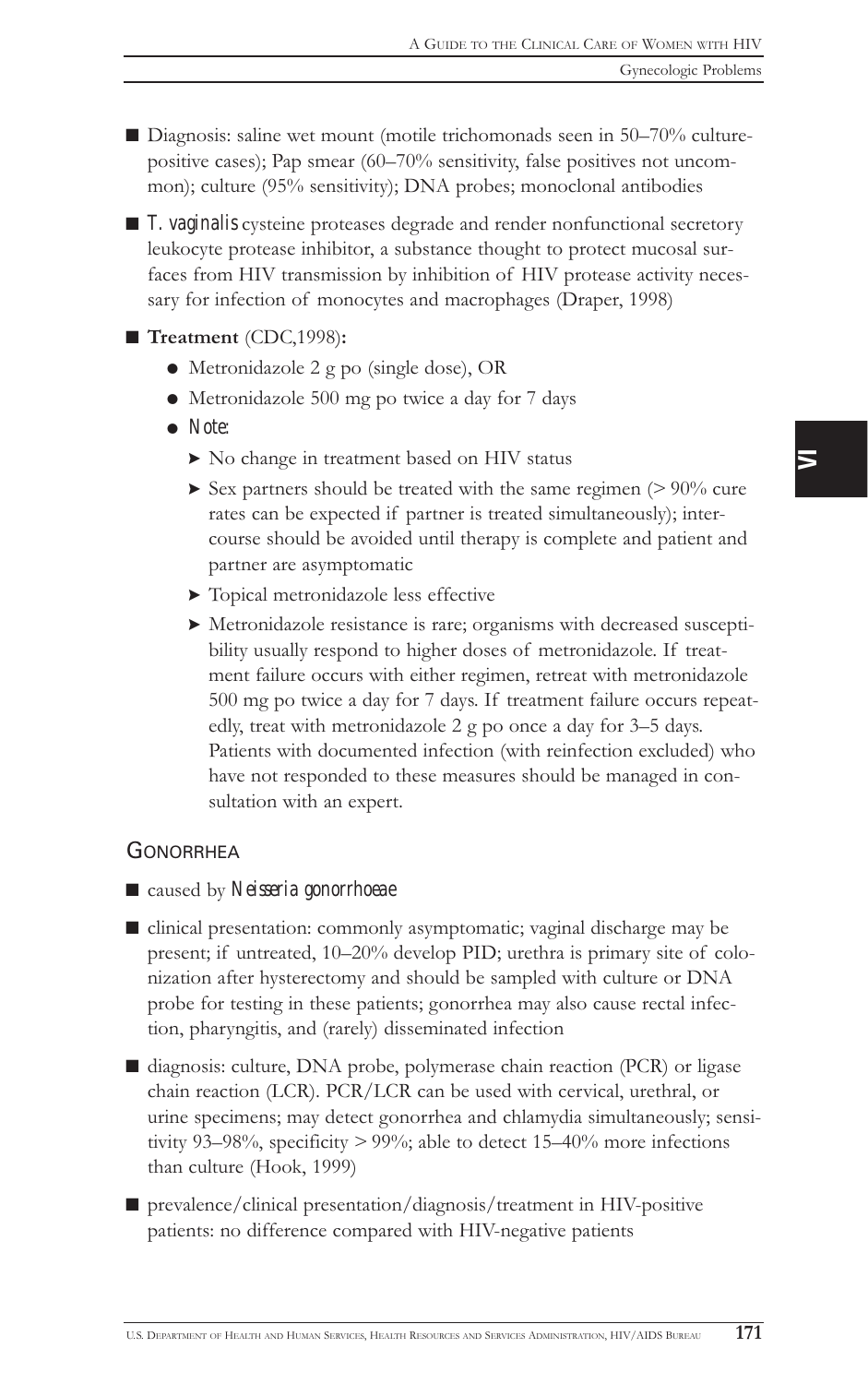### ■ Treatment (CDC,1998):

- Cefixime 400 mg po (single dose), OR
- ! Ceftriaxone 125 mg IM (single dose), OR
- ! Ciprofloxacin 500 mg po (single dose), OR
- Ofloxacin 400 mg po (single dose).
- $\bullet$  Alternative regimen:
	- > Spectinomycin 2 g IM (single dose)
- ! *Note:*
	- > It is recommended that women be presumptively treated for chlamydia, particularly in areas with high rates of coinfection, absence of chlamydial testing, and/or when patient may not return for results
	- > Sex partners should be treated for both gonorrhea and chlamydia if their last sexual contact was within 60 days before the diagnosis or onset of symptoms. If a patient's most recent sexual contact occurred more than 60 days before the onset of symptoms, her most recent partner should be treated. Intercourse should be avoided until treatment is completed and symptoms have resolved.
	- > Culture and susceptibility testing recommended after apparent treatment failure with standard regimen
	- > Avoid use of quinolones and tetracyclines in pregnancy

### CHI AMYDIA

### ■ caused by *Chlamydia trachomatis*

- clinical presentation: asymptomatic infection common; abnormal discharge; symptoms of urethritis; if untreated, 10-40% develop PID
- diagnosis: culture (cell based), antigen detection, DNA probe, PCR/LCR  $(90-100\%$  sensitivity — see above) (Stamm, 1999)
- $\blacksquare$  prevalence/clinical presentation/diagnosis/treatment in HIV-positive women: no differences compared with HIV-negative women

### ■ Treatment (CDC,1998):

- ! Azithromycin 1 g po (single dose), OR
- ! Doxycycline 100 mg po twice a day for 7 days
- Alternative regimens:
	- > Erythromycin base 500 mg po four times a day for 7 days OR
	- > Erythromycin ethylsuccinate 800 mg po four times a day for 7 days, OR
	- > Ofloxacin 300 mg po twice a day for 7 days.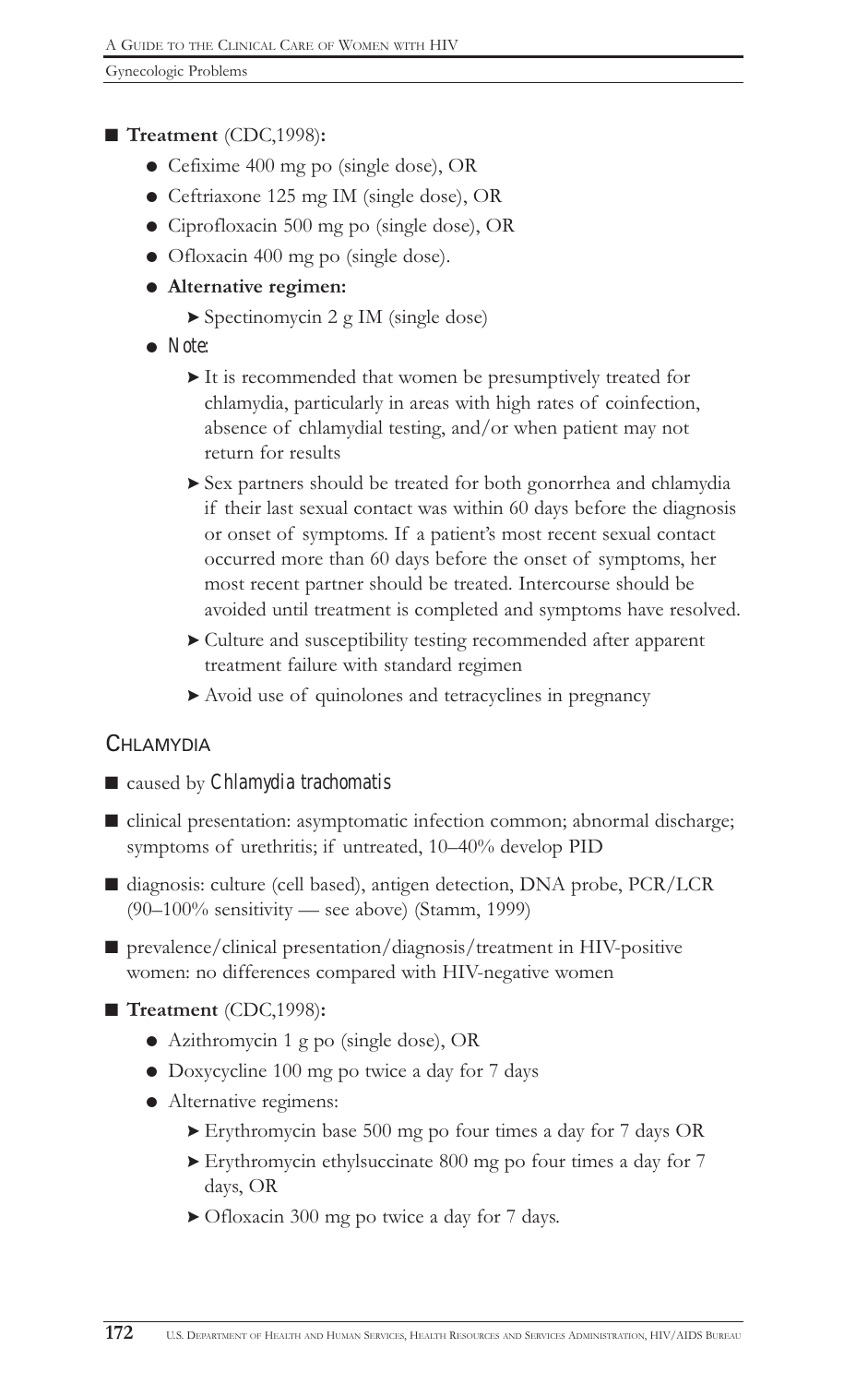- ! *Note:*
	- > Recommendations for the management of sex partners are the same as for gonorrhea (see above)
	- > Avoid use of doxycycline or quinolones in pregnancy

### **OTHER**

- Atrophic vaginitis: related to estrogen deficiency; irritative symptoms, vaginal dryness, and dyspareunia; the vaginal epithelium appears thin and a watery discharge may be present; treat with either topical or oral estrogen.
- Foreign body (retained tampon, toilet paper, etc.)
- Local irritants (spermicides, vaginal medications, toilet paper dye, hygeine sprays, soap, detergent, douches, etc.)

### VI. PELVIC/ABDOMINAL PAIN

Abdominopelvic pain can be classified as acute, chronic, or cyclic. Acute pain is typically sudden in onset and short in duration, whereas chronic pain is of at least 6 mo duration. Cyclic pain is associated with the menstrual cycle.

### *A. HISTORY*

Characteristics of pain: onset (rapid or gradual), character (crampy, colicky, sharp or dull), location (generalized or localized pain) and duration; associated symptoms: abnormal vaginal bleeding or discharge, gastrointestinal symptoms (e.g., nausea/vomiting, anorexia, constipation, diarrhea), and urinary (e.g., dysuria, frequency, urgency, hematuria) symptoms, fever or chills; history of other medical conditions; surgical history; gynecologic history: date of last menstrual period, use of contraception and condoms, history of STDs; medications; CD4 counts and HIV-RNA levels.

## *B. PHYSICAL EXAM*

A complete set of vital signs should be obtained. The physical exam should focus on abdominal and pelvic findings. A complete abdominal exam should evaluate the presence and character of bowel sounds, distention, suprapubic or costovertebral angle tenderness, other abdominal tenderness (including rebound and guarding), and presence of masses. The pelvic exam should determine the presence of abnormal bleeding or discharge; reproducibility and location of tenderness (e.g., uterine, adnexal, or cervical motion tenderness); presence of a palpable abdominal or pelvic mass should be ruled out.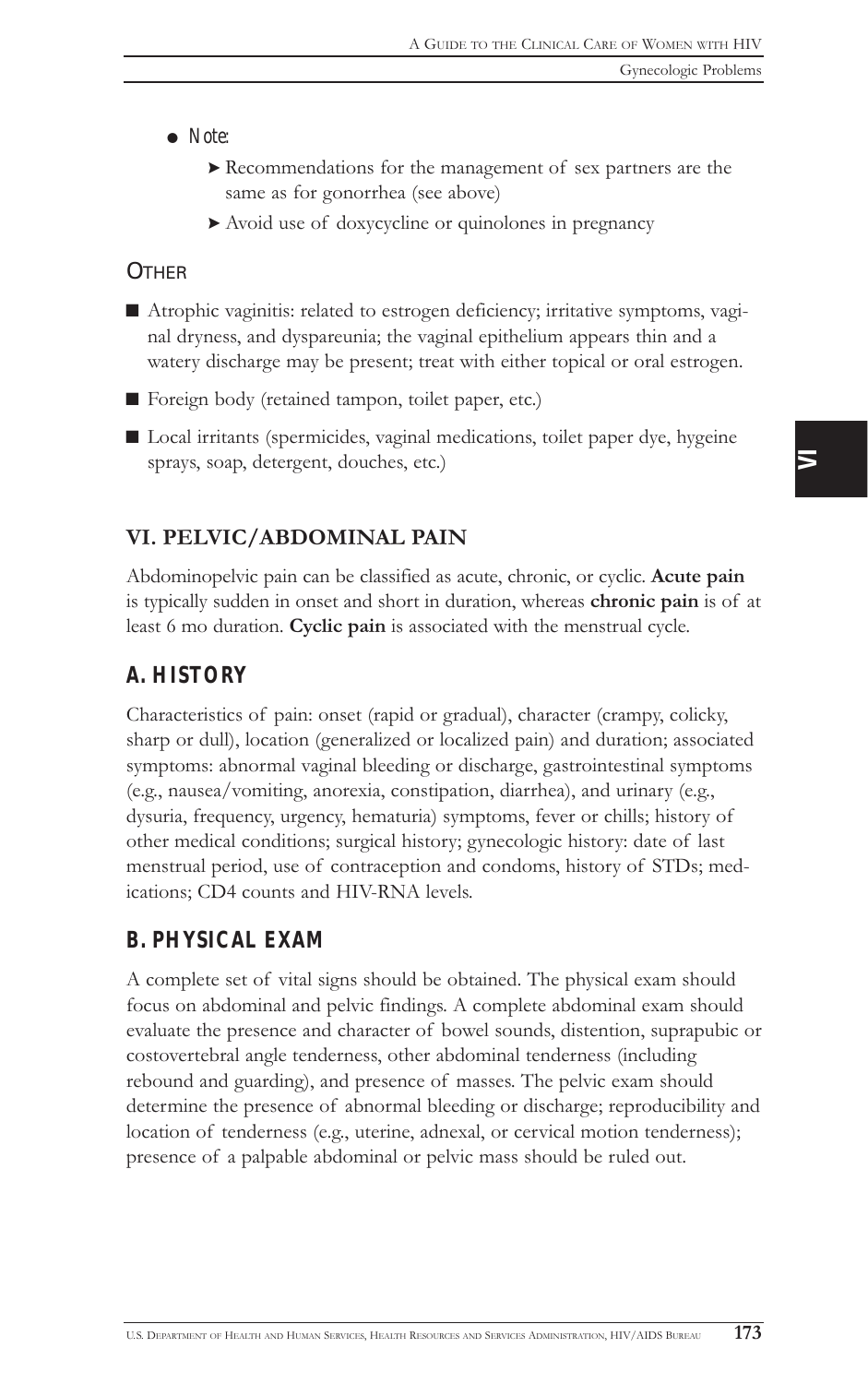## *C. EVALUATION*

 $\blacksquare$  Pregnancy test

- Laboratory tests: CBC with differential, sedimentation rate, chemistry panel, others as indicated
- $\blacksquare$  Wet mount/STD testing
- $\blacksquare$  Urinalysis and urine culture
- Stool studies (cultures, evaluation for ova and parasites, *C. difficile* toxin  $\text{assay}$ ) — if indicated by GI symptomatology
- $\blacksquare$  Pelvic ultrasound, computed tomography (CT) scans if indicated
- Blood cultures bacteria, *Mycobacterium avium*, if indicated

## *D. DIFFERENTIAL DIAGNOSIS AND MANAGEMENT*

Includes but is not limited to:

- **Pregnancy:** refer
- Pelvic inflammatory disease: PID is an upper genital tract infection, usually polymicrobial in nature. Sexually transmitted organisms, including *N. gonorrhea* and *C. trachomatis*, are implicated in most cases of PID; bacterial vaginosis-associated organisms are also commonly present. Symptoms may be virtually absent or mild and nonspecific (e.g., abnormal bleeding, dyspareunia, vaginal discharge; less commonly right upper quadrant pleuritic pain secondary to perihepatitis). Current CDCrecommended criteria for diagnosis of PID are (CDC,1998):

### $\bullet$  Minimum criteria:

- >lower abdominal tenderness
- >adnexal tenderness
- >cervical motion tenderness

Because of difficulty in diagnosis and the potential for long-term complications, empiric therapy should be initiated if these criteria are present and no other cause for symptoms is identified.

### $\bullet$  Additional criteria:

- $\triangleright$  oral temperature  $> 101^{\circ}$ F ( $> 38.3^{\circ}$ C)
- >abnormal cervical or vaginal discharge
- >elevated erythrocyte sedimentation rate
- >elevated C-reactive protein
- >documented cervical gonorrhea or chlamydia infection

These criteria enhance specificity.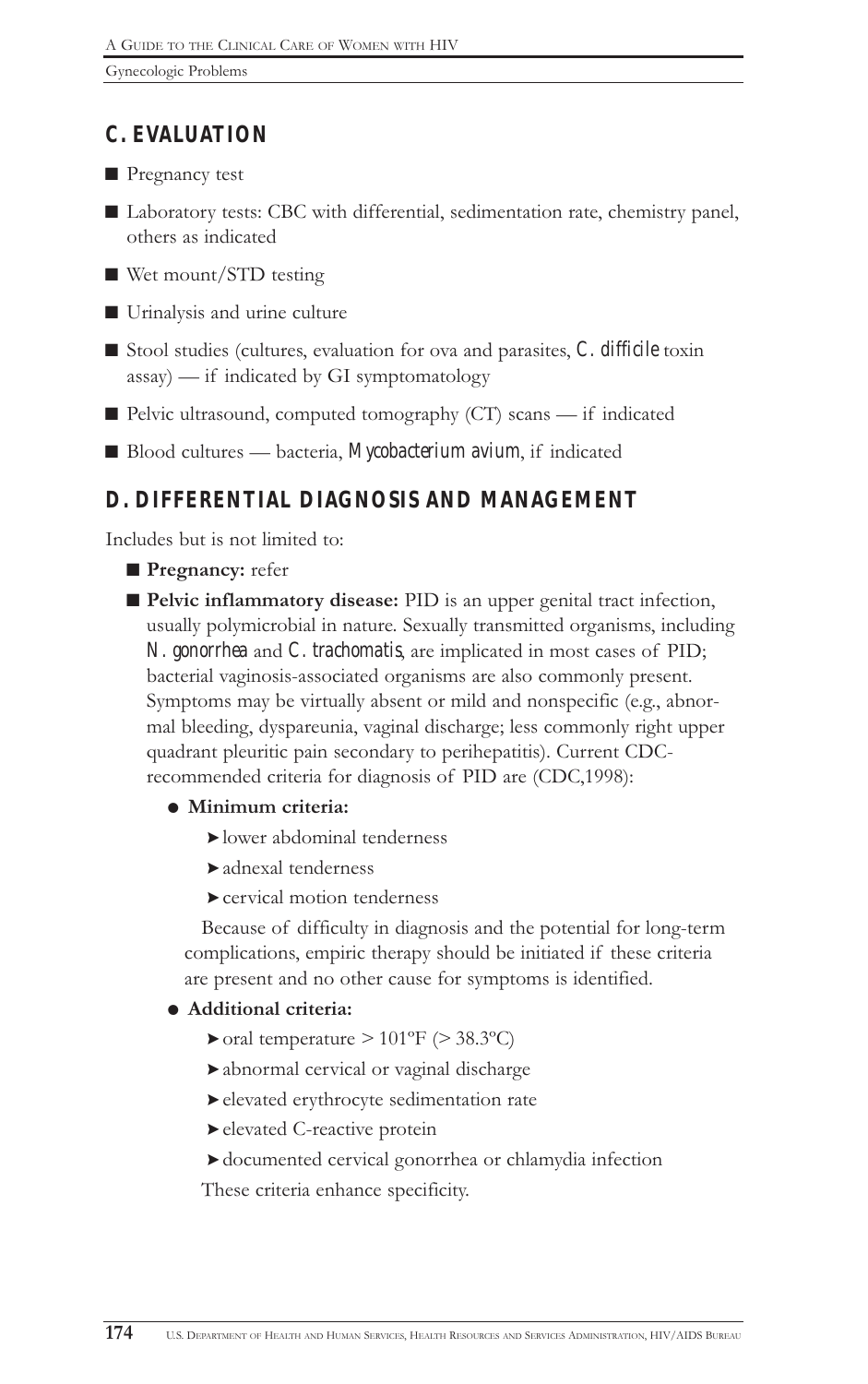#### **.** Definitive criteria:

- >endometritis on endometrial biopsy
- >tuboovarian complex or thickened, fluid-filled tubes on transvaginal ultrasound
- >laparoscopic abnormalities consistent with PID

Warranted in patients who are severely ill and/or when diagnosis is uncertain.

- ! PID in the HIV-positive woman: Several studies have found increased seroprevalence of HIV in hospitalized PID patients (Hoegsberg, 1990; Sperling, 1991). A recent analysis of hysterctomy specimens from HIV-positive women and HIV-negative women, matched for surgical indication, found chronic endometritis twice as commonly in the HIV-positive specimens; some degree of abnormal uterine bleeding had occurred in all cases (Kerr-Layton, 1998). Moreover, the clinical presentation among these women may be more severe or otherwise altered (e.g., lower white blood cell counts than HIV-negative women) (Barbosa, 1997; Cohen, 1998; Kamenga, 1995); in African studies, more severe illness, including tuboovarian abscess, and longer hospital stays were found with significant immunosuppression. The microbiology of infection and response to standard antibiotic regimens are similar to HIV-uninfected women; however, some studies have reported a greater need for surgical intervention (Korn, 1993). CMV and tuberculosis may cause upper genital tract infection in rare cases and should be considered in appropriate clinical situations. Current CDC recommendations call for managing immunosuppressed HIV-infected women with PID aggressively with a parenteral regimen. A more recent study from Kenya found similar efficacy of oral ambulatory therapy in HIVpositive and HIV-negative women with PID (Bukusi, 1999). Decisions about oral vs. parenteral therapy should be individualized.
- **Treatment** (CDC,1998):
	- >Parenteral regimens:
		- 6 Cefotetan 2 g IV every 12 hr, PLUS doxycycline 100 mg IV, OR
		- 6 Cefoxitin 2 g IV every 6 hr, PLUS doxycycline 100 mg IV, OR
		- 6 Clindamycin 900 mg IV every 8 hr, PLUS gentamicin loading dose IV or IM (2 mg/kg of body weight), followed by a maintenance dose (1.5 mg/kg) every 8 hr

 $\overline{\phantom{0}}$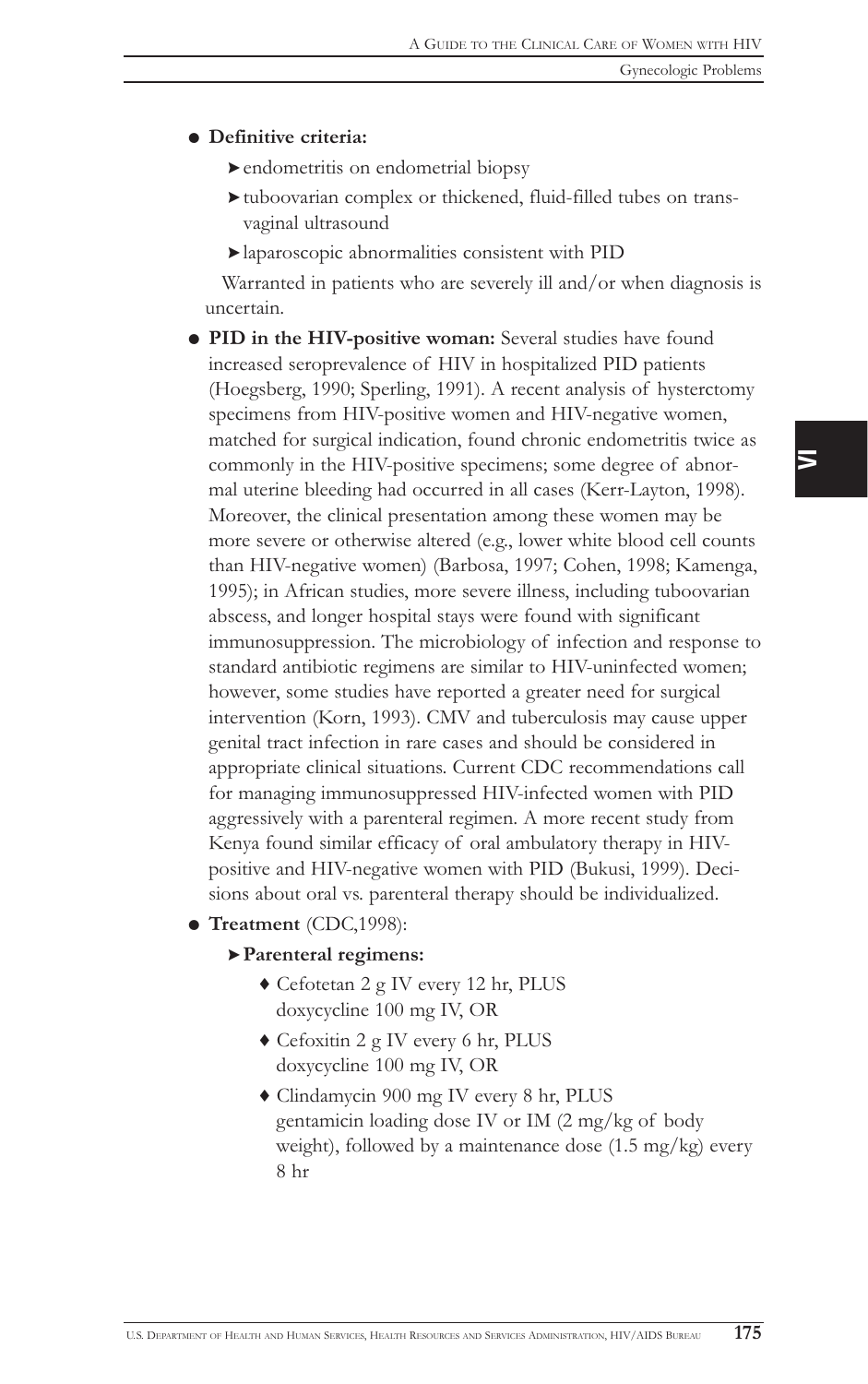#### TABLE 6-9: INDICATIONS FOR HOSPITALIZATION IN PATIENTS WITH PID

Inadequate response to outpatient therapy

■ Uncertain diagnosis; surgical emergency cannot be excluded

#### ■ Pregnancy

■ Inability to tolerate or follow outpatient regimen

■ Immunosuppression (low CD4 counts, clinical AIDS, on immunosuppressive drugs, other significant comorbidity)

■ Tuboovarian abscess or other evidence of severe illness, nausea and vomiting, or high fever

#### > Oral regimens:

- 6 Ofloxacin 400 mg orally twice a day for 14 days, PLUS metronidazole 500 mg orally twice a day for 14 days, OR
- 6 Ceftriaxone 250 mg IM, OR
- $\triangle$  Cefoxitin 2 g IM once plus probenecid 1 g orally in a single dose concurrently once, PLUS

doxycycline 100 mg orally twice a day for 14 days

For alternative oral and parenteral regimens, please see the CDC 1998 Guidelines for Treatment of Sexually Transmitted Diseases.

Parenteral therapy may be discontinued 24 hr after there is evidence of clinical improvement. Oral therapy with doxycycline 100 mg every 12 hr (consider the addition of Metronidazole 500 mg every 12 hr, particularly with presence of tuboovarian abscess) or clindamycin 450 mg four times a day should then be instituted to complete a 14-day treatment course. Sexual partners of women diagnosed with PID should be evaluated and treated presumptively for gonorrhea and chlamydia if they have had sexual contact within the 60 days preceding the onset of symptoms.

- $\blacksquare$  Ruptured/hemorrhagic ovarian cyst: can cause acute abdominal pain; bleeding associated with rupture is usually self-limited but may require surgical intervention.
- Ovarian torsion: acute, severe, unilateral lower abdominal/pelvic pain, often with history of previous similar episodes; palpable adnexal mass often present. Surgical intervention required.
- Uterine uterine leiomyomas (fibroids)leiomyomas (fibroids): may cause pain with rapid enlargement, degeneration, or torsion; referral indicated
- Endometriosis: cause of acute or chronic pain, usually includes secondary dysmenorrhea and/or dyspareunia; referral to gynecologic specialist indicated if endometriosis suspected
- Dysmenorrhea: affects about half of all menstruating women; cyclic pain with menses. Primary dysmenorrhea is menstrual pain in the absence of pelvic pathology; secondary dysmenorrhea is associated with underlying pathology (such as endometriosis). Treatment of primary dysmenorrhea consists of nonsteroidal antiinflammatory drugs (NSAIDs)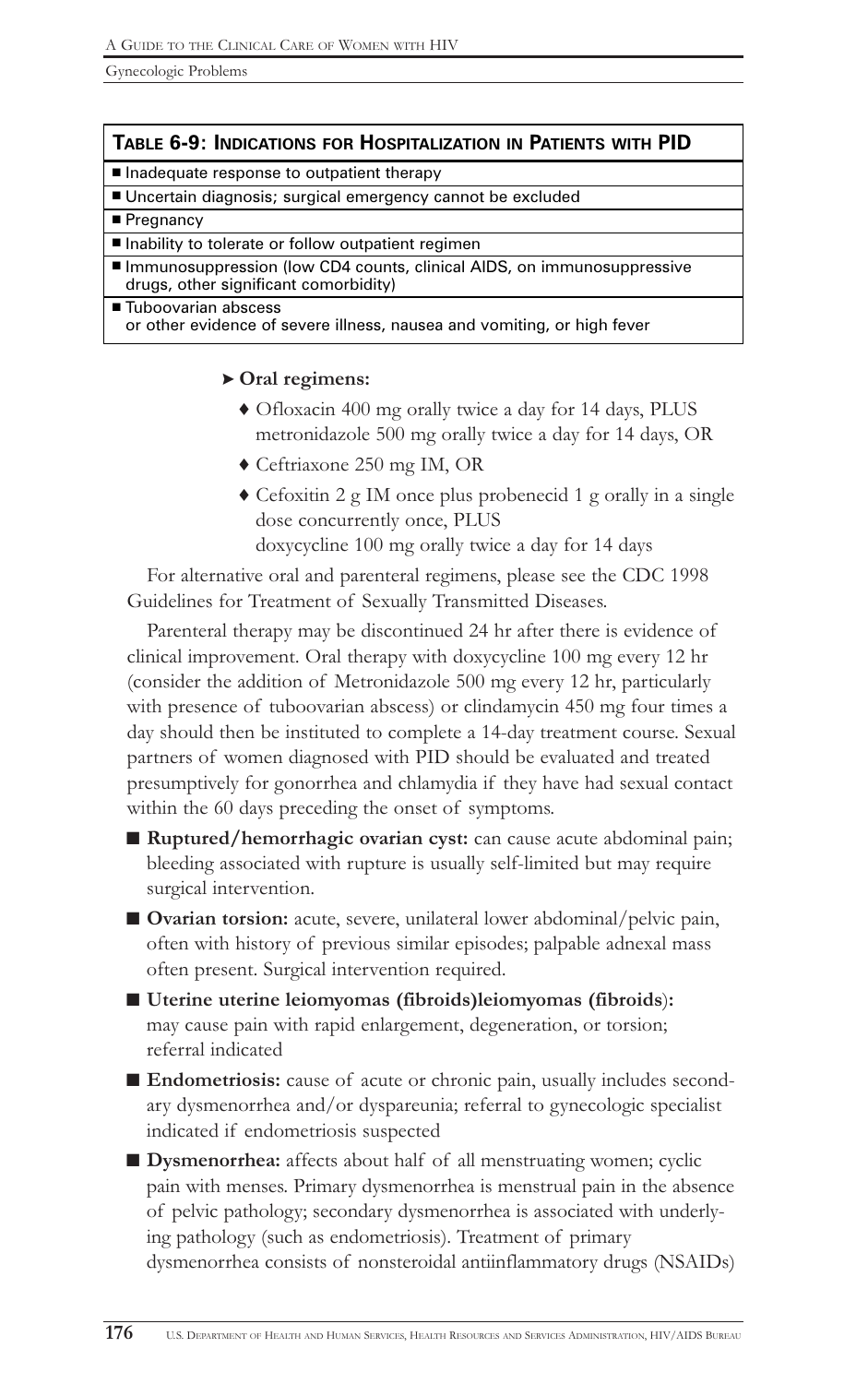(80% effective) or oral contraceptive pills (90% effective). Treatment of secondary dysmenorrhea is directed at the specific underlying problem.

- Mittelschmerz: pain with ovulation, generally self-limited; manage with NSAIDs
- Gastrointestinal pathology: includes appendicitis; diverticulitis (pain generally localizes to the left lower quadrant; usually seen at older ages); irritable bowel syndrome (pain is usually intermittent, cramp-like, and more common in the left lower quadrant; exacerbated by certain foods); inflammatory bowel disease; infectious enterocolitis (pain, cramping, diarrhea); obstruction (colicky pain, distention, vomiting, obstipation). Opportunistic infections, including cryptosporidia, CMV, and *M. avium* may be causes of chronic diarrhea in patients with AIDS, and clinical features usually include abdominal pain.
- $\blacksquare$  Urinary tract pathology: renal/ureteral stones, cystitis, and pyelonephritis
- Medication-related: indinavir (renal stones); didanosine (pancreatitis)

### VII. PELVIC MASS

### *A. HISTORY*

Presence and duration of associated symptoms: pain, abnormal vaginal bleeding or discharge, urinary symptoms (e.g., frequency, urinary retention), gastrointestinal symptoms (e.g., nausea, vomiting, constipation, diarrhea), or constitutional symptoms (e.g., fever, chills, weight loss or gain).

### *B. PHYSICAL EXAM*

A complete abdominal and pelvic examination should be performed, with particular attention given to the size, location, mobility, and characteristics of the mass (if palpable) as well as to signs of ascites; lymph node survey. With functional ovarian cysts, a normal ovary may be up to 5–6 cm in size for a woman in the reproductive age range. A palpable ovary in a postmenopausal woman is abnormal and requires further evaluation.

### *C. EVALUATION*

■ Pregnancy test: if premenopausal

- Laboratory tests: CBC with differential; chemistry panel; tumor markers, if indicated (e.g., CEA, Ca-125; frequent false positives and false negatives, should only be used in conjunction with other diagnostic procedures)
- Radiologic studies: pelvic ultrasound (transabdominal/transvaginal), CT, and magentic resonance imaging (MRI), as indicated. Ultrasound is generally the first diagnostic modality employed in evaluating pelvic anatomy; concerning characteristics include complex or solid mass, presence of ascites. CT/MRI are better at imaging GI tract, retroperitoneal lymphadenopathy, liver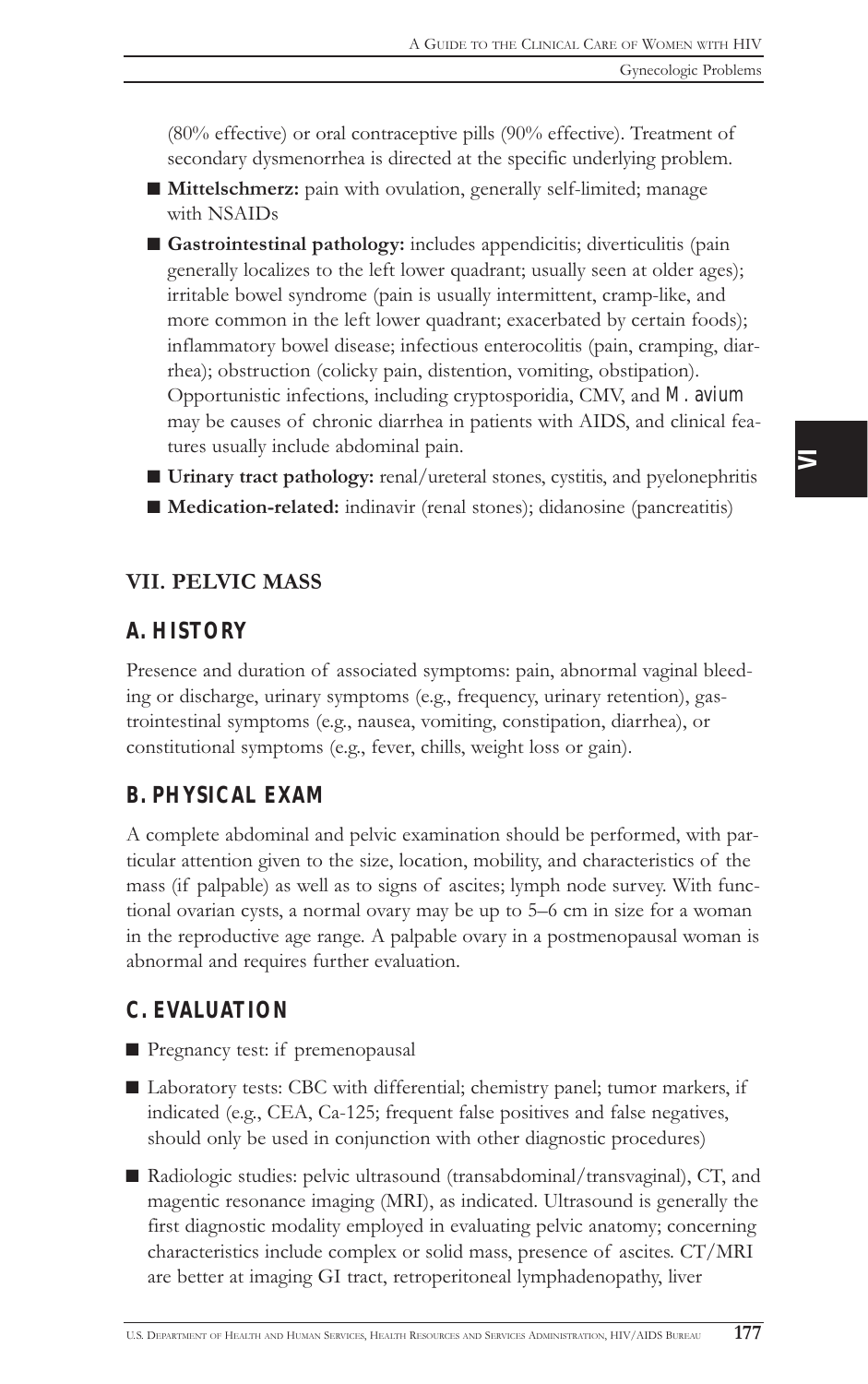Additional evaluation involving procedures such as laparoscopy, colonoscopy, etc., require referral to appropriate specialists.

# *D. DIFFERENTIAL DIAGNOSIS*

- $\blacksquare$  Ectopic pregnancy: the primary consideration in the setting of an adnexal mass and a positive pregnancy test.
- Ovarian functional cyst: Functional cysts are the most common ovarian masses found among women of reproductive age; resolution occurs spontaneously in 1-3 mo.
- Uterine leiomyomas (fibroids): often asymptomatic, but may be associated with heavy and/or prolonged menses, urinary frequency.
- Endometrioma: consider in women with a documented or suspected history of endometriosis.
- $\blacksquare$  Hydrosalpinx/pyosalpinx and tuboovarian abscess: consider with history suggestive of PID; initial management with broad-spectrum antibiotics.
- Benign or malignant ovarian neoplasm: Surgical intervention is required. No evidence of increased prevalence in HIV-positive women; anecdotal reports suggest ovarian cancer may present at more advanced stage, with poorer response to cytoreductive surgery and chemotherapy (Rojansky, 1996). Non-Hodgkins lymphoma of ovary described in an HIV-positive woman (Neary, 1996).
- $\blacksquare$  Retroperitoneal lymphadenopathy: may present as pelvic mass; possible causes include tuberculosis, lymphoma
- Gastrointestinal masses: includes diverticular abscess, bowel malignancy

In general, the presence of a pelvic or abdominal mass requires expert consultation and referral to an appropriate specialist.

# VIII. URINARY SYMPTOMS

# *A. HISTORY*

Duration and severity of urinary symptoms; specific symptoms: dysuria, frequency, urgency, hematuria, nocturia, incontinence; associated symptoms, including pain (suprapubic or flank), fever, chills, and weight loss; other medical conditions (e.g., diabetes, sickle cell disease); surgical history; medications; CD4 count and HIV-RNA level

# *B. PHYSICAL EXAM*

Vital signs; document presence of suprapubic tenderness or flank or costovertebral angle tenderness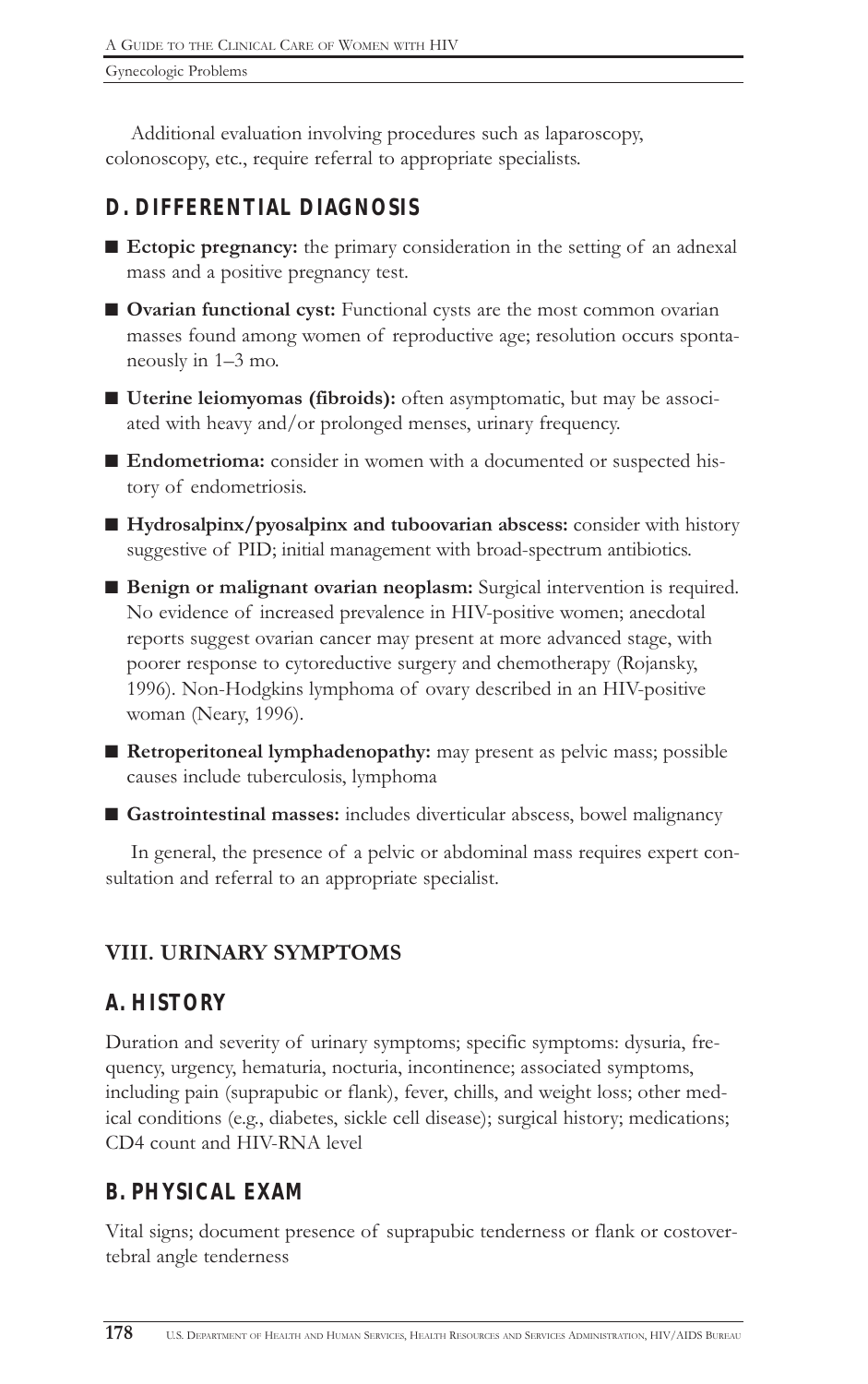### *C. EVALUATION*

- $\blacksquare$  Microscopic exam of urine
- $\blacksquare$  Urine culture and sensitivity
- Gonorrhea/chlamydia testing, if indicated
- $\blacksquare$  Urine cytology: consider in woman over age 50 who presents with irritative symptoms or hematuria and negative culture
- Urine for acid-fast bacillus (AFB) culture, purified protein derivative (PPD): if indicated, urinary TB suspected
- $\blacksquare$  Intravenous pyelogram (IVP): if indicated; consider if stones, urinary tract anomalies, or urinary TB suspected
- Other tests: cystoscopy, urodynamics refer to appropriate specialist

### *D. DIFFERENTIAL DIAGNOSIS AND MANAGEMENT*

- Bacterial urinary tract infection: lower tract (cystitis) or upper tract (pyelonephritis); may be asymptomatic and clinical signs and symptoms cannot reliably distinguish between upper and lower tract infection. Classically cystitis characterized by the presence of dull, suprapubic pain; typical associated symptoms include dysuria, urinary frequency and urgency, and occasionally hematuria. Pyelonephritis associated with flank or costovertebral pain and tenderness to percussion, as well as systemic signs/symptoms, including fever, chills, nausea, vomiting, tachycardia. Treat with appropriate antibiotics; severe pyelonephritis requires hospitalization for IV antibiotics and hydration.
- Urethral syndrome: dysuria, frequency with negative urine culture; rule out urethritis due to gonorrheal or chlamydial infection
- Renal/ureteral stones: severe, colicky pain; usually associated with urinary stasis or chronic infection, although may be related to metabolic abnormalities, such as gout or problems with calcium homeostasis; a significant side effect associated with indinavir therapy.
- $\blacksquare$  Interstitial cystitis: symptoms include severe urinary frequency and urgency (urinating as often as every 15 minutes daytime and nighttime) as well as suprapubic or perineal discomfort before, during, and after urination; refer for definitive evaluation
- $\blacksquare$  Urinary tuberculosis: one of the most common sites of extrapulmonary TB; gross or microscopic hematuria and pyuria with negative bacterial culture should lead to consideration; manage with expert consultation
- Tumors: most common presenting complaint is gross or microscopic hematuria; hematuria without identifiable etiology (e.g., infection) requires referral to urologist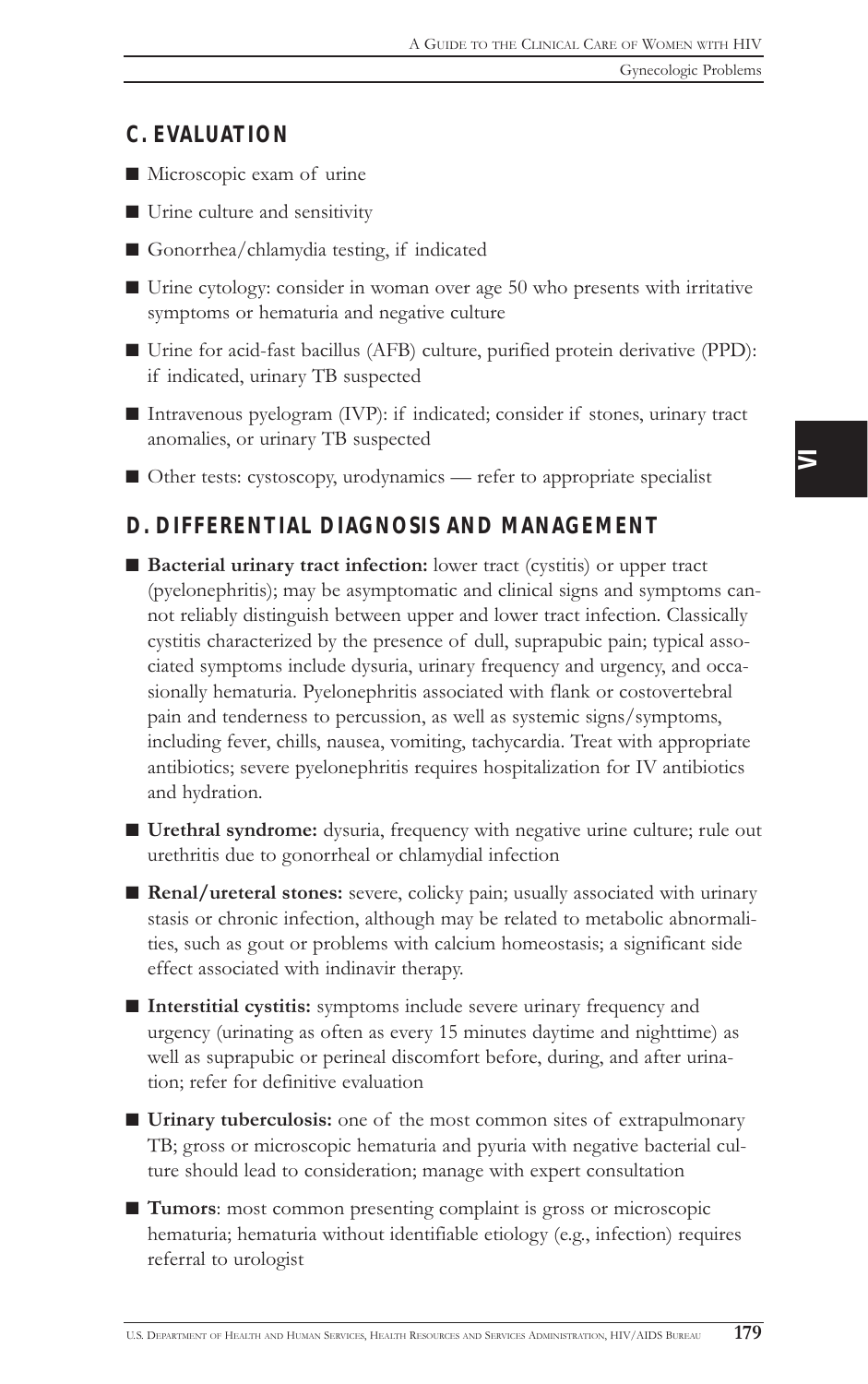- Urinary incontinence: can be caused by many factors, including anatomic displacements related to aging and childbearing; bladder muscle (detrusor) instability; neurologic disease; infection; fistulas secondary to surgical injury, radiation, or cancer; and some medications. Rule out infection with culture and "overflow" incontinence (secondary to overdistended bladder) with postvoid catheterization for residual urine determination. Further evaluation requires referral to urogynecologist or urologist
- Urinary retention: may be caused by obstruction, neurologic disorders, or certain medications (e.g., antihistamines, antidepressants, antipsychotics, opiates, antispasmodics, terbutaline, over-the-counter cold remedies)

## IX. GENITAL WARTS

Genital warts are a common manifestation of HPV infection. HPV types 6 and 11 are usually the cause of visible genital warts. Oncogenic types (i.e., 16, 18, 31, 33, and 35) are occasionally found in visible warts and have been associated with squamous intraepithelial neoplasia of the external genitalia (see section on abnormal Pap smear, above).

# *A. HISTORY*

Location of warts, duration, and the presence of associated symptoms (itching, irritation, pain, bleeding); history of prior occurrences of similar lesions and their treatment; history of abnormal Pap smear results

# *B. PHYSICAL EXAM*

Complete examination of the external genitalia as well as of the cervix, vagina, and perianal region should be performed; location and size of warts should be documented. Genital warts can present as cauliflower-shaped growths (condyloma acuminata); smooth, dome-shaped, skin-colored papules; keratotic warts with a thick horny layer; or flat or slightly raised flat-topped papules.

# *C. RELATION TO HIV*

HIV-infected women are more likely to have HPV coinfection and both prevalence and incidence of genital warts are increased compared with HIVnegative women (Chirgwin, 1995). Both prevalence and clinical expression of HPV increase with progressive clinical disease and immunologic decline. Immunosuppressed women may not respond as well to treatment and have more frequent recurrences after therapy. Squamous cell carcinomas that arise in or resemble genital warts may occur more commonly in the setting of immunosuppression, making confirmation of diagnosis with biopsy more frequently necessary.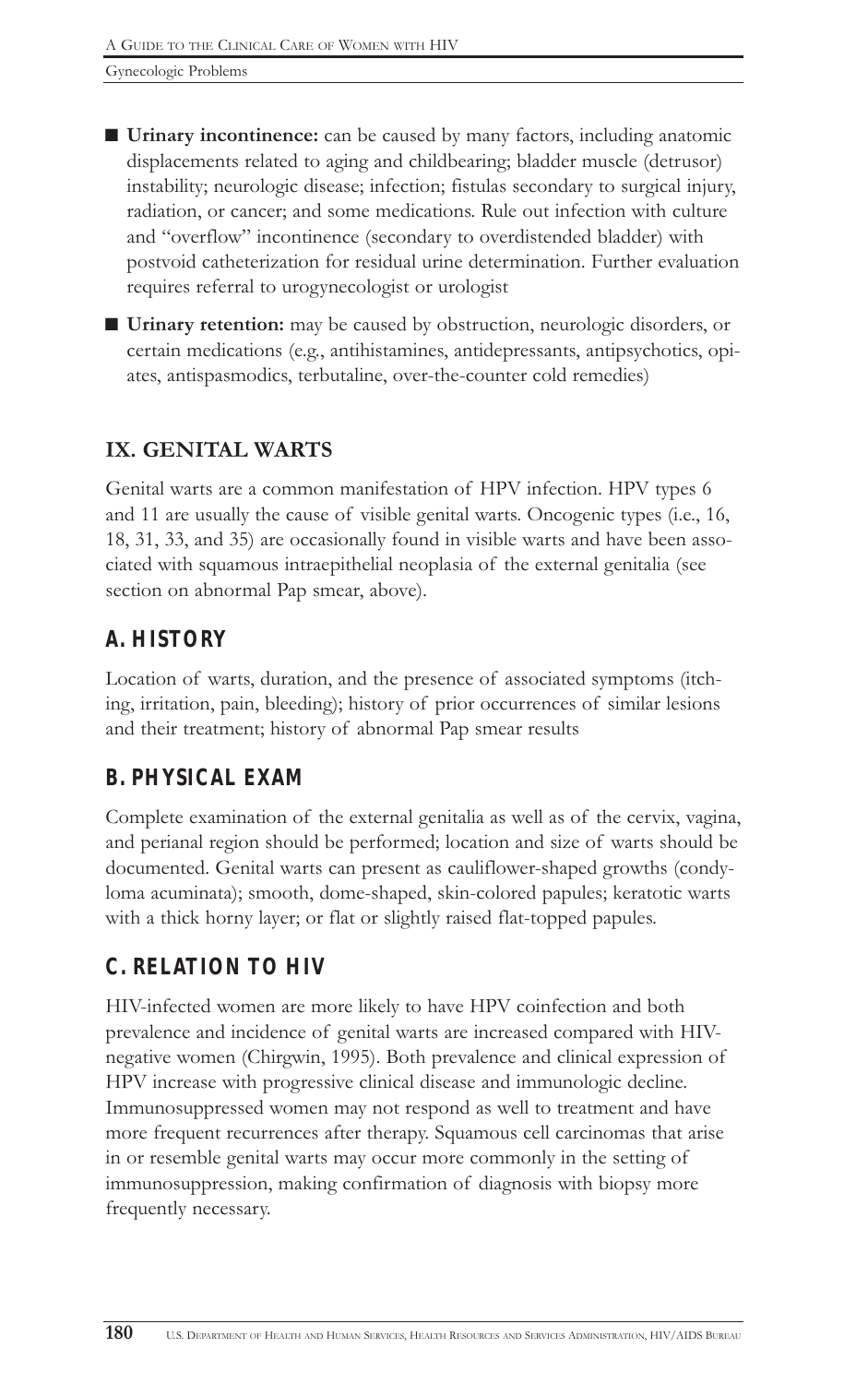### *D. EVALUATION*

- Biopsy: Typical condyloma accuminata are diagnosed by inspection and do not require biopsy. A biopsy of the lesion and histopathologic confirmation of the diagnosis are indicated in the following situations:
	- $\bullet$  diagnosis is uncertain
	- ! warts do not respond to therapy
	- lesions worsen during therapy
	- ! warts are pigmented, indurated, fixed, or ulcerated

■ Colposcopy: Colposcopy and directed biopsies of the entire lower genital tract should be considered in HIV-positive women with evidence of HPV infection. Colposcopy should be performed to rule out the presence of high-grade squamous intraepithelial lesions before initiating treatment of cervical warts.

 $\blacksquare$  Treatment: The primary goal of treatment is the removal of symptomatic lesions. When left untreated, visible warts may resolve spontaneously, may remain unchanged, or may increase in number or size. There is no evidence that currently available therapies eradicate HPV, have an effect on the natural history of infection, or affect the subsequent development of cervical cancer. Infectivity may or may not be decreased by the removal of visible warts.

The treatment modality depends on the number, size, and location of the warts. When there are a small number of lesions and they are fairly small, a topical agent may be employed. Table 6-10 displays provider-applied and patient-administered regimens recommended by the CDC (CDC, 1998).

| Table 6-10: Recommended Management for Genital Warts                                                                                                                                                                                                                                                                                                                                         |                                                                                                                                                                                                                                                     |  |
|----------------------------------------------------------------------------------------------------------------------------------------------------------------------------------------------------------------------------------------------------------------------------------------------------------------------------------------------------------------------------------------------|-----------------------------------------------------------------------------------------------------------------------------------------------------------------------------------------------------------------------------------------------------|--|
| <b>PROVIDER-APPLIED</b>                                                                                                                                                                                                                                                                                                                                                                      | <b>PATIENT-APPLIED</b>                                                                                                                                                                                                                              |  |
| 80-90% trichloroacetic acid (weekly if<br>necessary)<br>Cryotherapy with liquid nitrogen or<br>cryoprobe-repeat every 1-2 wk                                                                                                                                                                                                                                                                 | Podofilox .5% solution or gel applied<br>twice a day for 3 days followed by 4<br>days of no therapy. May repeat<br>application for up to 4 cycles;<br>application should be limited to<br>.5 mL per day and $<$ 10 cm <sup>2</sup> area<br>of warts |  |
| 10-25% podophyllin resin (weekly if<br>necessary). Application should be<br>limited to $<$ .5 mL of podophyllin or<br>$<$ 10 cm <sup>2</sup> of warts per session and<br>preparation should be thoroughly<br>washed off 1-4 hr after application to<br>reduce local irritation. Because of<br>concern about potential systemic<br>absorption and toxicity, avoid use on<br>mucosal surfaces. | Imiguimod 5% cream applied three<br>times per wk for as long as 16 wk.<br>The treated area should be washed<br>with mild soap and water 6-10 hr<br>after application.                                                                               |  |
| Surgical removal (laser or excision)                                                                                                                                                                                                                                                                                                                                                         |                                                                                                                                                                                                                                                     |  |
| <i>Note:</i> Avoid use of podophyllin, podofilox, and imiquimod during pregnancy.                                                                                                                                                                                                                                                                                                            |                                                                                                                                                                                                                                                     |  |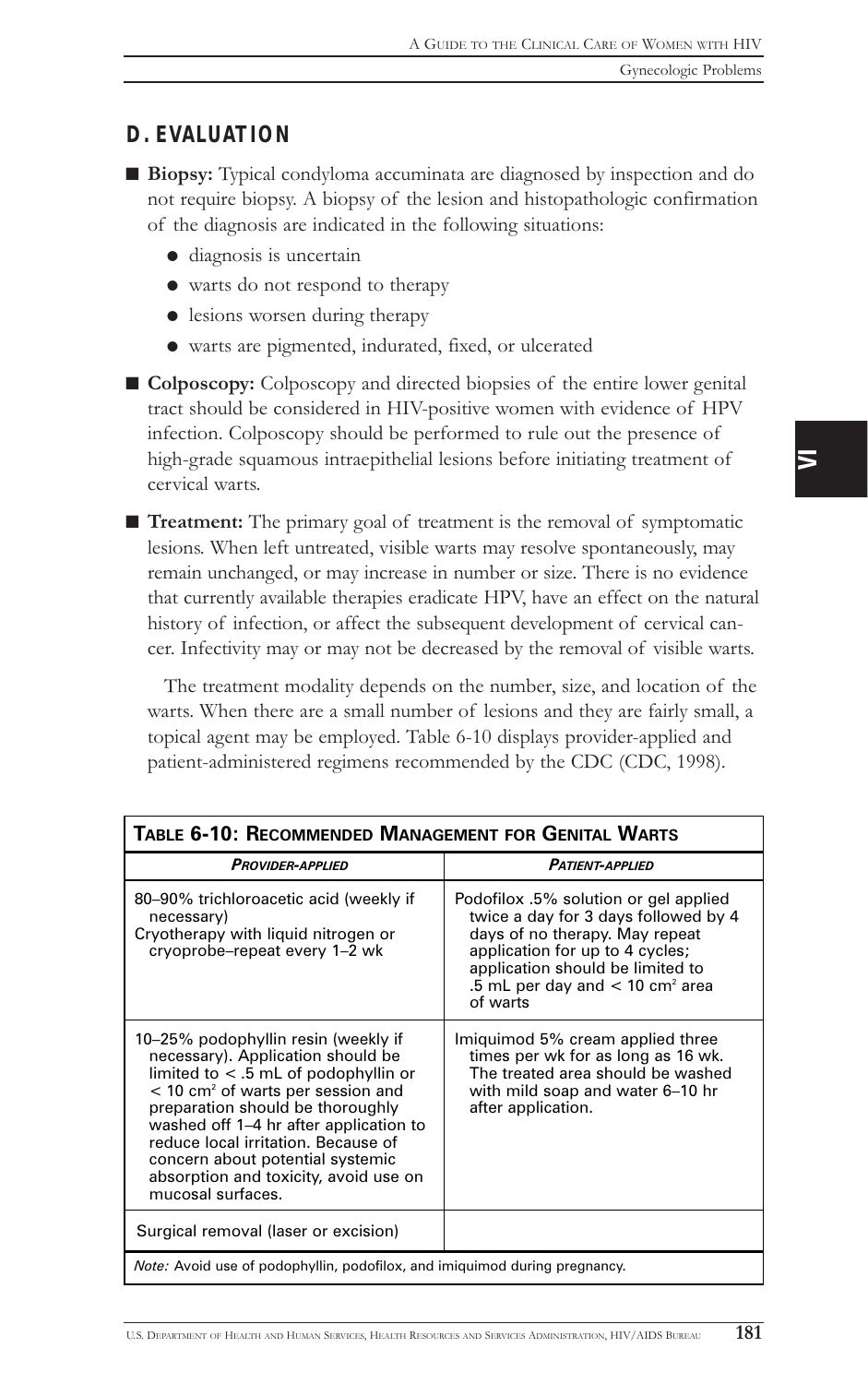Most treatment modalities are associated with mild to moderate discomfort and local irritation. Intralesional interferon is an additional alternative treatment but is expensive and associated with a high frequency of systemic side effects. Treatment method should be changed if there is not substantial improvement after three provider-administered treatments or if there is not complete clearance after six treatments. Combining modalities does not appear to increase efficacy but may increase complications. Recurrence rates are significant with all modalities; frequent follow-up will allow retreatment when new warts are small and few in number. When the number of warts is large or the lesions are very extensive, referral for possible laser surgery should be considered. In one study relapse rates of treated genital warts in HIV-positive patients was lower in those on combination antiretroviral therapy and was correlated with HIV-RNA levels (Giovanna, 1998).

## X. GENITAL MASSES/NODULES

## *A. HISTORY*

Duration; changes in size or appearance; associated symptoms (e.g., pain/tenderness, itching, edema); history of similar nodules and their treatment; sexual history (including presence of similar lesions on genitals of partner); medications; CD4 count and HIV-RNA level

## *B. PHYSICAL EXAM*

Document anatomic location, number, and size of the nodules; presence of associated edema, erythema, induration, fluctuance, tenderness, discharge, or bleeding

# *C. EVALUATION*

Biopsy indicated if etiology is unclear; culture of abscess contents

## *D. DIFFERENTIAL DIAGNOSIS AND MANAGEMENT*

- Bartholin's abscess: Bartholin's glands are normally nonpalpable and located deep in the perineum at the 5 and 7 o'clock positions in the entrance to the vagina. Obstruction of a Bartholin's duct by nonspecific inflammation, infection (e.g., gonorrhea or chlamydia) or trauma can lead to the formation of an abscess; exquisitely tender. Treatment consists of incision and drainage.
- Molluscum contagiosum: an asymptomatic viral disease that primarily affects skin of the vulva, although it can present as a generalized skin disease in immunosuppressed individuals; spread by close contact, both sexual and nonsexual. Clinical features: small nodules or domed papules, usually 15 mm in diameter; the more mature nodules appear to have an umbilicated center. This disease tends to be self-limited; however, disease course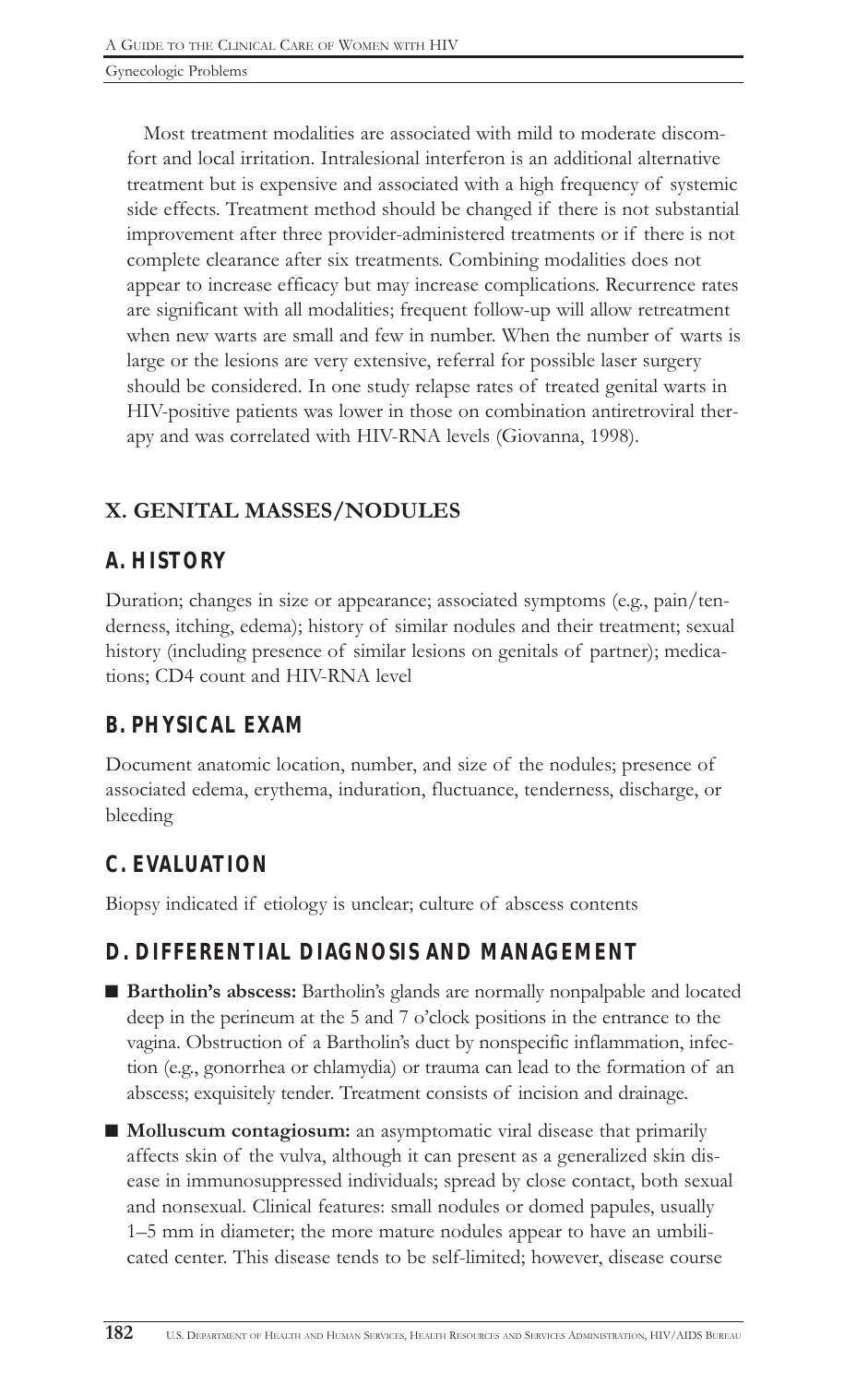may be complicated by repeat infection and autoinoculation of the virus. Treatment consists of serial applications of liquid nitrogen or of removal of the nodules with a dermal curet and chemical cauterization of base with 85% trichloroacetic acid or ferric subsulfate. Molluscum contagiosum affects 5-10% of HIV-positive patients; extensive, severe lesions that show poor response to therapy are common; such unresponsive lesions, however, have been found to regress with HAART (Calista, 1999).

■ Tumors, other masses: biopsy required; expert consultation indicated.

### XI. GENITAL ITCHING/IRRITATION

### *A. HISTORY*

Duration, location, and severity of pruritis/irritation; associated symptoms (erythema, edema, vulvar burning, dysuria, dyspareunia); prior episodes of similar symptoms and treatment; exposure to particular agents (e.g., soaps, sprays, vaginal contraceptives, douches, colored toilet tissue, etc.) coincident with the beginning of symptoms; presence of similar symptoms in close contacts; medications, including antibiotics; CD4 count and HIV-RNA level

### *B. PHYSICAL EXAM*

Physical appearance and distribution of the irritated area (e.g., diffuse rash, papular or vesicular lesions, skin burrows, etc.); associated findings, including erythema, edema, and tenderness, vaginal discharge; if a more generalized process is suspected (e.g., allergic reaction to detergent, scabies, etc.) more thorough inspection of the skin throughout the body may be indicated.

### *C. EVALUATION*

- $\blacksquare$  Fungal culture/KOH preparation: indicated if a fungal infection is suspected.
- HSV culture: herpes may appear atypically and should be ruled out in the presence of vesicular lesions, unexplained abrasions, or fissuring, or if warranted by history.
- $\blacksquare$  Skin scrapings: scraping of skin papule is with a needle, and the crust is placed under a drop of mineral oil on a slide; eggs, parasites, or fecal pellets microscopically visualized by this technique are diagnostic of scabies or pubic lice.

## *D. DIFFERENTIAL DIAGNOSIS AND MANAGEMENT*

■ Fungal infection: Although the primary symptom associated with fungal infections is itching, women also complain of vulvar burning, dysuria, and dyspareunia, particularly with involvement of vulvar skin. Examination often reveals edema, erythema, and excoriation; pustular lesions may be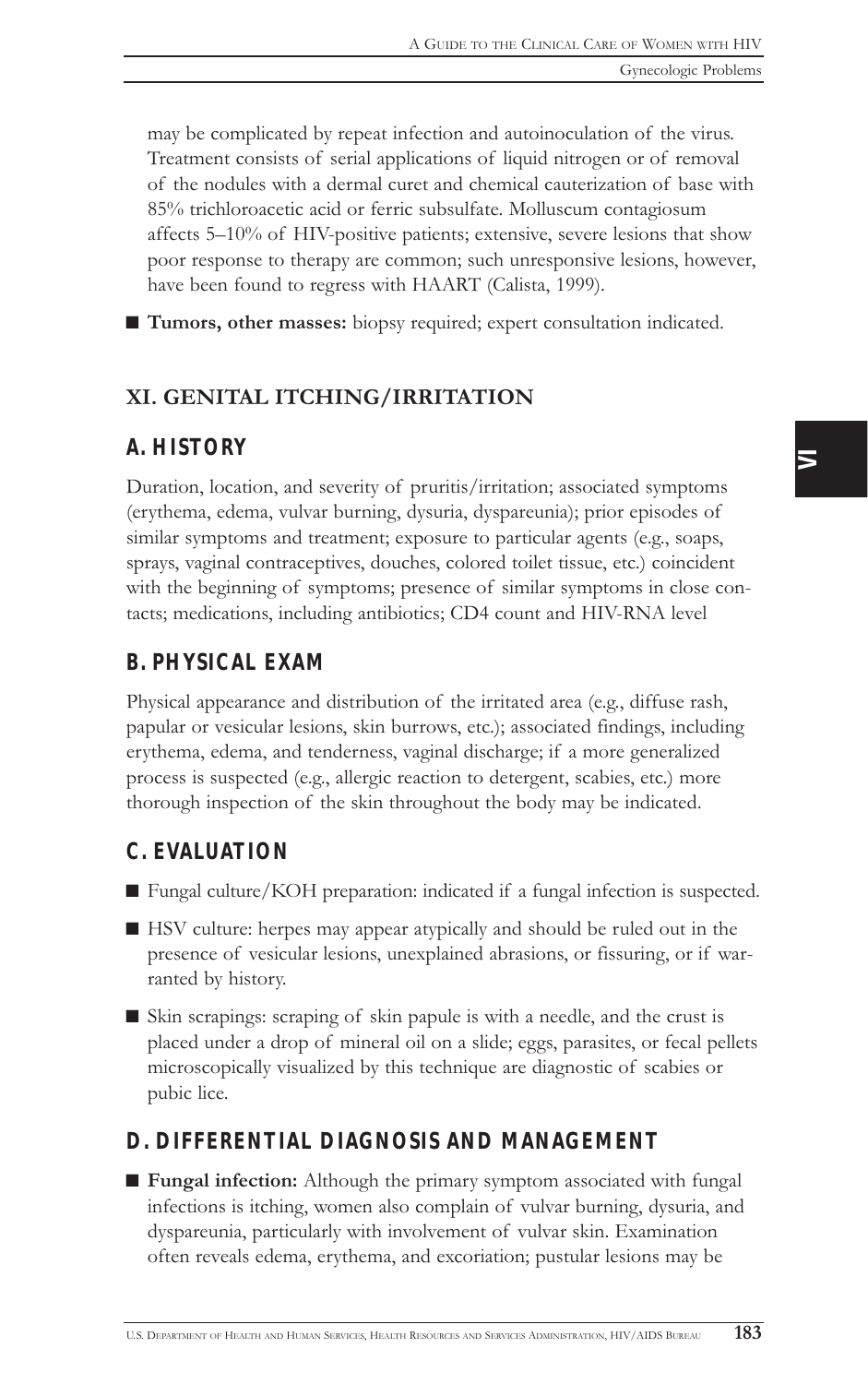found to extend beyond the line of erythema when extensive skin involvement is present. Diagnosis is established by means of a KOH preparation or fungal culture. Treatment is topical application of an antifungal preparation. (See vulvovaginal candidiasis in the Vaginal Discharge section above.)

■ Allergic/irritative reaction: Contact dermatitis frequently affects the vulvar skin, particularly the intertriginous areas; etiologic agents include urine or feces, latex, semen, cosmetic or therapeutic agents (including vaginal contraceptives, lubricants, sprays, perfumes, douches, fabric dyes, fabric softeners, synthetic fibers, bleaches, soaps, chlorine, dyes in toilet tissues, and local anesthetic creams); severe cases of dermatitis may be due to poison ivy or poison oak. Typical symptoms are itching, vulvar burning, and tenderness. Examination of the skin reveals erythema, edema, and inflammation; the skin may be weeping and eczematoid. Secondary infection may occur.

Treatment involves removing the offending agent. Severe lesions may be treated with wet compresses of Burow's solution diluted 1:20 for 30 min several times a day. If possible, the vulva should be dried with cool air from a hair dryer following the compresses. Lubricating agents such as Eucerin cream or petroleum jelly can help reduce the itching. Nonmedicated baby powders can be used to facilitate vulvar dryness. Symptomatic relief can be achieved with hydrocortisone (0.5% to 1%) or fluorinated corticosteroid (Valisone 0.1% or Synalar 0.01%) lotions or creams into the skin two to three times a day for a few days. Dermatitis due to poison ivy or poison oak may require treatment with systemic corticosteroids. The use of white cotton undergarments is advisable, and tight-fitting clothing should be avoided.

### ■ Scabies/lice:

- ! Scabies is a parasitic infection produced by the itch mite, *Sarcoptes scabiei*. The main symptom reported is severe, intermittent itching that tends to be more intense at night. Lesions can present as vesicles, papules, or burrows; any area of skin may be affected: the hands, wrists, breasts, vulva, and buttocks are most often affected. HIVinfected and other immunosuppressed patients are at increased risk for Norwegian scabies, a disseminated dermatologic infection; this can appear classically as hyperkeratotic, nonpruritic lesions; as crusting with pruritis; a pruritic, papular dermatitis; or lesions resembling psoriasis (Schlesinger, 1994).
	- > CDC-recommended treatment for scabies (CDC, 1998):
		- $\blacklozenge$  Permethrin cream (5%) applied to all areas of the body from the neck down and washed off after 8-14 hr.
	- > Alternative regimens:
		- 6 Lindane (1%) 1 oz of lotion or 30 g of cream applied to all areas of the body from the neck down and washed off thoroughly after 8 hr OR sulfur (6%) precipitated in ointment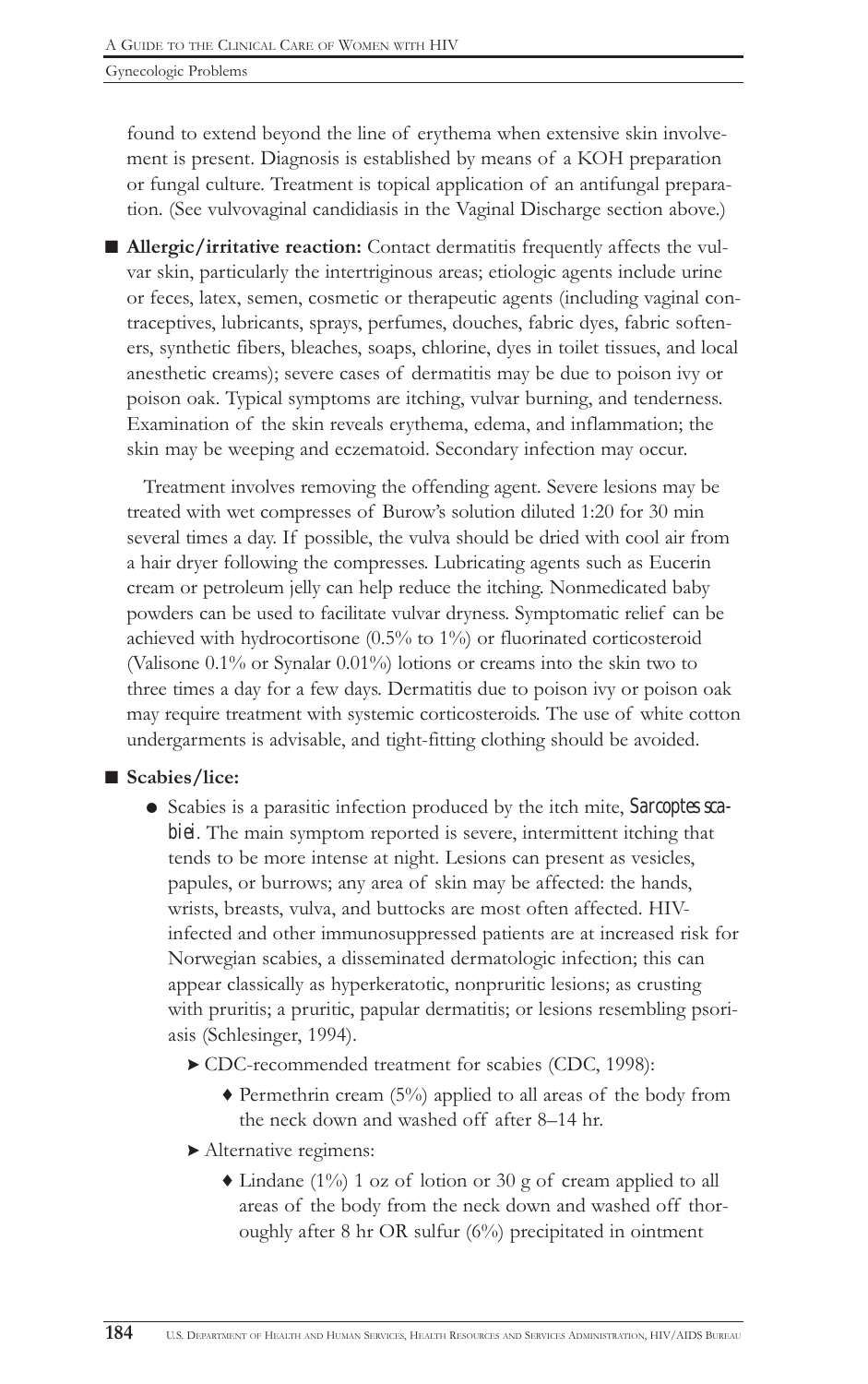applied thinly to all areas nightly for 3 nights; previous applications should be washed off before new applications are applied. Thoroughly wash off 24 hr after last application.

6 Lindane should not be used by pregnant or lactating women or after a bath.

Itching may persist for days following treatment; antihistamine therapy should be considered for symptomatic relief. Norwegian scabies should be managed in consultation with an expert.

- ! Pediculosis pubis is due to infestation by the crab louse, *Phthirus pubis,* or pubic louse. Transmission is by close contact, but the louse can also be acquired from bedding or towels. This infection is usually confined to the hairy areas of the vulva (eyelids are occasionally infested). The presenting symptom is constant itching in the pubic area. Eggs, adult lice, and fecal material can be seen upon close examination (without magnification). The diagnosis can be definitively established by microscopic visualization, as described above.
	- > The CDC-recommended treatment (CDC, 1998) is permethrin 1% cream rinse applied to affected areas and washed off after 10 min. Alternatively, lindane 1% shampoo (applied for 4 min and thoroughly washed off; lindane not recommended for pregnant or lactating women) OR pyrethrins with piperonyl butoxide (applied to the affected area and washed off after 10 min). If symptoms do not resolve, patients should be reexamined in 1 wk; if lice or eggs are seen at the hair-skin junction, the patient should be retreated. All clothing and bedding must be decontaminated. Close household contacts and sexual contacts (within the previous month) should be treated.

### XII. BREAST LUMP

### *A. HISTORY*

If palpable by the patient, duration of the lump; any associated symptoms (e.g., tenderness, nipple discharge, cyclic pain); changes in the characteristics of the lump (e.g., increase in size); history of previous breast lumps; family history of breast disease or cancer.

### *B. PHYSICAL EXAM*

Symmetry, contour, and appearance of the skin; presence of edema, erythema, skin dimpling, or nipple retraction; presence and size of dominant masses, nodularity, tenderness; nipple discharge (including color); and lymphadenopathy (axillary and supraclavicular).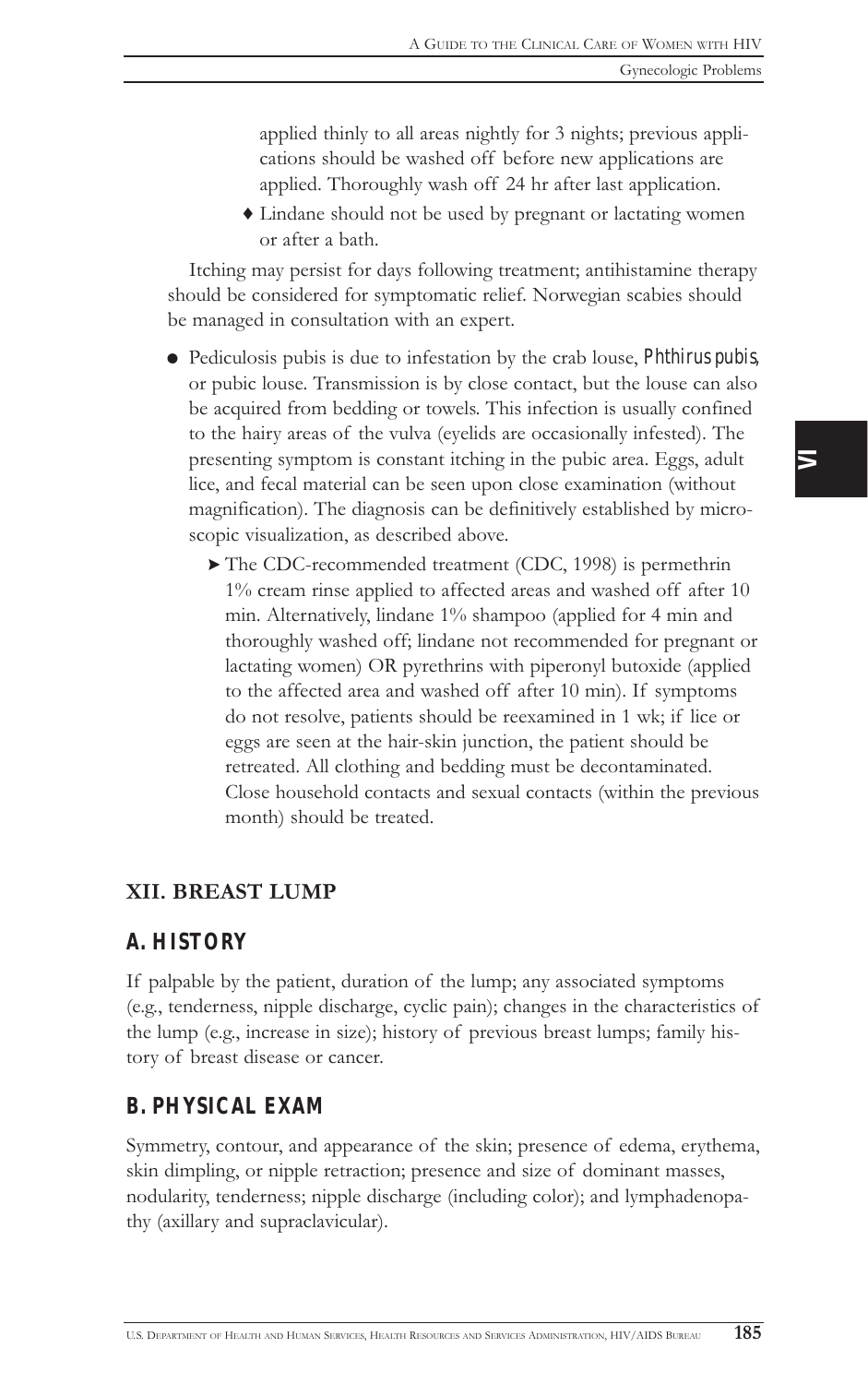## *C. EVALUATION*

- $\blacksquare$  Mammogram: should be performed with any persistent palpable mass or other suspicious changes in the breast (e.g., bloody nipple discharge, skin retraction). A negative mammogram alone is not sufficient to rule out malignant pathology in a patient with a palpable breast mass or bloody nipple discharge; further evaluation and possible biopsy are indicated.
- Ultrasound: most helpful to distinguish cystic and solid masses; useful initial test in younger women when simple cyst suspected.
- Needle aspiration: for cystic lesion; fluid can be discarded if clear and if mass disappears; otherwise send fluid for cytology, and biopsy may be needed.
- Biopsy: indicated in cases of dominant mass (even with normal mammographic findings) or suspicious nonpalpable mammographic findings.

## *D. DIFFERENTIAL DIAGNOSIS AND MANAGEMENT*

- Fibrocystic change: Typically found among women who are 30–50 yr old. Fibrocystic changes usually present as breast nodularity associated with cyclic bilateral pain or tenderness, which is worse premenstrually. Breast engorgement, increased density, and cyst formation are common and vary with menstrual cycle phase. The pain/discomfort associated with this condition can be relieved wearing a brassiere that gives adequate support. Analgesics can aid in symptomatic relief; some women have reported improvement of symptoms with vitamin E (400 IU a day) and decrease in caffeine consumption. Oral contraceptives are known to decrease benign breast disease. The appearance of a persistent dominant mass requires biopsy.
- **E** Benign breast tumor: Most frequently diagnosed benign tumors of the breast are fibroadenomas, usually found in women aged 20–35. Typically, most masses are about 2–3 cm in diameter, although they can become much larger. Examination reveals a firm, smooth, rubbery mass that is freely mobile. Inflammation, skin dimpling, and nipple retraction are absent. On mammographic examination, the mass appears smooth with welldefined margins. Definitive diagnosis is established by means of biopsy. A fibroadenoma may simply be observed; however, a large, growing, or otherwise suspicious mass should be surgically excised.
- Breast cancer: Incidence of breast cancer increases with age; risk factors include positive family history, early menarche, late menopause, and nulliparity or late childbearing. If a palpable mass is present, it is usually firm and nontender with irregular margins; it may be fixed to skin or underlying tissue. Definitive diagnosis is established by means of biopsy, and referral to a surgeon is indicated. Although only a few cases of breast cancer have been reported among HIV-positive women, the unusual clinical presentations that have been noted, together with the rapid progression of disease that has been observed, have been suggestive of a "more virulent" course in the setting of HIV infection (Guth, 1999).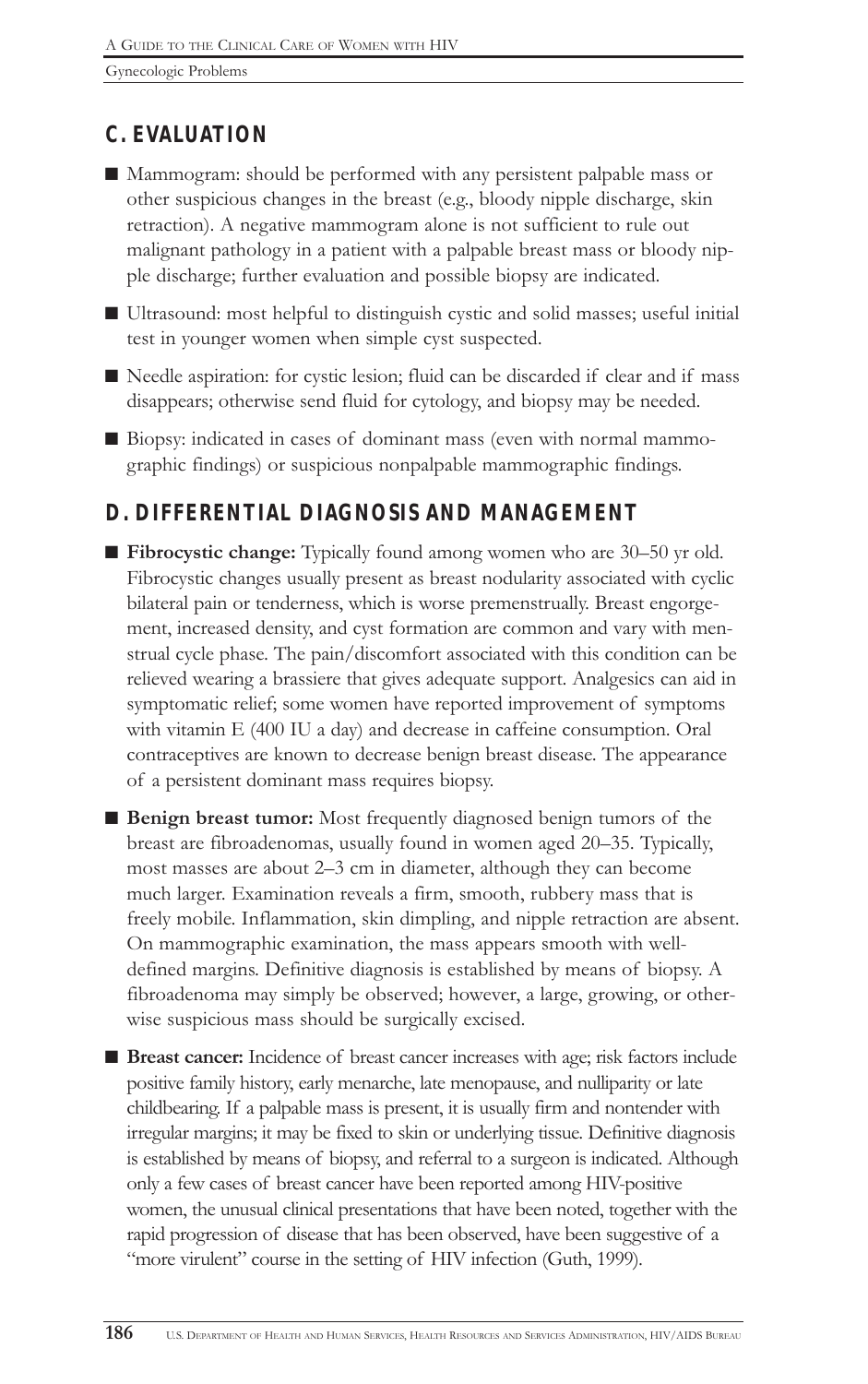### XIII. MENOPAUSE

As HIV-positive women live longer and more women nearing menopause or postmenopausal become infected, menopausal issues become more important to consider and address. To date, there has been no documented association between HIV disease and premature ovarian failure.

Menopause is defined as the permanent cessation of menstruation caused by the loss of ovarian function. The mean age at which women undergo menopause is genetically predetermined and in the United States averages between 51 and 52 yr of age. Certain medical conditions, such as osteoporosis and cardiovascular disease, have been linked to estrogen deficiency; associations have also been proposed between menopause and Alzheimer's disease and colon cancer (Hurd, 1996; Mishell, 1997b).

### A. HISTORY

Last menstrual period and recent menstrual pattern (cycle length, duration, and amount of flow); any irregular or intermenstrual bleeding or spotting; hot flashes; genitourinary dryness/atrophy; decreased libido; anxiety, irritability, sleep disturbances, and depression; difficulty with memory; urinary symptoms

### *B. PHYSICAL EXAM*

Vagina appears smoother in contour, "drier"; may be more easily traumatized and more vulnerable to infection.

### *C. EVALUATION*

If indicated, confirmation of menopause can be provided by an elevated serum follicle-stimulating hormone level and a low estradiol level.

### *D. MANAGEMENT*

### ■ Hormone Replacement Therapy (HRT)

The benefits and risks associated with HRT have been extensively studied among women who are HIV-negative. HRT is known to ameliorate symptoms of vasomotor instability (e.g., hot flashes, sleep disturbances, irritability, etc.) and urogenital atrophy (e.g., vaginal dryness, dyspareunia, etc.). More importantly, HRT is protective against cardiovascular disease and osteoporosis. Additional beneficial effects have been suggested with regards to prevention of Alzheimer's disease and colon cancer. One recent report found a trend toward increased survival among HIV-positive women on HRT and recommended that "HRT should be considered in the management of postmenopausal HIV-infected women who do not have an established contraindication as part of standard of care because of the documented known benefits among non-HIV-infected women" (Clark, 1997).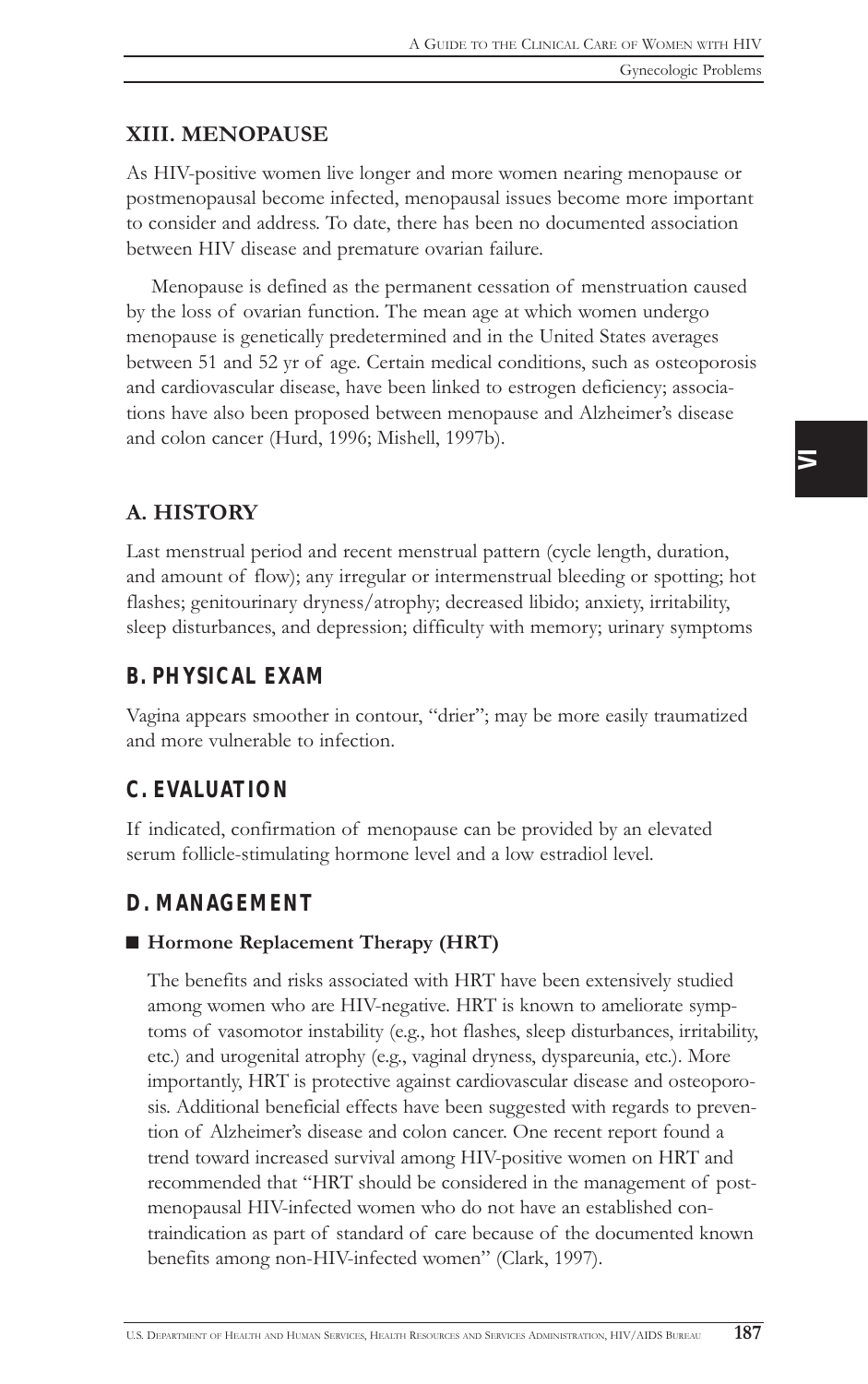In addition to HRT, adequate calcium intake (1200 mg/day for menopausal women taking HRT; 1500 mg/day for women not on HRT) and the regular performance of weight-bearing exercise are important for bone protection.

Oral HRT can be administered in a continuous or cyclic fashion. The most commonly prescribed regimens are:

- ! Continuous therapy: Conjugated estrogens 0.625 mg po and medroxyprogesterone acetate 2.5–5 mg po once daily (available in combined formulations).
- ! Cyclic therapy: Conjugated estrogens 0.625 mg po once daily and medroxyprogesterone acetate  $5-10$  mg po once daily for  $12-14$  days per month.

Commonly used estrogen and progestin preparations are shown in Table 6-11 (ACOG, 1998).

| <b>TABLE 6-11: COMMONLY USED ESTROGEN AND PROGESTIN PREPARATIONS</b>                                                                             |                                       |  |
|--------------------------------------------------------------------------------------------------------------------------------------------------|---------------------------------------|--|
| <b>ESTROGEN PREPARATIONS*</b>                                                                                                                    | <b>PROGESTIN PREPARATIONS'</b>        |  |
| Oral conjugated estrogen 0.625 mg                                                                                                                | Medroxyprogesterone acetate 10 mg     |  |
| Oral micronized estradiol 1 mg                                                                                                                   | Norethindrone 0.35 mg                 |  |
| Transdermal estradiol 0.05 mg/day                                                                                                                | Micronized progesterone 200 mg        |  |
| Oral esterified estrogen 0.625 mg                                                                                                                | Progesterone vaginal suspension 90 mg |  |
| Estradiol vaginal ring                                                                                                                           |                                       |  |
| * Doses listed (with exception of vaginal ring) are approximately equivalent in terms of relative<br>potency.                                    |                                       |  |
| Doses listed are approximately equivalent in terms of relative potency, with exception of<br>norethindrone (approximately 0.5 relative potency). |                                       |  |

The most common side effects associated with hormone replacement regimens are irregular vaginal bleeding and breast tenderness. There is an increased risk of endometrial cancer in women treated with estrogen-only hormone replacement. The addition of progestin to the regimen either cyclically or continuously (in women with a uterus) protects the endometrium and prevents the development of hyperplasia and cancer. There is a small increase in the risk of venous thromboembolism in women on HRT. The issue of the effects that HRT may have on the development of breast cancer remains controversial; although some studies have demonstrated an increase in risk that may be related to the duration of hormone replacement, other studies have found no increase in risk. Contraindications to HRT include undiagnosed genital bleeding, active liver disease, recent myocardial infarction, active or prior history of thromboembolic disease, and breast or endometrial cancer.

### ■ Alternatives to HRT

• Progestin-only regimens (medroxyprogesterone acetate 10-30 mg or norethindrone 1–5 mg daily) may help relieve hot flashes in women who cannot or do not want to take estrogen-containing regimens.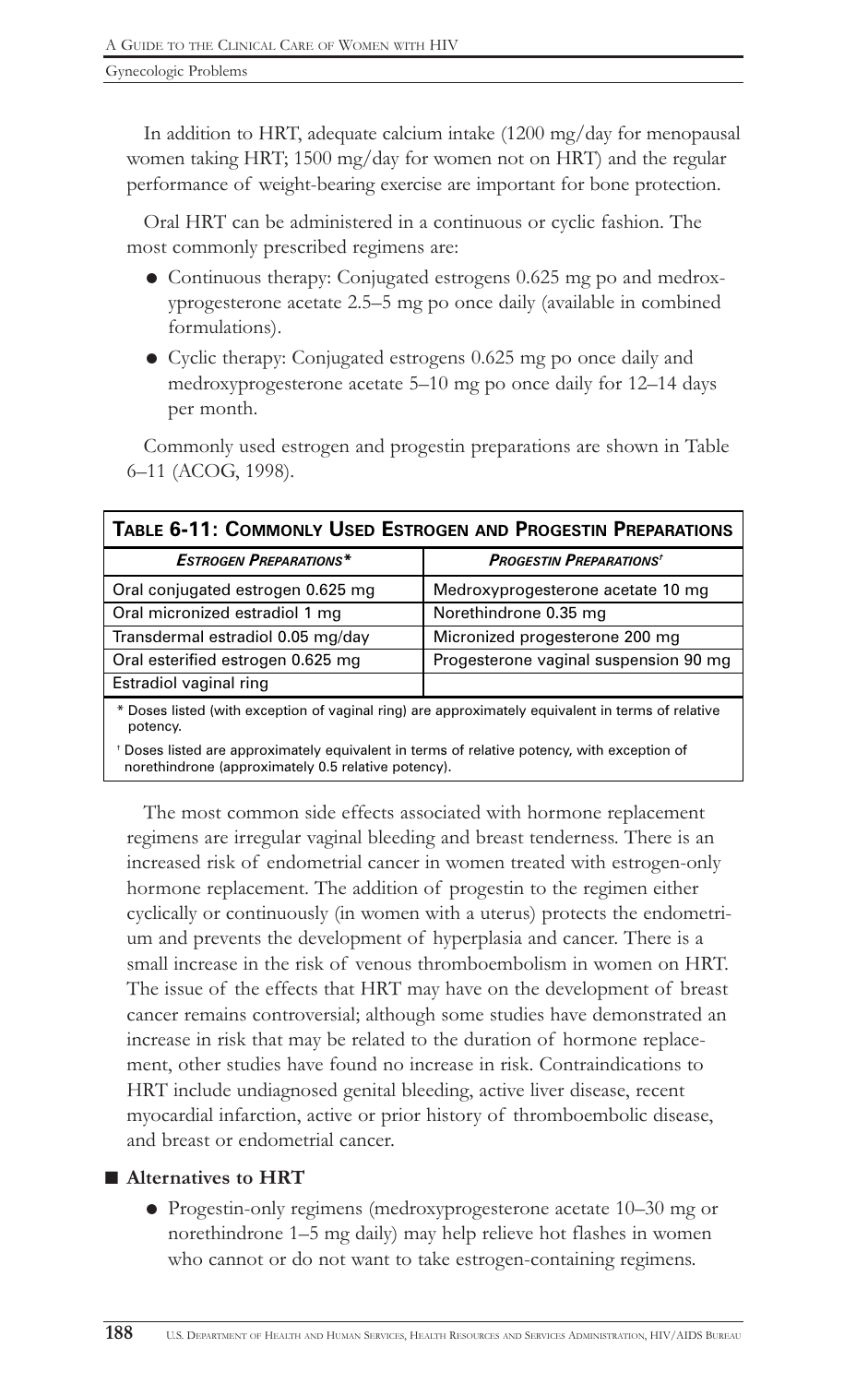- ! Nonhormonal lubricants and/or moisturizers or Estring (vaginal ring with estradiol reservoir that is changed every 90 days minimal systemic absorption) for the management of urogenital atrophy.
- ! Bisphosphonates (e.g., fosamax) for the prevention or treatment of osteoporosis.
- Selective estrogen receptor modulators (Raloxifene 60 mg po every day) offer bone and cardiovascular benefit without evidence of breast or endometrial stimulation; no effect on hot flashes, small increase in risk of venous thromboembolism.

### XIV. HEALTH MAINTENANCE ISSUES (Hilliard, 1996)

 $\blacksquare$  Gynecologic evaluation: annually and as indicated by presence of symptoms, follow-up of ongoing problems, exposure to STDs, development of abnormal Pap smear, or other need for referral based on primary care evaluation

■ Pap smears: twice within the first year of diagnosis and then annually; more frequent screening indicated with history of abnormal Pap, HPV infection, after treatment for cervical dysplasia, and with symptomatic HIV disease

#### $\blacksquare$  STD screening:

- $\bullet$  annual syphilis screening or with development of neurologic signs/symptoms
- ! gonorrhea/chlamydia screening: offer annually at time of routine gynecologic visit; perform as indicated by the presence of relevant symptoms or findings on exam, with recent change in sexual partners, history of STD in sexual partner, periodically as indicated by sexual practices (commercial sex workers, multiple partners, inconsistent use of condoms), or with patient request
- $\blacksquare$  Mammography: baseline at 35–40 yr; then every 1–2 yr until age 50, then annually; women at increased risk (first-degree family member(s) with breast cancer) should have annual screening after 40. Mammogram should be performed with presence of persistent palpable mass or other suspicious findings on exam
- Sigmoidoscopy/colonoscopy: sigmoidoscopy every 3-5 yr after age 50; colonoscopy in women at increased risk (first-degree family member with colorectal cancer) every 3-5 yr after age 40 or earlier with certain conditions (ulcerative colitis, familial polyposis, personal history of colon cancer)

 $\overline{\phantom{1}}$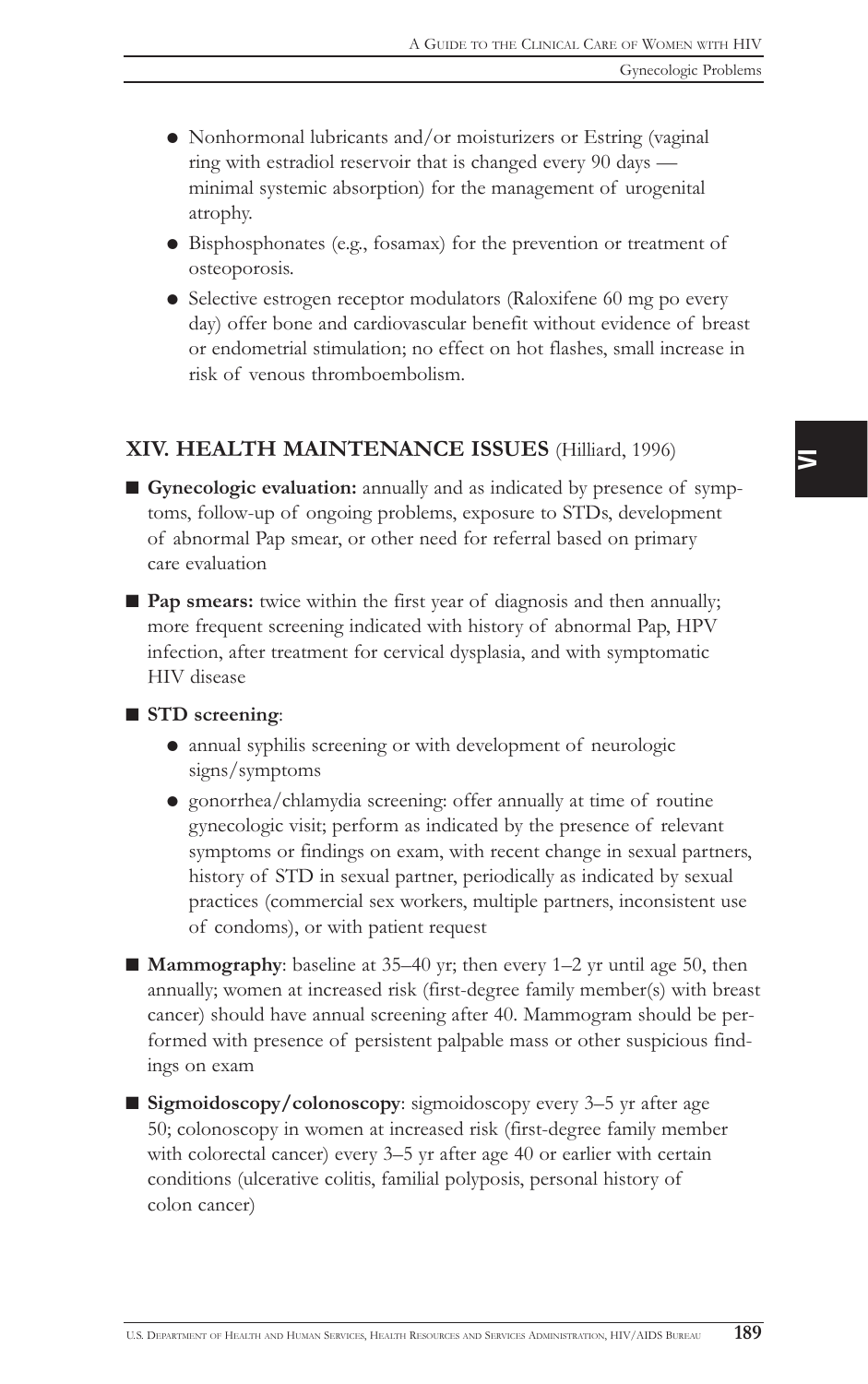## XV. GUIDELINES FOR GYNECOLOGIC REFERRAL

In general, referral to an obstetric-gynecologic specialist should be considered under the following circumstances:

- Uncertain diagnosis with gynecologic condition part of differential diagnosis
- Diagnosis of pregnancy
- $\blacksquare$  Inadequate response to standard treatment regimens for gynecologic conditions
- Possible need for surgical intervention
- $\blacksquare$  A premalignant or malignant condition is suspected

### REFERENCES

- Adachi A, Fleming I, Burk RD, Ho GY, Klein RS.Women with human immunodeficiency virus and abnormal Papanicolaou smears: a prospective study of colposcopy and clinical outcome. Obstet Gynecol 81: 372-77, 1993.
- Ahdieh L, Munoz A, Vlahov D, Trimble C, Timpson L, Shah K. Cervical neoplasia and repeated positivity of human papillomavirus infection in human immunodeficiency virus-seropositive and -seronegative women. *Am J Epidemiol* 151: 1148-57, 2000.
- American College of Obstetricians and Gynecologists. *Cervical cytology: evaluation and management of abnormalities*. Technical Bulletin Number 183, August 1993.
- American College of Obstetricians and Gynecologists. *Hormone replacement therapy*. Educational Bulletin Number 247, May 1998.
- Anderson J, Clark RA, Watts DH, Till M, Arrastia C, Schuman P, et al. Idiopathic genital ulcers in women infected with human immunodeficiency virus. *JAIDS* 3: 343-7, 1996a.
- Anderson J, Cohen S, Kelly W, Shah K, Christensen C, Schuman P. Results of routine colposcopic examinations in women enrolled in the HIV epidemiology research study (HERS). Int Conf AIDS 11: 309 (Abst Tu.B.2255), Jul 7–12, 1996b.
- Augenbraun M, Feldman J, Chirgwin K, et al. Increased genital shedding of herpes simplex virus type 2 in HIV-seropositive women. *Ann Intern Med* 123: 845-7, 1995.
- Barbosa C, Macasaet M, Brockmann S, Sierra MF, Xia Z, Duerr A. Pelvic inflammatory disease and human immunodeficiency virus infection. Obstet Gynecol 89: 65-70, 1997.
- Boardman L, Piepert J, Hogan J, Cooper A. Positive cone biopsy specimen margins in women infected with the human immunodeficiency virus. *Am J Obstet Gynecol* 181: 1395-9, 1999.
- Brown DR, Bryan JT, Cramer H, Katz BP, Handy V, Fife KH. Detection of multiple human papillomavirus types in condylomata acuminata from immunosuppressed patients *J Infect Dis* 170: 759–65, 1994.
- Bukusi EA, Cohen CR, Stevens CE, et al. Effects of human immunodeficiency virus 1 infection on microbial origins of pelvic inflammatory disease and on efficacy of ambulatory oral therapy. *Am J Obstet Gynecol* 181: 1374-81, 1999.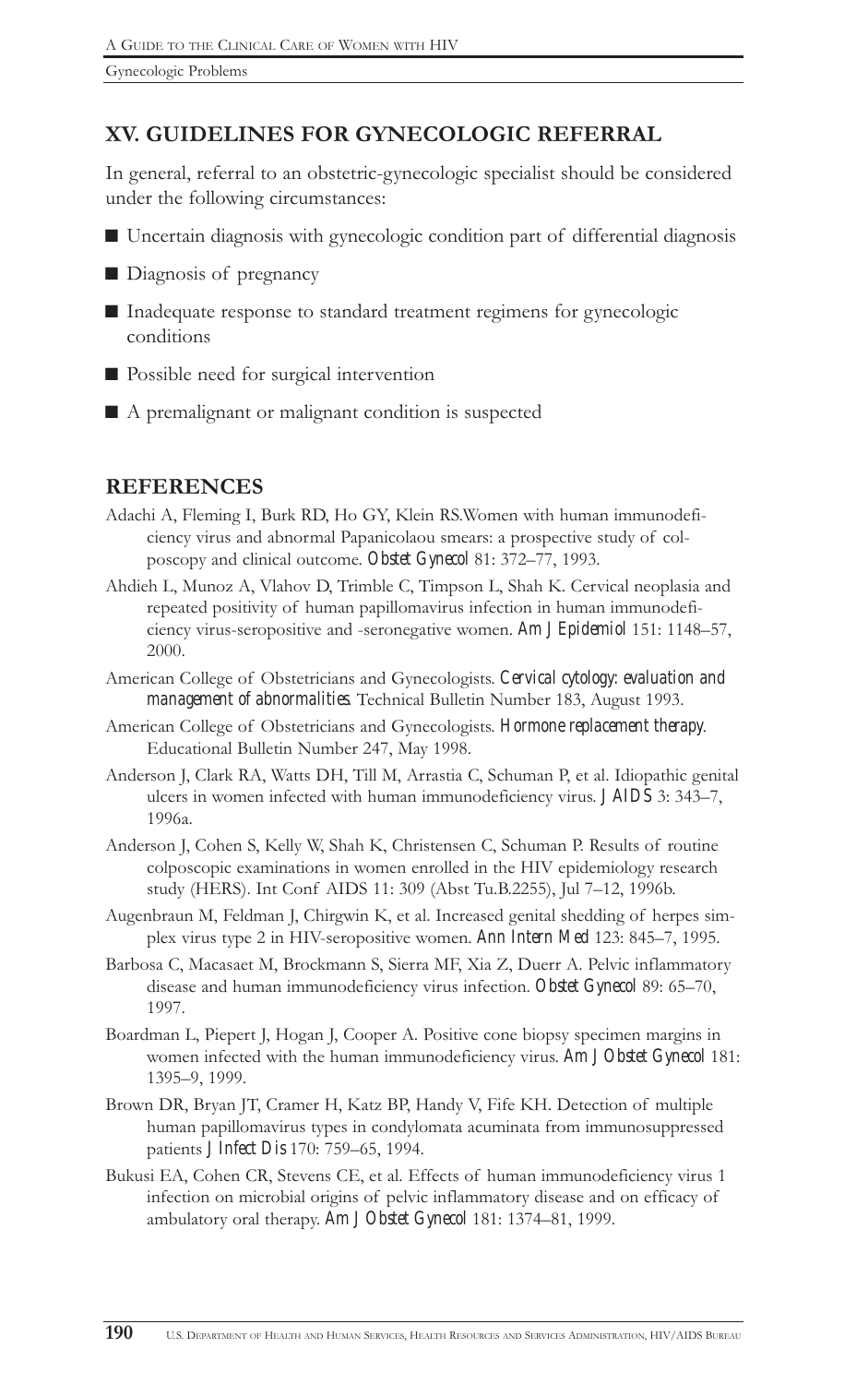- Calista D, Boschini A, Landi G. Resolution of disseminated molluscum contagiosum with Highly Active Anti-Retroviral Therapy (HAART) in patients with AIDS. *Eur J Dermatol* 9: 211-3, 1999.
- Cassone A, DeBernardis F, Torosantucci A, Tacconelli E, Tumbarello M, Cauda R. In: vitro and in vivo anticandidal activity of human immunodeficiency virus protease inhibitors. *J Infect Dis* 180: 448-53, 1999.
- Centers for Disease Control and Prevention. 1998 Guidelines for treatment of sexually transmitted diseases. **MMWR** 47: 1-116, 1998.
- Centers for Disease Control and Prevention. U.S. HIV and AIDS cases reported through December 1999. *HIV/AIDS Surveillance Report,* Vol. 11, No. 2, year-end edition, 1999.
- Chiasson MA. Declining AIDS mortality in New York City. New York City Department of Health. *Bull N Y Acad Med* 74: 151-2, 1997a.
- Chiasson M, Ellerbrock TV, Bush TJ, Sun XW, Wright TC. Increased prevalence of vulvovaginal condyloma and vulvar intraepithelia neoplasia in women infected with the human immunodeficiency virus. Obstet Gynecol 89: 690-4, 1997b.
- Chirgwin K, Feldman J, Augenbraun M, Landesman S, Minkoff H. Incidence of venereal warts in human immunodeficiency virus-infected and uninfected women. *J Infect Dis* 172: 235-8, 1995.
- Chirgwin KD, Feldman J, Muneyyirci-Delale O, et al. Menstrual function in Human Immunodeficiency Virus-infected women without Acquired Immunodeficiency Syndrome. *J Acquir Immune Defic Syndr Hum Retrovirol* 12: 489-94, 1996.
- Clark RA, Bessinger R. Clinical manifestations and predictors of survival in older women infected with HIV. *J Acquir Immune Defic Syndr Hum Retrovirol* 15: 341-5, 1997.
- Cohen CR, Sinei S, Reilly M, Bukusi E, et al. Effect of human immunodeficiency virus type 1 infection upon acute salpingitis: a laparoscopic study. *J Infect Dis* 178: 1352-8, 1998.
- Cu-Uvin S, Hogan JW, Warren D, et al. Prevalence of lower genital tract infections among human immunodeficiency virus (HIV)-seropositive and high risk HIVseronegative women. HIV Epidemiology Research Study Group. *Clin Infect Dis* 29: 1145-50, 1999.
- Delmas M-C, Larsen C, vanBenthem B, et al. Cervical squamous intraepithelial lesions in HIV-infected women: prevalence, incidence, and regression. *AIDS* 14: 1775–84, 2000.
- Draper D, Donohoe W, Mortimer L, Heine RP. Cysteine proteases of Trichomonas vaginalis degrade secretory leukocyte protease inhibitor. *J Infect Dis* 178: 815-19, 1998.
- Droegemueller W. Benign gynecologic lesions. In: Mishell DR, Stenchever MA, Droegemueller W, Herbst AL, eds. *Comprehensive Gynecology,* 3rd ed. St. Louis: Mosby, 1997.
- Duerr A, Jamieson D, Cu-Uvin S, et al. The effect of highly active antiretroviral therapy on Pap smear abnormalities. XIII International AIDS Conference, Durban, South Africa (AbstMoPeB2245), July 9-14, 2000.
- Duerr A, Shah K, Schuman P, Klein RS, Cu-Uvin S. The effect of highly active antiretroviral therapy (HAART) on cervical dysplasia and HPV infection among HIVinfected women. Int Conf AIDS 12: 1052 (abst 60289), 1998.
- Duska LR, Flynn CF, Chen A, Whall-Strojwas D, Goodman A. Clinical evaluation of atypical glandular cells of undetermined significance on cervical cytology. *Obstet* Gynecol 91: 278-82, 1998.

 $\overline{\phantom{1}}$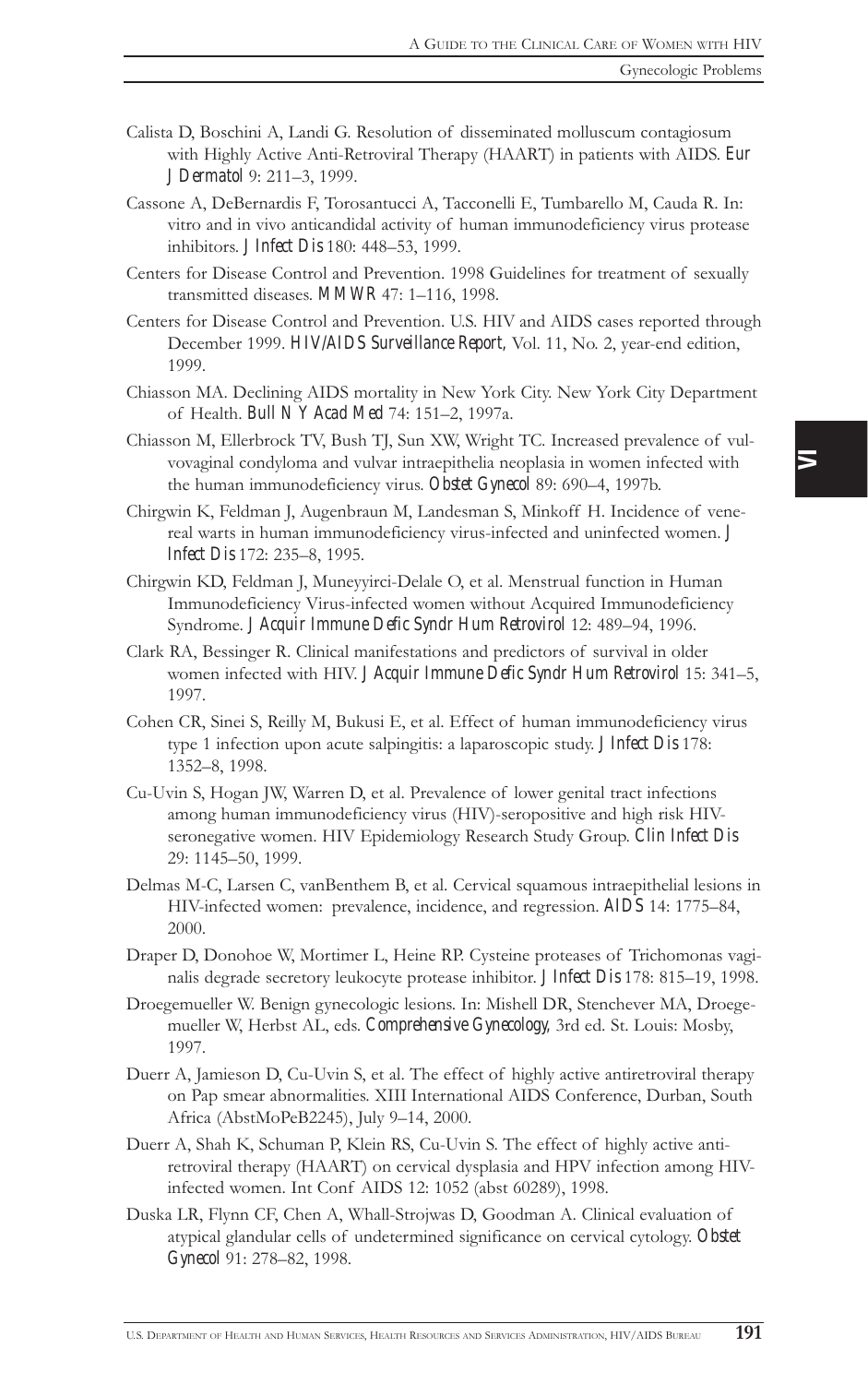- Ellerbrock TV, Wright TC, Bush TJ, et al. Characteristics of menstruation in women infected with human immunodeficiency virus. *Obstet Gynecol* 87: 1030-4, 1996.
- Ellerbrock TV, Chiasson MA, Bush TJ, et al. Incidence of cervical squamous intraepithelial lesions in HIV-infected women. *JAMA* 282: 1031-7, 2000.
- El-Sadr W, Schuman P, Peng G, Capps L, Neaton J. Predictors of mucosal candidiasis among HIV-infected women. Natl Conf Women HIV: 107 (Abst 103.3), May 47, 1997.
- Evander M, Edlund K, Gustafsson A, et al. Human papillomavirus infection is transient in young women: a population-based cohort study. *J Infect Dis* 171: 1026–30, 1995.
- Fleming DT, McQuillan GM, Johnson RE, Nahmias AJ, Aral SO, Lee FK, St. Louis ME. Herpes simplex virus type 2 in the United States, 1976 to 1994. *N Engl J Med* 337: 1105-11, 1997.
- Fruchter R, Maiman M, Sedlis A, Bartley L, Camilien L, Arrastia CD. Multiple recurrences of cervical intraepithelial neoplasia in women with the human immunodeficiency virus. Obstet Gynecol 87: 338-44, 1996.
- Frankel RE, Selwyn PA, Mezger J, Andrews S. High prevalence of gynecologic disease among hospitalized women with human immunodeficiency virus infection. *Clin Infect Dis* 25: 706-12, 1997.
- Garzetti GG, Ciavattini A, Butini L, Vecchi A, Montroni M. Cervical dysplasia in HIVseropositive women: role of human papillomavirus infection and immune status. *Gynecol Obstet Invest* 40: 52–6, 1995.
- Giannacopoulos KC, Hatzidaki EG, Papanicolaou NC, Relakis KJ, Kokori HG, Giannacopoulos CC. Genital tuberculosis in a HIV-infected woman: a case report. *Eur J* Obstet Gynecol Reprod Biol 80: 227-9, 1998.
- Giovanna O, Signori R, Fasolo MM, Schiavini M, Casella A, Gargnel A. Impact of HAART on clinical evolution of genital warts in HIV-positive patients. Int Conf AIDS 12: 301 (Abst 22192), 1998.
- Greenblatt RM, Bacchetti P, Barkan S, et al. Lower genital tract infections among HIVinfected and high-risk uninfected women: findings of the Women's Interagency HIV Study (WIHS). *Sex Transm Dis* 26: 143-51, 1999.
- Guth AA, Breast cancer and HIV: what do we know? *Am Surg* 65: 209-11, 1999.
- Heard I, Schmitz V, Costagliola D, Orth G, Kazatchkine MD. Early regression of cervical lesions in HIV-seropositive women receiving highly active antiretroviral therapy. *AIDS* 12: 1459-64, 1998.
- Heng M, Heng S, Allen S. Coinfection and synergy of human immunodeficiency virus-1 and herpes simplex virus. *Lancet* 343: 255-8, 1994.
- Hillemanns P, Ellerbrock TV, McPhillips S, et al. Prevalence of anal cytologic abnormalities and anal human papillomavirus infections in HIV-seropositive women. *AIDS* 10: 1641-7, 1996.
- Hillard PA. Preventive health care and screening. In: Berek JS, ed. *Novak's Gynecology,* 12th ed. Baltimore: Williams & Wilkins, 1996.
- Ho GH, Bierman R, Beardsley L, Chang CJ, Burk RD. Natural history of cervicovaginal papillomavirus infection in young women. *N Engl J Med* 338: 423-8,1998.
- Hoegsberg B, Abulafia O, Sedlis A, et al. Sexually transmitted diseases and human immunodeficiency virus infection among women with pelvic inflammatory disease. *Am J Obstet Gynecol* 163: 1135-9, 1990.
- Holcomb K, Abulafia O, Matthews RP, et al. The significance of ASCUS cytology in HIV-positive women. *Gynecol Oncol* 75: 118-21, 1999a.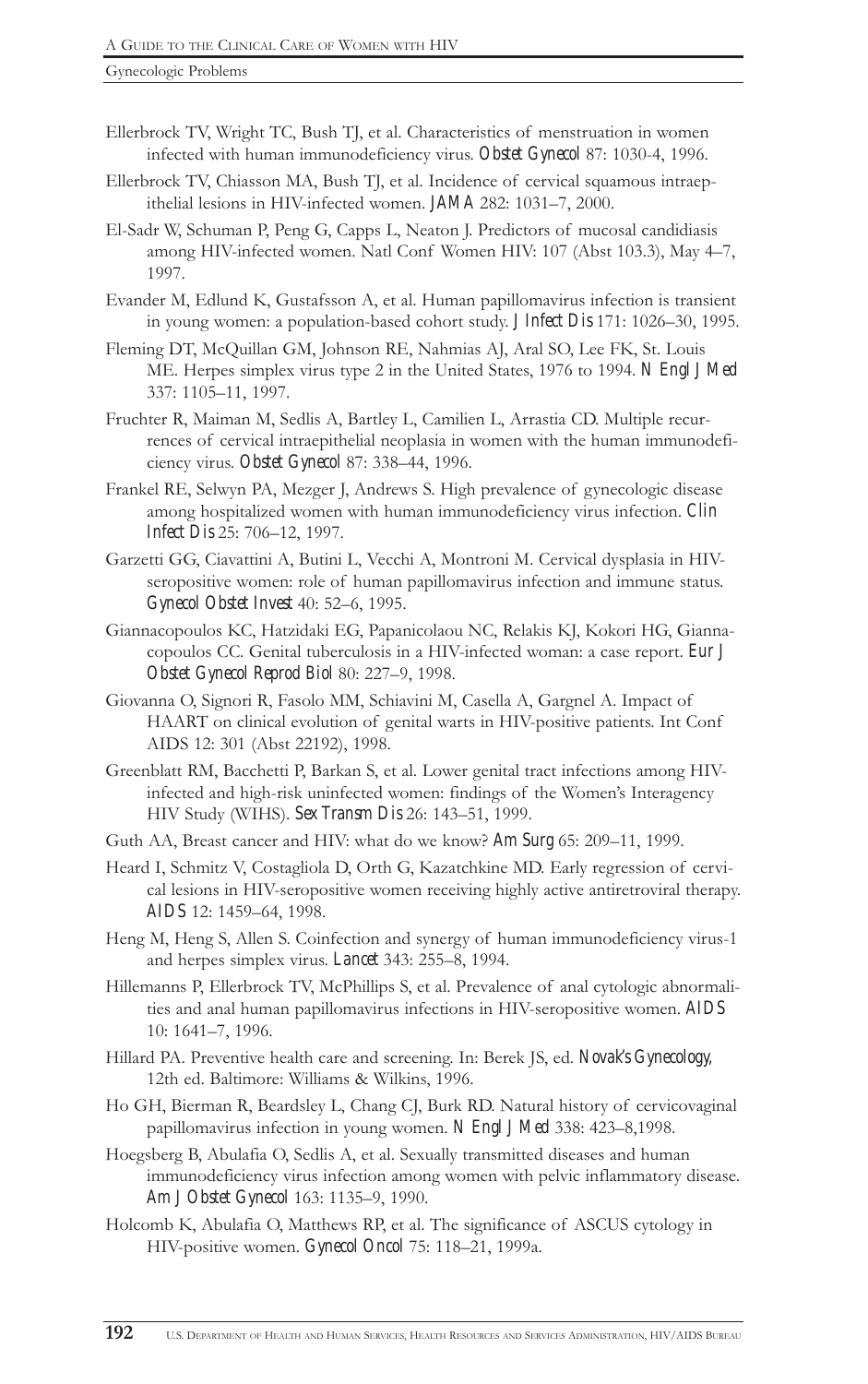- Holcomb K, Matthews RP, Chapman JE, et al. The efficacy of cervical conization in the treatment of cervical intraepithelial neoplasia in HIV-positive women. *Gynecol Oncol* 74: 428-31, 1999b.
- Hook EW, Hansfield HH. Gonococcal infections in the adult. In: Holmes KK, Sparling PF, Mardh P-A, et al, eds. *Sexually Transmitted Diseases,* 3rd ed. New York: McGrawHill, 1999.
- Hurd WW. Menopause in: *Novak's Gynecology,* 12th Edition (Berek JS, ed.). Baltimore: Williams & Wilkins, 1996.
- Jacobson JM, Greenspan JS, Spritzler J, et al. Thalidomide for the treatment of oral aphthous ulcers in patients with human immunodeficiency virus infection. National Institutes of Allergy and Infectious Diseases AIDS Clinical Trials Group. *N Engl J Med* 336: 1487–93, 1997.
- Jacobson JM, Spritzler J, Fox L, et al. Thalidomide for the treatment of esophageal aphthous ulcers in patients with human immunodeficiency virus infection. National Institutes of Allergy and Infectious Disease AIDS Clinical Trials Group. *J Infect Dis* 180: 61-7, 1999.
- Kamenga MC, De Cock KM, St Louis ME, et al. The impact of human immunodeficiency virus infection on pelvic inflammatory disease: a case-control study in Abidjan, Ivory Coast. *Am J Obstet Gynecol* 172: 919-25, 1995.
- Keller J, Sewell C, Anderson J. Incidence of recurrent cervical dysplasia in HIV-positive women after cervical excisional treatment. XIII International AIDS Conference, Durban, South Africa (Abst MoOrB237), July 9-14, 2000.
- Kennedy AW, Salmieri SS, Wirth SL, Biscotti CV, Tuason LJ, Travarca MJ. Results of the clinical evaluation of atypical glandular cells of undetermined significance (AGCUS) detected on cervical cytology screening. *Gynecol Oncol* 63: 14-8, 1996.
- Kerr-Layton JA, Stamm CA, Peterson LS, McGregor JA. Chronic plasma cell endometritis in hysterectomy specimens of HIV-infected women: a retrospective analysis. *Infect Dis Obstet Gynecol* 6: 186-90, 1998.
- Klevens RM, Fleming PL, Mays MA, Frey R. Characteristics of women with AIDS and invasive cancer. Obstet Gynecol 88: 269-273, 1996.
- Korn AP, Abercrombie PD, Foster A. Vulvar intraepithelial neoplasia in women infected with human immunodeficiency virus-1. *Gynecol Oncol* 61: 384-6, 1995.
- Korn AP, Judson PL, Zaloudek CJ. Importance of atypical glandular cells of uncertain significance in cervical cytologic smears. *J Reprod Med* 43: 774–8, 1998.
- Korn A, Landers DV, Green JR, Sweet RL. Pelvic inflammatory disease in human immunodeficiency virus-infected women. Obstet Gynecol 82: 765-8, 1993.
- Li RK, Frankel R, Kirkpatrick WR,et al. Mycology, molecular epidemiology, and drug susceptibility of yeasts from vulvo-vaginal candidiasis in HIV-infected women. *Am* Soc Microbiol 97: 270 (Abst F63) May 4-8, 1997.
- Lomalisa P, Smith T, Guidozzi F. Human immunodeficiency virus infection and invasive cervical cancer in South Africa. *Gynecol Oncol* 77: 460-3, 2000.
- Luque AE, Demeter LM, Reichman RC. Association of human papillomavirus infection and disease with magnitude of human immunodeficiency virus type 1 (HIV-1) RNA plasma level among women with HIV-1 infection. *J Infect Dis* 179: 1405-9, 1999.
- Maiman M, Fruchter RG, Serur E, Remy JC, Feuer G, Boyce J. Human immunodeficiency virus infection and cervical neoplasia. *Gynecol Oncol* 38: 377–82, 1990.
- Maiman M, Fruchter RG, Guy L, Cuthill S, Levine P, Serur E. Human immunodeficiency virus infection and invasive cervical carcinoma. *Cancer* 71: 402-6, 1993.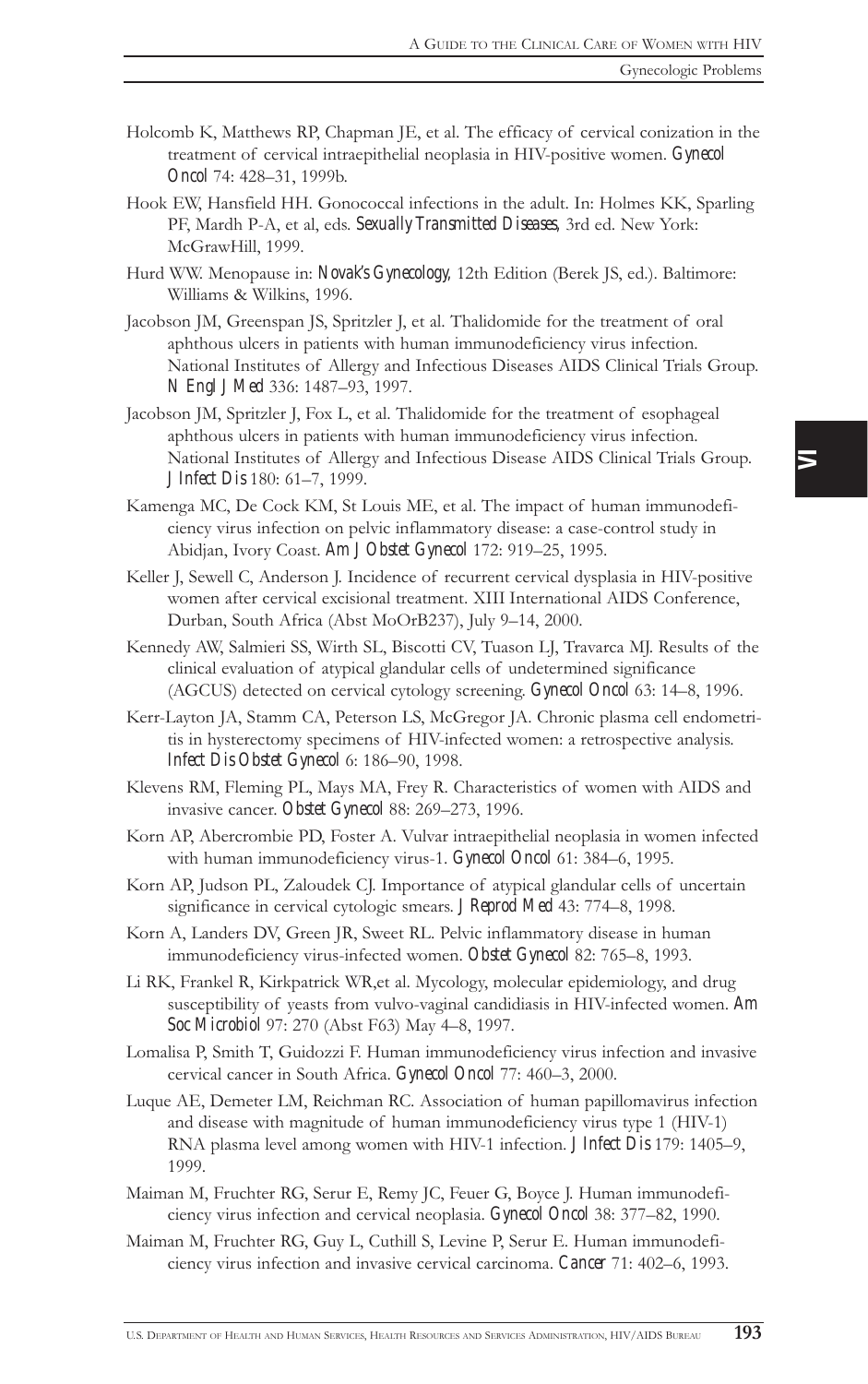- Maiman M. Management of cervical neoploasia in human immunodeficiency virusinfected women. *J Natl Cancer Inst Monogr* 23: 43-9, 1998.
- Maiman M, Watts DH, Andersen J, Clax P, Merino M, Kendall MA. Vaginal 5-fluorouracil for high-grade dysplasia in human immunodeficiency virus infection: a randomized trial. Obstet Gynecol 94: P954-61, 1999.
- Manos MM, Kinney WK, Hurley LB, Sherman ME, Shieh-Ngai J, Kurman RJ, et al. Identifying women with cervical neoplasia: using human papillomavirus DNA testing for equivocal Papanicolaou results. **JAMA** 281: 1605-10, 1999.
- Martin HL, Richardson BA, Nyange PM et al. Vaginal lactobacilli, microbial flora, and risk of human immunodeficiency virus type 1 and sexually transmitted disease acquisition. *J Infect Dis* 180: 1863-68, 1999.
- Minkoff H, Feldman J, DeHovitz J, Landesman S, Burk R.. A longitudinal study of human papillomavirus carriage in human immunodeficiency virus-infected and human immunodeficiency virus-uninfected women. *Am J Obstet Gynecol* 178: 982-6, 1998.
- Minkoff HL, Eisenberger-Matityahu D, Feldman J, Burk R, Clarke L. Prevalence and incidence of gynecologic disorders among women infected with human immunodeficiency virus. *Am J Obstet Gynecol* 180: 824-36, 1999.
- Mishell DR. Abnormal uterine bleeding. In: Mishell DR, Stenchever MA, Droegemueller W, Herbst AL, eds. *Comprehensive Gynecology,* 3rd ed. St. Louis: Mosby, 1997a.
- Mishell DR. Menopause. In: Mishell DR, Stenchever MA, Droegemueller W, Herbst AL, eds. *Comprehensive Gynecology,* 3rd ed. St. Louis: Mosby, 1997b.
- Mostad SB, Kreiss JK, Ryncarz AJ, et al. Cervical shedding of herpes simplex virus in human immunodeficiency virus-infected women: effects of hormonal contraception, pregnancy, and vitamin A deficiency. *J Infect Dis* 181: 58-63, 2000.
- National Cancer Institute Workshop. The 1988 Bethesda System for reporting cervical/vaginal cytological diagnoses. **JAMA** 262: 931-4, 1989.
- Neary B, Young SB, Reuter KL, Cheeseman S, Savarese D. Ovarian Burkitt lymphoma: pelvic pain in a woman with AIDS. Obstet Gynecol 88: 706-8, 1996.
- Nielsen H. Hypermenorrhea associated with ritonavir. *Lancet* 353: 811-12, 1999.
- Olinger GG, Hashemi FB, Sha BE, Spear GT. Association of indicators of bacterial vaginosis with a female genital tract factor that induces expression of HIV-1. *AIDS* 13: 1905–12, 1999.
- Palefsky JM, Minkoff H, Kalish LA et al. Cervicovaginal human papillomavirus infection in human immunodeficiency virus-1 (HIV)-positive and high risk HIV-negative women. *J Natl Cancer Inst* 91: 226-36, 1999.
- Petry KU, Kochel H, Bode U et al. Human papillomavirus is associated with the frequent detection of warty and basaloid high-grade neoplasia of the vulva and cervical neoplasia among immunocompromised women. *Gynecol Oncol* 60: 30-4, 1996.
- Petry KU, Bohmer G, Iftner T, Femming P, Stoll M, Schmidt RE. Human papillomavirus testing in primary screening for cervical cancer of human immunodeficiency virus-infected women, 1990-1998. *Gynecol Oncol* 75: 427-31, 1999.
- Phelps R, Smith DK, Gardner L, et al. Incidence of lung and invasive cervical cancer in HIV-infected women. XIII International AIDS Conference, Durban, South Africa (Abst TuPeB3168), July 9-14, 2000.
- Reyes M, Graber J, Reeves W. Acyclovir-resistant HSV: preliminary results from a national surveillance system. Abstract presented at International Conference on Emerging Infectious Diseases; March 10, 1998, Atlanta, Georgia.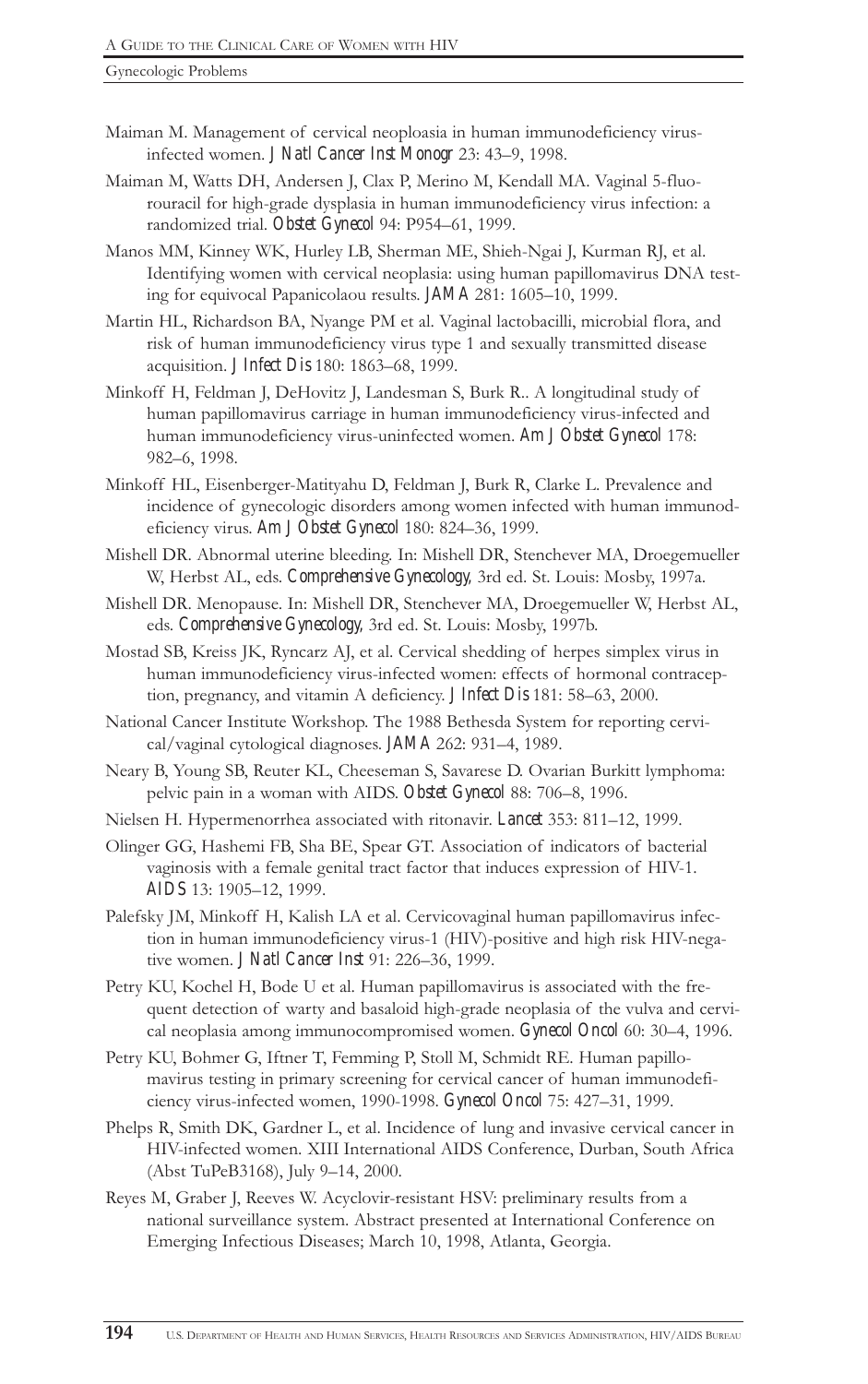- Rojansky N, Anteby SO. Gynecological neoplasias in the patient with HIV infection. **Obstet Gynecol Surv** 51: 679-83, 1996.
- Schuman P, Capps L, Peng G, et al. Weekly fluconazole for the prevention of mucosal candidiasis in women with HIV infection. A randomized, double-blind, placebocontrolled trial. Terry Beirn Community Programs for Clinical Research on AIDS. *Ann Intern Med* 126: 689–96, 1997a.
- Schuman P, Sobel J, Ohmit S, Mayer K, Klein R, Rompalo A, et al. Fluconazole resistance among oral and vaginal Candida isolates, the HER study. Natl Conf Women HIV107 (Abst 103.2), 1997b.
- Schuman P, Sobel J, Ohmit SE, et al. Mucosal candidal colonization and candidiasis in women with or at risk for human immunodeficiency virus infection. HIV Epidemiology Research Study (HERS). *Clin Infect Dis* 27: 1161-7, 1998.
- Schlesinger I, Oelrich DM, Tyring SK. Crusted (Norwegian) scabies in patients with AIDS: the range of clinical presentations. *South Med J* 87: 352–6, 1994.
- Sewell C, Keller J, Anderson J. Immunologic, virologic, and histologic correlates of ASCUS/LSIL and progression in HIV-positive women. XIII International AIDS Conference, Durban, South Africa (Abst MoPeB2228), July 9-14, 2000.
- Shah KV, Munoz A, Klein RS, et al. Prolonged persistence of genital human papillomavirus infections in HIV-infected women. Int Conf AIDS 11: 345 (Abst Tu.C.2466), July 7-12,1996.
- Shah PN, Smith JR, Wells C, et al. Menstrual symptoms in women infected by the human immunodeficiency virus. Obstet Gynecol 83: 397-400, 1994.
- Six C, Heard I, Bergeron C, et al. Comparative prevalence, incidence and short-term prognosis of cervical squamous intraepithelial lesions amongst HIV-positive and HIV-negative women. **AIDS** 12: 1047-56, 1998.
- Sloand EM, Klein HG, Banks SM, Vareldzis B, Merritt S, Pierce P. Epidemiology of thrombocytopenia in HIV infection. *Eur J Haematol* 48: 168-72, 1992.
- Sobel, J. Chapter on treating candida. In: Holmes KK, Sparling PF, Mardh P-A, et al, eds. *Sexually Transmitted Diseases,* 3rd ed. New York: McGrawHill, 1999.
- Sorvillo F, Kovacs A, Kerndt P, Stek A, Muderspach L, Sanchez-Keeland L. Risk factors for trichomoniasis among women with human immunodeficiency virus (HIV) infection at a public clinic in Los Angeles County, California: implications for HIV prevention. *Am J Trop Med Hyg* 58: 495-500, 1998.
- Sperling RS, Friedman F, Joyner M, Brodman M, Dottino P. Seroprevalence of human immunodeficiency virus in women admitted to the hosptial with pelvic inflammatory disease. *J Reprod Med* 36: 122-4, 1991.
- Spinillo A, Capuzzo E, Tenti P, De Santolo A, Piazzi G, Iasci A. Adequacy of screening cervical cytology among human immunodeficiency virus seropositive women. Gynecol Oncol 69: 109-13, 1998.
- Stamm WE. Chlamydia trachomatis infections of the adult. In: Holmes KK, Sparling PF, Mardh P-A, et al, eds. *Sexually Transmitted Diseases,* 3rd ed. New York: McGrawHill, 1999.
- Sun XW, Ellerbrock TV, Lungu O, Chiasson MA, Bush TJ, Wright TC. Human papillomavirus infection in HIV-seropositive women. Obstet Gynecol 85: 680-6, 1995.
- Sun XW, Kuhn L, Ellerbrock TV, Chiasson MA, Bush TJ, Wright TC. Human papillomavirus infection in women infected with the human immunodeficiency virus. *N Engl J Med* 337: 1343-9, 1997.